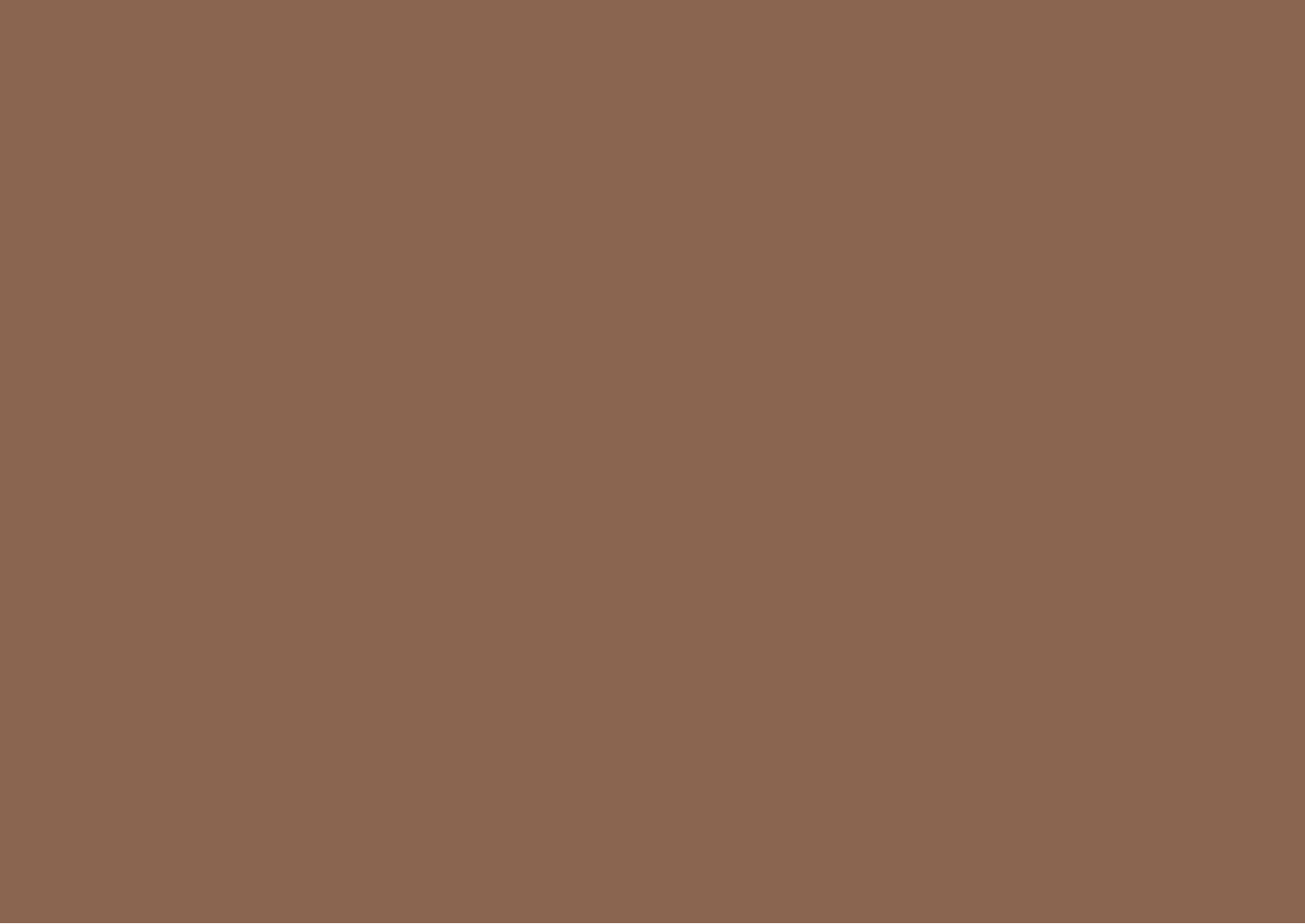# **This report is about the efforts we make every day to meet the different challenges we face around the world.**

**It's about what it takes to make progress in all kinds of business conditions, at every operating level. It's about striving to be better, by constantly improving our skills or adapting and developing our techniques – never standing still and assuming that tomorrow will be the same as today.**

**Above all, it's about having focus, being agile and having not just the passion, but the commitment to keep moving forward.**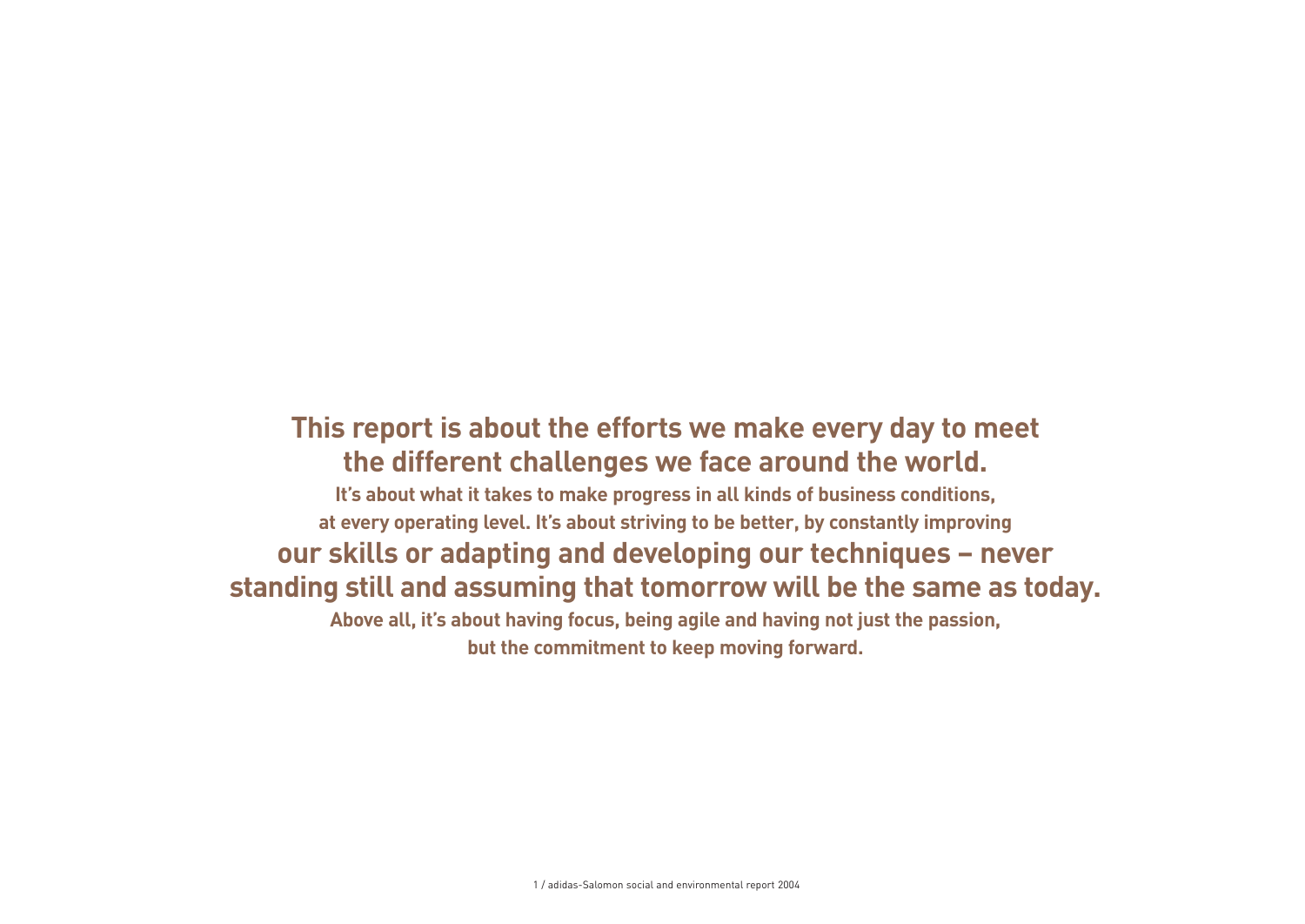# **Contents**

**adidas-Salomon is a global sporting goods company that outsources the majority of its production. This report describes our Group-wide goals, strategies, programmes and actions for improving working conditions in our supplier factories and reducing our environmental impact as a business.** 

**Where it is not possible to report on the whole Group, we make this clear. The report covers the calendar year 2004 and is issued with our annual financial report.**



### **PAGE 4**

### **CEO statement**

Herbert Hainer, CEO and Chairman of the Executive Board, introduces the report and summarises our successes – and failures – in our journey towards becoming a sustainable business.

# **PAGE 5**

**Our business and how we operate**

This section sets the context for the rest of the report. It first covers key facts about the Group and summarises our financial performance. We then explain the way our core values underpin our approach to sustainability and how the challenges we face inform our corporate governance structures and management processes.

### **PAGE 15 Our stakeholders**

We understand that our programme must address the concerns of our various stakeholders and are keen to hear their views. Through worker dialogues, meetings with Socially Responsible Investment (SRI) analysts and collaborating with Non-Governmental Organisations (NGOs) and other sports brands we improve our understanding of the issues and how to address them.

### **PAGE 22**

**Improving the way we work with suppliers** To achieve sustainable compliance in our supply chain, we have adopted a strategic monitoring approach that evaluates more than compliance with our standards. It also evaluates the management systems in place and their effectiveness.

The workers in our supply chain are the focus for much of our work. This year we have begun to explore new ways of engaging with them and hearing what they have to say about how our programme is – or is not – improving their working conditions.

This year we have succeeded in revising our fivestar factory rating system, which will now grade suppliers on how effective they are at delivering fair, safe and healthy workplace conditions.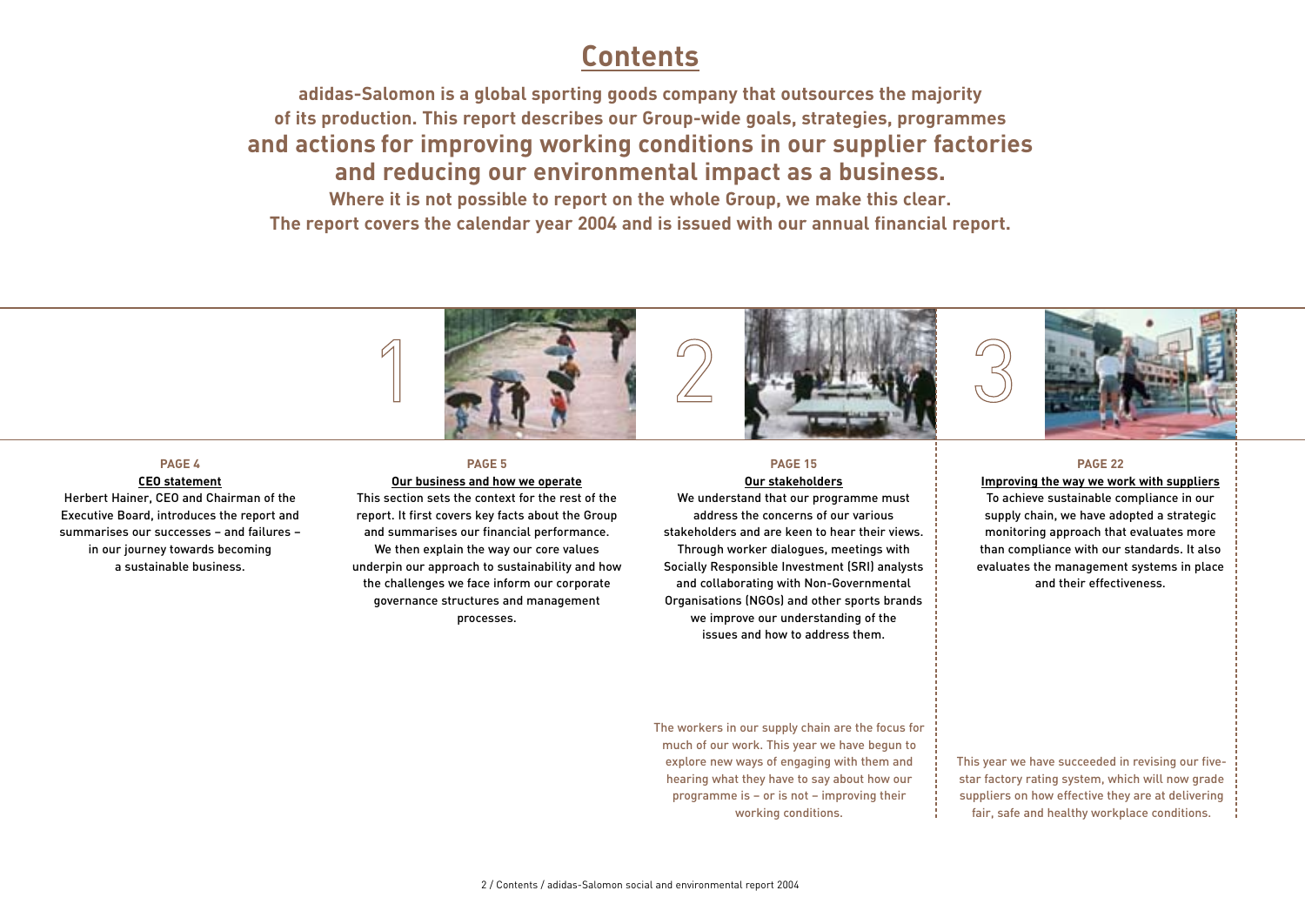Our footwear suppliers' factories have been working to reduce emissions of volatile organic compounds, which are chemicals that can cause breathing difficulties. In 2004, the level fell to an average of 22 grams/pair – below the 2007 European standard.

The Global Reporting Initiative's Sustainability Reporting Guidelines help us to identify, structure, evaluate and to present key issues of the report. On page 58 we provide an overview detailing where we already meet the recommendations and where there are gaps in our reporting. To show progress we have made in 2004 compared to previous reports, we have highlighted those GRI sections that are reported for the first time this year.



### **PAGE 33**

### **Employment, health and safety performance**

We will soon be requiring our suppliers to establish management systems for Human Resources (HR), Health and Safety, as they will help achieve self-enforcement and sustainable compliance. We continue to support our suppliers in implementing these systems, and with other brands we are developing an industry standard for an HR management system.

# **PAGE 42**

### **Environmental performance**

We aim to design out environmental problems although market demands need to be balanced with this ambition. We promote a management systems approach here too and provide specific training for our suppliers, such as help with identifying performance indicators.

# **PAGE 50**

### **Community involvement**

Our approach to community involvement is decentralised, which allows our Group entities to respond to local needs. We are introducing guidelines to help our headquarters and Group entities manage their community-giving programmes more effectively.

### **PAGE 53**

### **Progress and next steps**

This chapter summarises our progress against targets in 2004 and our targets for 2005. It also includes an index showing where we fulfil the requirements of the Global Reporting Initiative.

**Scope of the report** The report refers to the objectives and targets set out in last year's report, explaining where we have and have not made progress, and describes clear targets for 2005. In some instances we refer readers to further information available in the Group's annual financial report and on our corporate website. This report responds to legitimate stakeholder interest in the way we do business and this year our stakeholders told us that they want to know more about our internal processes. For this reason we have extended the scope of the report and incorporated basic information about the Group's internal social and environmental activities and the work of our Global HR team. This brings the report more into line with the Global Reporting Initiative requirements (see page 58).

**Verification** We recognise that some stakeholders want companies to ensure that the content and data disclosed in sustainability reports is independently verified. While we strive to continuously improve our reporting systems for supplier monitoring data, we feel that much of this data, in particular, data on labour conditions, is not always verifiable in a standardised way. Therefore, at this stage a report verification would not add value. We do, however, believe that independent verification of workplace conditions and of the processes and monitoring approaches we adopt in our compliance programme is important. For this reason the report does contain information that is subjected to an annual review by the Fair Labor Association. We also refer to data verified when supplier factories or our own facilities were certified to ISO, EMAS and OHSAS standards.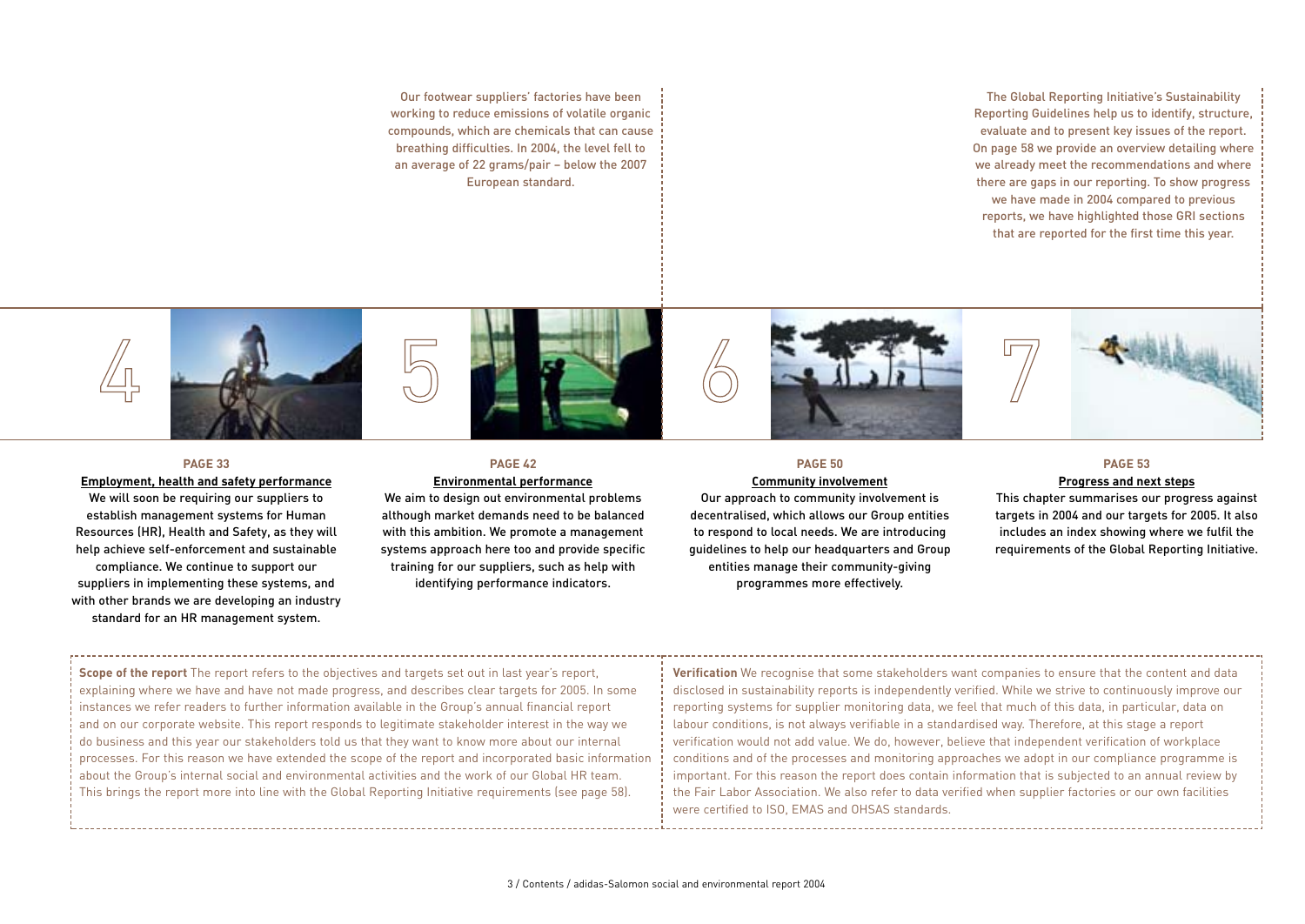# **CEO statement**

**Successful sportspeople rise to the challenges they face whatever the circumstances are. In the same way, as we strive to be a global leader in the sporting goods industry, adidas-Salomon is committed to taking on challenges – at home or away – wherever we operate.**

Internally, engaging the attention of employees and aligning policies and procedures in more than 100 countries is demanding. Externally, the end of the Multi-Fibre Arrangement (MFA) and the removal of apparel quotas are bringing significant structural changes to the apparel industry as a whole. We are convinced that we are well placed to manage this change.

In our fifth Social and Environmental Report we record our achievements against our 2004 social and environmental targets and publish our goals for 2005.

Listening to stakeholders is fundamental to our approach. This year, in all regions, we held intensive dialogues with workers in our suppliers' factories. The wellbeing of these workers is at the heart of our social engagement, and their feedback provides a true measure of its effectiveness.

We have improved how we enforce compliance with our standards by rigorously vetting new suppliers, publishing new guidelines and applying a system of warning letters. But the value of inspecting compliance with individual standards is limited – our suppliers need to manage the process and achieve 'sustainable compliance' proactively. We made significant progress in 2004 by defining a new set of performance indicators that measure the effectiveness of suppliers' compliance activities. To complement this strategy, we have adjusted the focus of our supplier training. Similarly, our revised performance evaluation and planning process for annual staff reviews not only identifies particular skills and competencies we need in order to do our jobs, it also aligns management and employees behind a shared commitment to continuous improvement.

Stakeholders require businesses to be accountable for their actions and we are committed to acting responsibly and reporting transparently. Since 1999 we have been a participating company within the Fair Labor Association, which independently audits a number of our suppliers and reports the results publicly. This year detailed HR information appears here in our report, bringing us closer to fulfilling the requirements of the Global Reporting Initiative (GRI). Our efforts have been registered by market indexes: for the fifth consecutive year adidas-Salomon is listed as a leading company in the textiles and apparel sector on the Dow Jones Sustainability Indexes and we are also included in the FTSE4GOOD Europe Index and on Ethibel's ESI Europe Index.

While we have achieved much in 2004 we did not meet all our goals.

Promoting continuous improvement throughout our supply chain is an ongoing challenge. Although we require our main suppliers to monitor the performance of those who supply them with materials and components, we have not yet fully established the tracking system and training programmes to help our suppliers achieve this.

We reviewed the community involvement activities undertaken by our Group entities and our suppliers, but developing a Group-wide strategy is taking longer than we expected. However, we continue to be responsive to needs. I personally enjoyed being part of a local charity event in Herzogenaurach during the EURO 2004 Football Championships, supporting leukaemia treatment. Along with many other companies and individuals around the world, adidas-Salomon and its employees contributed resources to aid the rebuilding of the communities so tragically affected by the Indian Ocean tsunami.

In 2005 we remain committed to meeting the challenge of achieving selfgovernance in our supply chain. We will be expanding our strategic monitoring approach to achieve more long-lasting improvements in workplace conditions. We will be launching new guidance materials to help our small- and mediumsized business partners internalise improved working practices.

We also need to integrate further our social and environmental affairs programme and other Group activities. For example, the new factory rating system will be incorporated into the overall supplier scoring scheme. We will continue to explore the synergies between our Lean efficiency programmes and the health, safety and labour rights of workers in our supply chain. Internally we will be further addressing work-life balance issues, promoting our diversity management and focusing on our goal to become a true Corporate Citizen.

On page 57 of this report you can read the targets we have set for 2005. These will not be easy to achieve, nor should they be. But with the commitment of our team and by working together with our stakeholders I am convinced that we can meet the challenges in the year ahead.

Herbert Hainer, CEO and Chairman of the Executive Board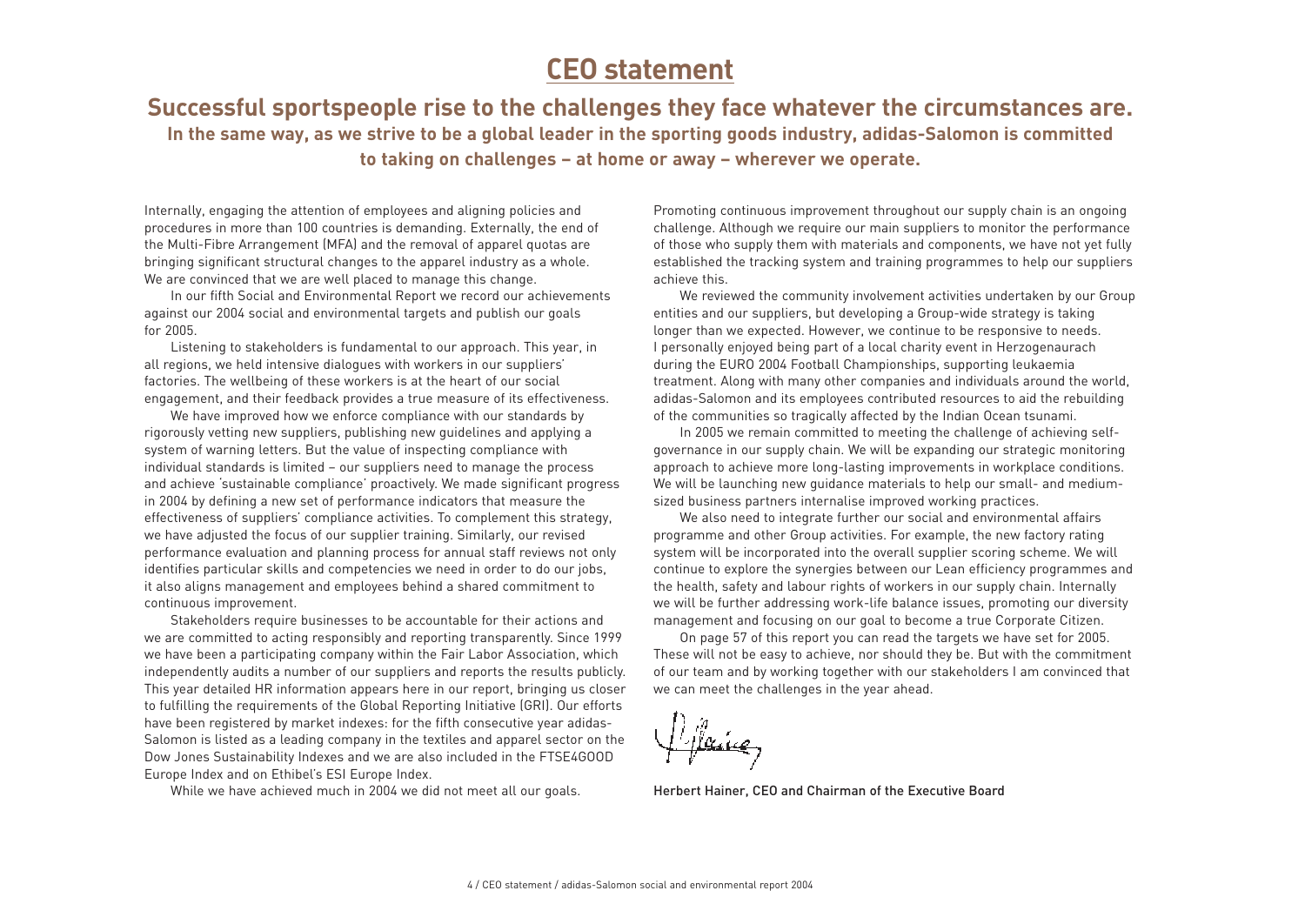

# **Our business and how we operate**

1

**To form a view about our sustainability performance, you need to have a clear picture of our business, our values and our approach to managing issues.**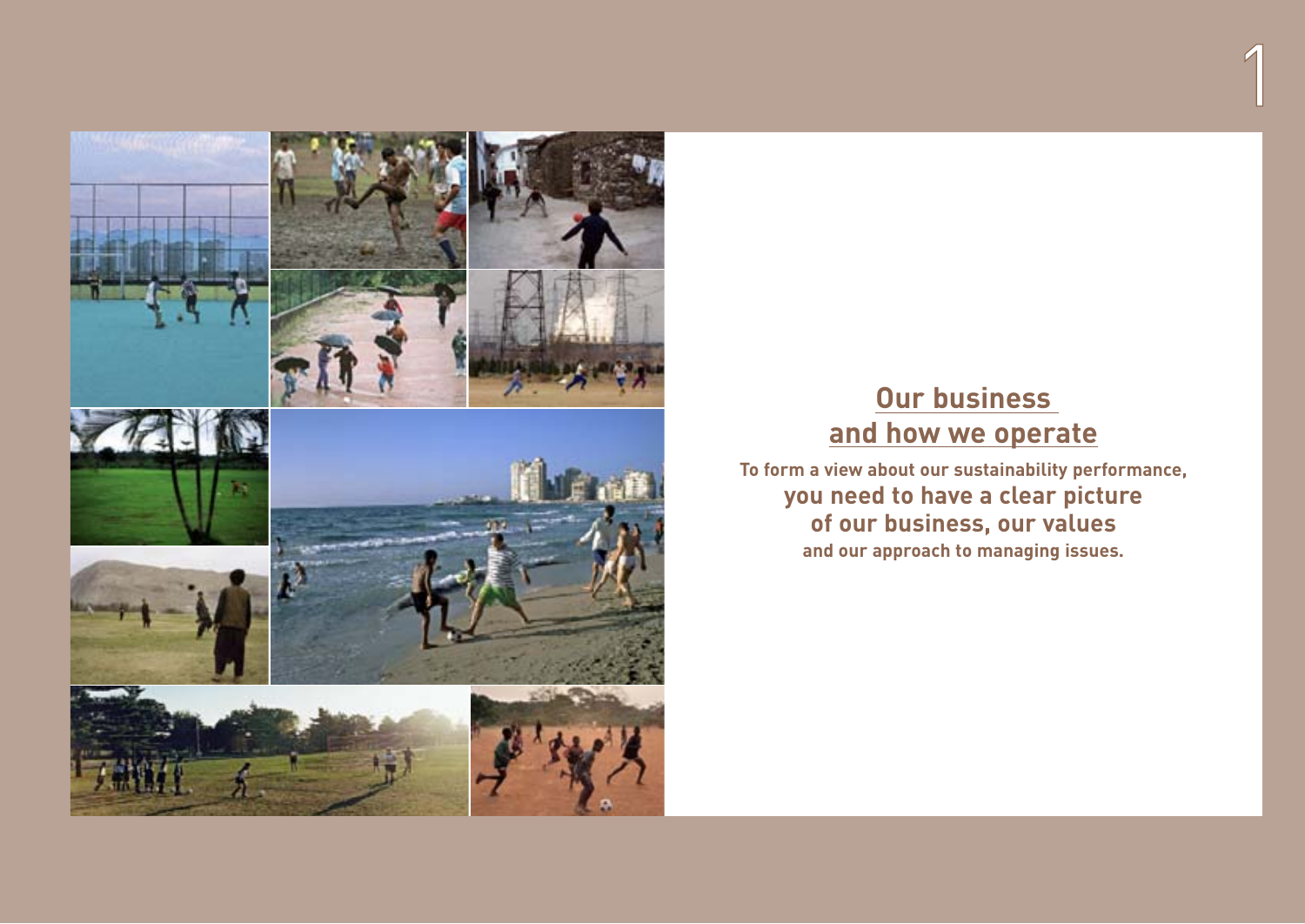## Group profile

With a share of around 15% of the world's sporting goods market, adidas-Salomon is a global industry leader. The Group consists of three major sports brands: adidas, Salomon and TaylorMade-adidas Golf. We serve wholesale and retail markets around the world, but also sponsor sports organisations, teams, individual athletes and sporting events.

**OUR BRANDS** adidas-Salomon offers consumers a broad range of sports brands across all sport categories, in all markets. adidas is a leading brand in the sporting goods market with strong positions in footwear, apparel and hardware.

The adidas brand is structured in three divisions: Sport Performance, Sport Heritage and Sport Style.

Salomon is our Freedom Action Sports brand. With leading positions in alpine, nordic and snowboard products, Salomon is actively expanding its presence in summer and alternative sports as well as soft goods. The Salomon family of brands comprises Salomon, Mavic-adidas Cycling, Arc'Teryx, Bonfire and Cliché.

TaylorMade-adidas Golf covers a full range of golf hardware, footwear, apparel and accessories. It markets products under the brand names TaylorMade, adidas Golf and Maxfli.

**OUR OFFICES** The Group and its more than 100 subsidiaries are directed from our headquarters in Herzogenaurach, Germany. Also based in Herzogenaurach are the business units for running, football and tennis as well as the major part of our research and development department. Other key corporate units are based in Portland Oregon, USA – the home of adidas America Inc, and the basketball, adventure and alternative sports business units. The golf business unit is based in Carlsbad, California, USA, and the winter and Freedom Action Sports business units are headquartered in Annecy, France. The Group also operates design and development departments in other locations around the world, corresponding to their business activity.

adidas-Salomon International Sourcing Ltd (aSIS), a fully-owned subsidiary with headquarters in Hong Kong, is responsible for worldwide sourcing. aSIS sourcing offices are located in Brazil, China, Indonesia, Korea, Pakistan, Taiwan, Thailand, Turkey and Vietnam.

**OUR EMPLOYEES** At 31 December 2004, adidas-Salomon employed 17,023 people. This represents an increase of 8.5% from the previous year.

adidas-Salomon employees represent a cross-section of cultures, ages and backgrounds. Women account for 45% of our employees. At our headquarters in Herzogenaurach, we have employees from over 40 countries. For more details about our employees, see pages 34-35.

**SHARE LISTING** The adidas-Salomon share is listed on the Frankfurt Stock Exchange as well as on all other regional stock exchanges in Germany. The stock is a member of the DAX-30, Germany's premier stock index.

**SUPPLIERS** adidas-Salomon works with more than 800 independent suppliers from around the world who manufacture our products in 65 countries. Of all factories, 60% are located in Asia, with 20% in the Americas and 20% in Europe and Africa. Together these factories employ over 430,000 workers, more than 85% of them live in Asia.

**LICENSEES** For some product segments or markets, adidas-Salomon has licensing agreements with independent companies that manage the design, development, manufacture and distribution of specific product lines. Currently, adidas has 19 licensees that source products from 136 suppliers in 24 different countries.

**FINANCIAL PERFORMANCE** Sustainability is as much about long-term financial stability and growth as it is about social and environmental performance. The tables on page 7 show our financial performance in 2004 and compare this with the previous two years.

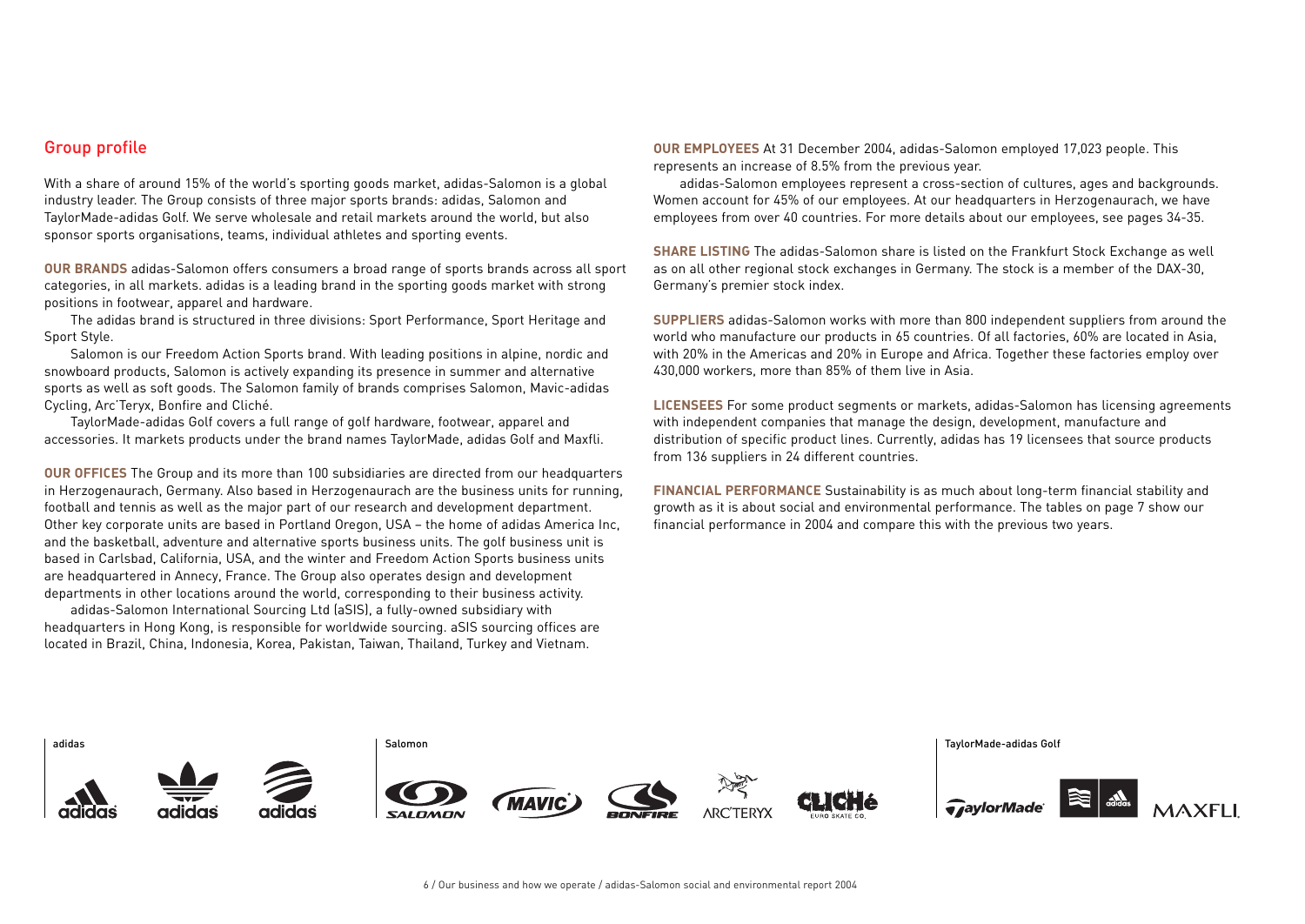### Total number of adidas products manufactured1

| Product range                             | 2004   | 2003   | 2002   |
|-------------------------------------------|--------|--------|--------|
| Footwear (millions of pairs)              | 108.67 | 111.29 | 99.57  |
| Apparel (millions of units)               | 157.64 | 146.72 | 129.30 |
| Hardware <sup>2</sup> (millions of units) | 31.09  | 27.63  | 24.43  |

<sup>1</sup> international range excluding Salomon, TaylorMade and Mavic sports equipment <sup>2</sup> accessories and gear

### Total number of Salomon softgood products manufactured1

| Product range                          | 2004 | 2003 | 2002 |
|----------------------------------------|------|------|------|
| Footwear (millions of pairs)           | 3.07 | 299  | 2.34 |
| Apparel (millions of units)            | 0.96 | 0.60 | 0.51 |
| Accessories + gear (millions of units) |      |      |      |
| (bags, gloves and caps)                | 0.90 | 0.87 | 1.02 |

<sup>1</sup> international range excluding Salomon hardgoods, for example skis, boards, bindings

### Total number of TaylorMade-adidas Golf products manufactured1

| Product range                            | 2004 | 2003 | 2002 |  |
|------------------------------------------|------|------|------|--|
| TAYLORMADE HARDWARE (MILLIONS OF UNITS)  |      |      |      |  |
| Woods                                    | 2.38 | 2.10 | 1.45 |  |
| Irons                                    | 2.62 | 2.82 | 1.66 |  |
| Putters                                  | 0.24 | 0.29 | 0.18 |  |
| Kids' clubs                              | 0.05 | 0.03 | 0.01 |  |
| TAYLORMADE SOFTGOODS (MILLIONS OF UNITS) |      |      |      |  |

| Bags               | 0.26              | 0.33  | 0.17  |
|--------------------|-------------------|-------|-------|
| Gloves             | 1.29              | 1.80  | 0.28  |
| Balls <sup>2</sup> | 4.57 <sup>3</sup> | 4.464 | 4.494 |
| Caps               | 0.60              | 0.61  | 0.32  |
| Accessories        | 2.04              | 1 1 1 | 0.38  |

<sup>1</sup> excluding adidas Golf

<sup>2</sup> reflected as dozens

<sup>3</sup> balls produced by Dunlop Slazenger and GTS

<sup>4</sup> balls produced by Dunlop Slazenger

### Total number of Salomon products manufactured

| <b>Product range</b>          | 2004 | 2003  | 2002 |
|-------------------------------|------|-------|------|
| SNOWBOARD (MILLIONS OF UNITS) |      |       |      |
| Board                         | 0.11 | 0 1 1 | 0.12 |
| Binding                       | 0.14 | በ 13  | 0.12 |

### ALPINE (MILLIONS OF UNITS)

| Ski          | 0.69 | 0.72 | 0.74 |
|--------------|------|------|------|
| Binding      | 1.22 | 1.21 | 1.30 |
| <b>Boots</b> | 1.20 | 1.19 | 1.14 |

### CROSS-COUNTRY (MILLIONS OF UNITS)

| Binding      | 1.10 | 0.83 | 0.68 |
|--------------|------|------|------|
| <b>Boots</b> | 0.45 | 0.46 | 0.46 |
|              |      |      |      |

TEC HIKING (MILLIONS OF PAIRS) Boots  $0^1$  0<sup>1</sup> 0.07

# INLINE SKATES (MILLIONS OF PAIRS)

| ILS                       | 0.46 | 0.46 | 0.31 |
|---------------------------|------|------|------|
| MAVIC (MILLIONS OF PAIRS) |      |      |      |
| Rims                      | 1.41 | 1.56 | 1.70 |
| Wheels                    | 0.63 | 0.55 | 0.45 |

<sup>1</sup> number of Tec Hiking boots is included in Salomon softgoods/footwear

#### Net sales (euros in millions)

| By brand                  | 2004  | 2003  | 2002  |
|---------------------------|-------|-------|-------|
| adidas                    | 5,174 | 4,950 | 5,105 |
| Salomon                   | 653   | 658   | 684   |
| TaylorMade-adidas Golf    | 633   | 637   | 707   |
| By region                 |       |       |       |
| Europe                    | 3,470 | 3,365 | 3,200 |
| North America             | 1,486 | 1,562 | 1,960 |
| Asia                      | 1,251 | 1,116 | 1,166 |
| Latin America             | 224   | 179   | 163   |
| By main product divisions |       |       |       |
| Footwear                  | 2,700 | 2,767 | 2,851 |
| Apparel                   | 2,519 | 2,222 | 2,288 |
| Hardware                  | 1.259 | 1.278 | 1.385 |

#### Operating highlights (euros in millions)

|                                         | 2004  | 2003  | 2002  |
|-----------------------------------------|-------|-------|-------|
| Net sales                               | 6.478 | 6,267 | 6,523 |
| Income before tax                       | 520   | 438   | 390   |
| Net income                              | 314   | 260   | 229   |
| Key ratios (%)                          |       |       |       |
| Gross margin                            | 47.2  | 44.9  | 43.2  |
| Selling, general and administrative     |       |       |       |
| expenses as a percentage of net sales   | 36.7  | 35.6  | 34.4  |
| Effective tax rate                      | 37.8  | 38.0  | 37.9  |
| Net income as a percentage of net sales | 4.9   | 4.2   | 3.5   |
| Equity ratio                            | 36.8  | 32.4  | 25.4  |

## Per share of common stock (euros)

| Basic earnings per share     | 6.88              | 572        | 5.04       |
|------------------------------|-------------------|------------|------------|
| Dividend per share           | 1.30 <sup>1</sup> | 1.00       | 1.00       |
| Share price at year end      | 118.75            | 90.30      | 82.30      |
| Number of shares outstanding | 45,859,000        | 45.453.750 | 45.422.500 |

Rounding differences may arise in percentages and totals for figures presented in millions, as calculation is based on figures stated in thousands. <sup>1</sup> subject to Annual General Meeting approval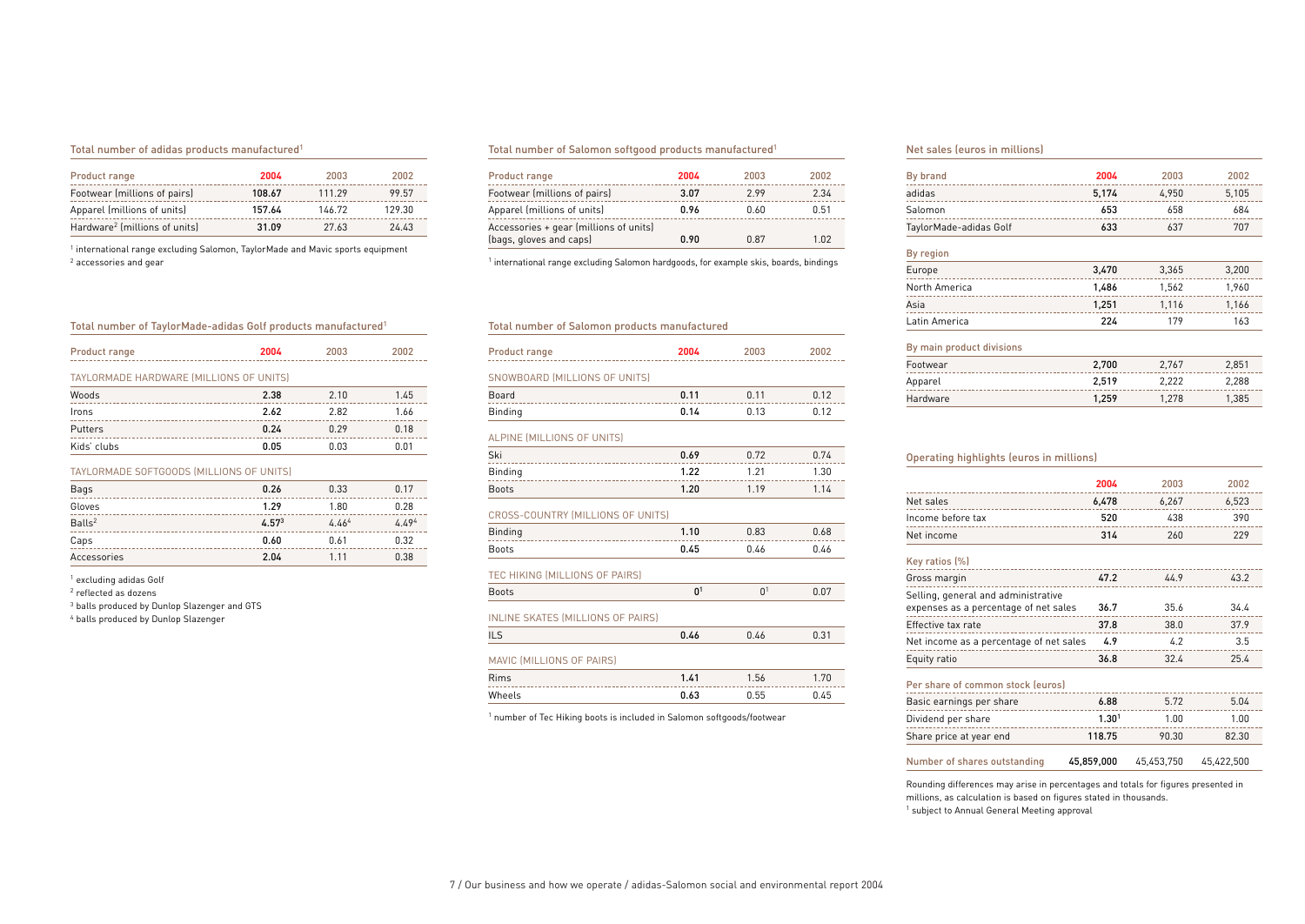## Living our values

Our core values define who we are, and what we strive each day to be – an *honest*, *committed* and *innovative* business, one which is *authentic* and is *inspired* by, and *passionate* about, sport. Our values are derived from sport and shape the way we act and interact with each other and with our stakeholders.

Our values are landmarks and signposts. In these times of rapid change, faced by global challenges and an increasingly complex and highly competitive world, our values are the compass points, against which we fix our place, take our bearings and decide our course.

If we are to be true to our values, then we have to live these through our everyday actions. As with sports, this requires dedication and perseverance. Our achievements are the sum of the days spent planning, training and perfecting our performance.

Our core values permeate every facet of our business and underpin:

- **>** our sustainability as a company, for example, through our innovative thinking on product development and our passion to make a difference in the world
- **>** our leadership position in managing social and environmental issues in the supply chain, and the authenticity achieved through our field-based and grass roots driven compliance programme
- **>** the development and retention of our employees, and our commitment to creating a secure, stimulating work environment and a performance culture
- **>** our interaction with communities and our honest and open communication with our own employees and with other stakeholders, whose feedback inspires us each day to do better.

Each of these support our corporate mission, as we strive to be a global leader in the sporting goods industry.

**SUSTAINABILITY** Our principles of sustainability (opposite) outline the operational framework for becoming a more sustainable company, and inform our individual missions in Social and Environmental Affairs, Human Resources management and community involvement, described in the diagram opposite.

**SOCIAL AND ENVIRONMENTAL AFFAIRS MISSION AND THE SUPPLY CHAIN** Being a leader in terms of social and environmental affairs means we are dedicated to socially responsible, safe and environmentally sustainable practices in the Group and its supply chain, and to enhancing the value of our brands by:

- **>** guaranteeing the ideals of the company for the consumer and for those making our products
- **>** making the supply chain more effective
- **>** strengthening our image and reputation
- **>** helping to provide a long-term future for sport.

## Our core values inform our sustainability principles and corporate missions



### PRINCIPLES OF SUSTAINABILITY

Our principles of sustainability help us set standards for our own social and environmental performance. They are set out as follows.

Legislation We adhere to social and environmental laws, directives and guidelines while continually improving upon our own contribution to a sustainable society.

#### Management We aim to:

- **>** analyse, evaluate and assess the social and environmental impact of new products, technologies and processes at the design and development stage
- **>** set up clear targets, formulate an action plan and monitor progress **>** publish the results.

## Supplier and customer relationships

We expect suppliers' activities to be compatible with our Standards of Engagement. We work in partnership with them to improve our collective performance. We encourage our business customers to take a proactive stance on the social and environmental impact of their own activities.

Support We support social and environmental projects and develop partnerships with businesses and organisations whose direct and indirect output contributes to a sustainable society.

## Stakeholder dialogue We aim to

listen, respond and interact with all stakeholders in an atmosphere of mutual trust and respect. We provide them with appropriate information related to the social and environmental performance of the Group on a regular basis.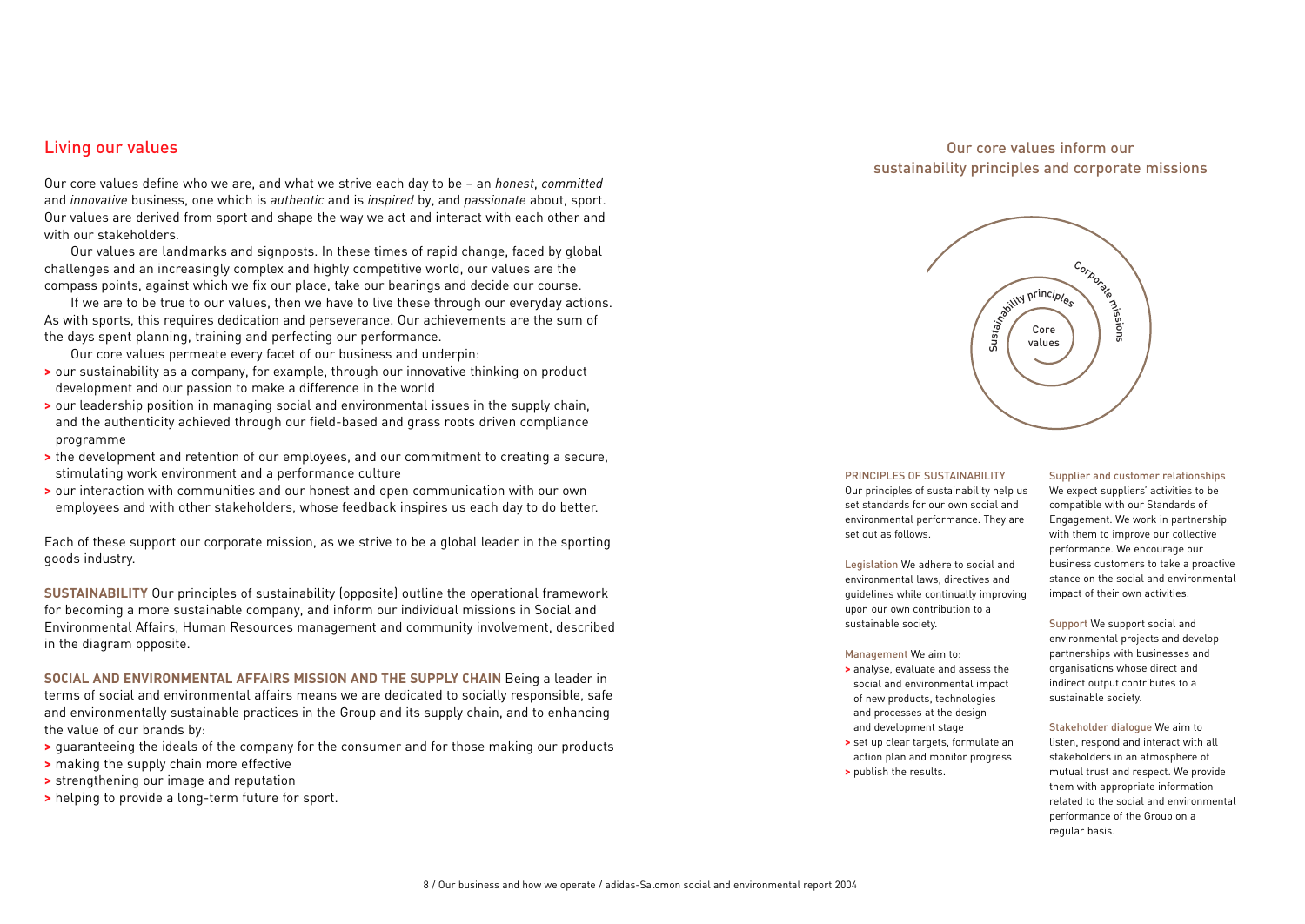As a company that outsources most of its production, but with strong experience in product manufacturing, we understand that some of our biggest challenges are related to fair, safe and environmentally sound working conditions in the factories that make our products. Operating through an international network of contractors and suppliers in no way absolves us of our responsibility for the conditions our products are produced under and how they are manufactured. In support of this mission, our goal is to enhance the social and environmental performance in the supply chain and to improve the lives of the workers who manufacture our products. Our approach is targeted to achieve self-governance in our suppliers' factories by increasing accountability and transparency, and striving for long-term sustainable compliance. Our efforts in these areas are further explained later in this chapter under 'Managing social and environmental issues in the supply chain', and in the Employment, health and safety performance and Environmental performance chapters.

**BUILDING AND RETAINING A LEADING TEAM – HUMAN RESOURCES MISSION** The success of the Group is a direct result of the commitment and talents of people who work for us. We are seeking to build the leading global team in the industry.

Our mission is to:

- **>** create a working environment that stimulates team spirit and passion, engagement and achievement
- **>** instil a performance culture, based upon strong leadership, setting the ground for winners
- **>** foster an understanding of social and environmental responsibility for the world in which we live – for the rights of all individuals, and for the laws and customs of the countries in which we operate
- **>** provide a secure working environment.

Our efforts to fulfil this mission are described in the Employment, health and safety performance chapter.

**OUR MISSION ON COMMUNITY INVOLVEMENT PRACTICES** We are convinced that our success in building and maintaining constructive relationships with local partners and being active in the community makes a significant contribution to our overall performance as a business.

It is our responsibility as a member of each community to act as a true corporate citizen and we are committed to doing this through a range of activities including corporate giving, volunteer work and community relations programmes. These activities are described further in the Community involvement chapter.

## Managing social and environmental issues

Within the global business landscape of the sporting goods industry adidas-Salomon is continually confronted with a variety of challenges and risks. In terms of social and environmental issues, we face specific challenges regarding our accountability towards our employees, responsibilities towards the workers in supplier factories and the environment.

**EXTERNAL CHALLENGES** We continue to face business challenges that have grown more complex during the recent years. These challenges are illustrated in supply chain management, compliance transparency, and the verification of compliance performance.

Consumer product demand, with shortened lead times at competitive pricing, has made it difficult to enforce 60-hour work weeks, so we have promoted production efficiency programmes in the supply chain as well as the development of supporting HR and HSE management systems. While monitoring compliance in low-wage and migratory industries, we have had to meet tighter deadlines without cutting compliance corners, thereby necessitating the development of more strategic monitoring practices – see Improving the way we work with suppliers on pages 22-32.

The demand for increased transparency has driven stronger collaboration with stakeholders at all levels, including workers, and better mechanisms to respond to enquiries, complaints and allegations – see Our stakeholders on pages 15-21. To eliminate deceptive practices like double book-keeping (which some factories use to hide excessive working hours or non-payment of wages), we needed to substantially rethink not only our role and monitoring practices but also our factory rating system. The new and revised five-star factory rating system now strives to measure management commitment and responsiveness and to clearly report these results to suppliers and Sourcing decision makers – see Employment, health and safety performance on pages 33-41.

The end of the Multi-Fibre Arrangement (MFA) in December 2004 drew increased stakeholder attention to our sourcing practices, including supply chain growth and consolidation. While the elimination of the MFA has had minimal impact on our sourcing strategy, we have had to respond more frequently to groups questioning the integrity of that strategy – see Sourcing strategy on page 11.

As stakeholders demand verification of our work, we continue to fulfil the obligations of an FLA participating company and submit ourselves to independent auditing. We also engage independent experts to evaluate technical SOE projects, and we promote supplier implementation of compliance management systems such as ISO, EMAS and OHSAS that require external verification (see pages 30 and 37-39).

**INTERNAL CHALLENGES** Being a global player in a disparate world creates complex challenges with regard to the management of our employees. Our HR strategy therefore has to:

- **>** embrace diversity as a stimulus rather than a restriction
- **>** monitor demographic changes and respond with the appropriate recruitment and retention strategy and work-life balance initiatives
- **>** mirror the global marketplace with a global workforce and promoting mobility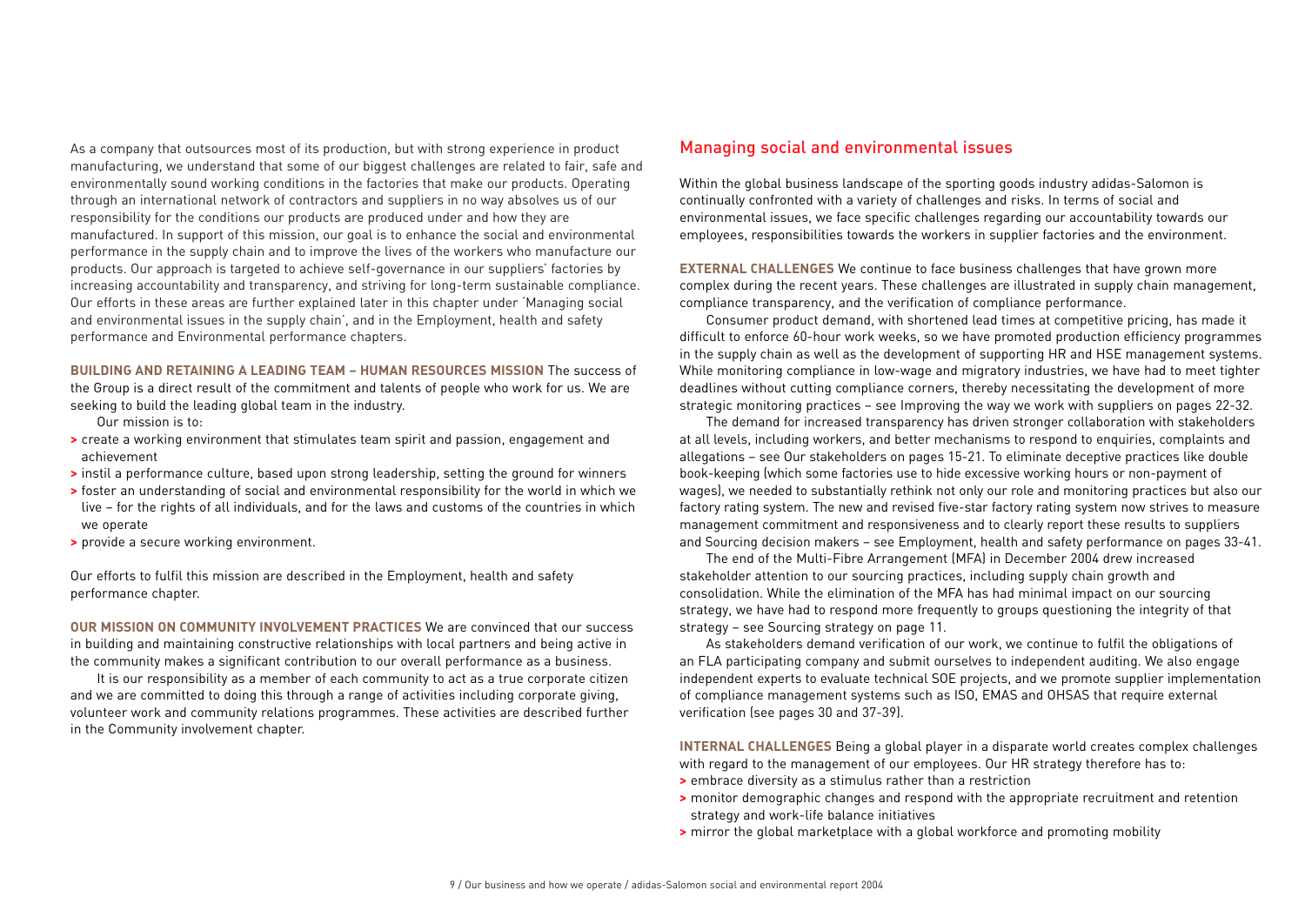- **>** comply with different local legislations and mastering cultural differences
- **>** listen to our employees, understand their needs and motivations and help them to realise their full potential.

Further details are given later in this chapter and in Our stakeholders chapter on pages 15-21, and Employment, health and safety performance chapter on pages 33-41.

**CORPORATE GOVERNANCE PRINCIPLES** At adidas-Salomon we believe that strong corporate governance is essential in providing a guiding vision of how the Group should be managed in an increasingly complex and globalised world. Corporate governance means standards of good and responsible corporate management, which have always been a major priority of our Group.

The adidas-Salomon Corporate Governance Principles were first published in 2003. They were developed according to our requirements and are based on the German Corporate Governance Code as well as on the recommendations of other internationally recognised codes of best practice. More information about corporate governance at adidas-Salomon can be found on our website www.adidas-salomon.com

**RISK MANAGEMENT** We consider risk as a threat that may impact on the achievement of shortterm goals or the successful implementation of long-term strategies. Risk can be internal or external, and needs to be managed.

The success and accuracy of business planning in the volatile business environment of the international sporting goods industry depends significantly on a correct assessment of future trends and related risks. Therefore, our senior management is regularly provided with detailed information on expected financial results and a qualitative assessment of the future business outlook. More information about the Group's risk management including risk reporting and communication can be found on our website www.adidas-salomon.com

**MANAGING HUMAN RESOURCES** HR management is a core function within the Group's global organisation. It is managed by adidas-Salomon Global HR, the global head of which directly reports to the Executive Board member Human Resources. Within the Group, the Global HR organisation manages the following key functions:

- **>** HR management and support to key functions Global Operations, Global Marketing, Corporate Services, Regions and Brands
- **>** Global Services, including reward management and mobility management
- **>** personnel and management development
- **>** company sports programme and work-life balance initiatives in Germany
- **>** corporate community programme in Germany
- **>** cross-functional issues, for example HR information systems, communication, personnel and marketing.

Global HR focuses on the following goals:

- **>** to create a working environment that stimulates team spirit, passion, engagement and achievement
- **>** to instil a performance culture based upon strong leadership
- **>** to elevate adidas-Salomon to become the employer of choice.

**Works Councils** Employee empowerment, participation and co-determination play an important role in managing employee-relations within adidas-Salomon. Works Councils representing employees' views and interests have been established at adidas-Salomon AG in Germany and other European subsidiaries. In 2004, the Works Council at adidas-Salomon AG focused on the following projects:

- **>** new compensation philosophy and structure
- **>** new Performance Evaluation and Planning (PEP)
- **>** further improvement of the internal agreement on flexible working hours
- **>** further improvement of the Group's pension/retirement schemes including our foreign nationals.

In 2003, a European Works Council (EWC) of 13 delegates from nine countries was constituted. At its annual summit in 2004, the committee discussed restructuring production locations in Europe, pay structure and the social responsibilities of the company.

**Code of Conduct for employees** Our Code of Conduct reflects the Group's values and sets standards for day-to-day behaviour in the workplace. It addresses issues such as bribery and corruption, anti-discrimination, protection of intellectual copyright and the disclosure of conflicts of interest. We are developing a reporting mechanism that allows employees to submit concerns and questions in a confidential and unbiassed way. This will be reviewed by Legal, HR and other corporate departments.

### **MANAGING OUR SUPPLY CHAIN**

**Supply chain structure** We work with independent suppliers from around the world who manufacture our products. Our supply chain is global and multi-layered, with many different types of business partners, some of whom are directly contracted, others who are not. Our influence in terms of social compliance is linked to the strength of our partnerships, and is often proportional to scale and stability of the orders placed with our suppliers. For this reason we aim to further consolidate our supply chain, using fewer, larger factories with higher order volumes.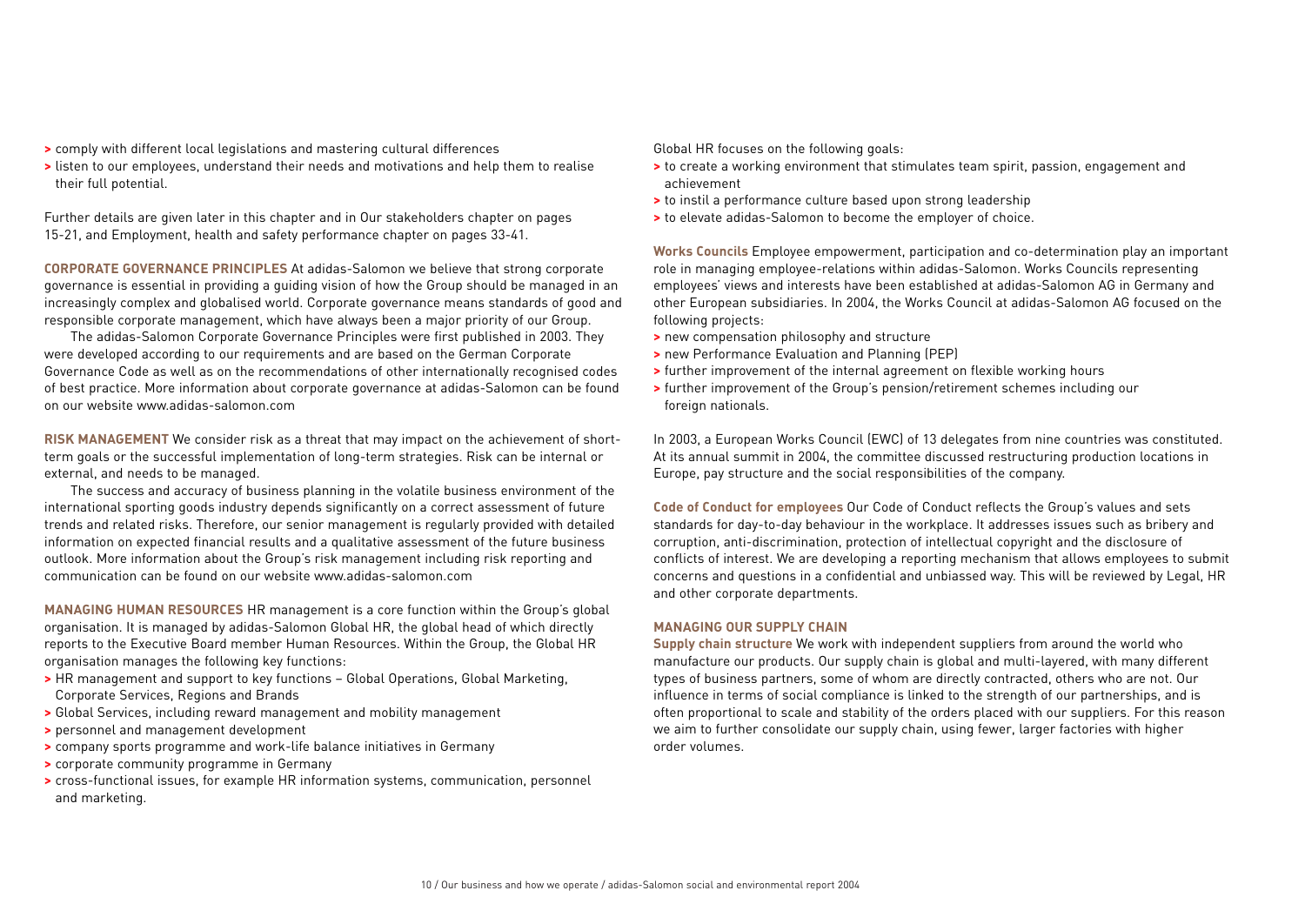#### **Number of suppliers and our own factories in 20041**

| Region                              | Number<br>of suppliers<br>(excl. own factories) factories | <b>Number</b><br>of own | Total |
|-------------------------------------|-----------------------------------------------------------|-------------------------|-------|
| <b>ASIA</b>                         |                                                           |                         |       |
| adidas                              | 459<br>___________________________________                | 1                       |       |
| Salomon <sup>2</sup>                | 10                                                        | 0                       | 499   |
| TaylorMade-adidas Golf <sup>3</sup> | 28                                                        | 1                       |       |
| <b>AMERICAS</b>                     |                                                           |                         |       |
| adidas<br>.                         | 114                                                       | $\Omega$                |       |
| Salomon <sup>2</sup>                | 17                                                        | 1                       | 153   |
| TaylorMade-adidas Golf <sup>3</sup> | 20                                                        | 1                       |       |
| <b>EUROPE</b>                       |                                                           |                         |       |
| adidas<br>                          | 174                                                       |                         |       |
| $C - 1 -  - 2$                      | 1 <sub>0</sub>                                            | $\sim$                  | 101   |

| auluus                              | $\cdots$ |     |
|-------------------------------------|----------|-----|
| $\mathsf{Salomon}^2$                | 13       | 191 |
| TaylorMade-adidas Golf <sup>3</sup> |          |     |
| Total                               | 835      | 843 |

<sup>1</sup> includes licensee factories

<sup>2</sup> includes Bonfire, Mavic, Arc'Teryx and Cliché

<sup>3</sup> includes Maxfli

### **adidas licensees in 2004**

| Product range         | Total<br>number of | Total<br>number of<br>factories<br>producing<br>licensees for licensees | Number of<br>countries<br>where<br>production<br>is placed |
|-----------------------|--------------------|-------------------------------------------------------------------------|------------------------------------------------------------|
| Apparel               | 12                 | 93                                                                      | 18                                                         |
| Hardware <sup>1</sup> | 4                  | 15                                                                      | 7                                                          |
| Watches               |                    | 25                                                                      | $\mathfrak{p}$                                             |
| Glasses               |                    | 2                                                                       | 2                                                          |
| Cosmetics             |                    |                                                                         |                                                            |
| Total                 | 19                 | 136 <sup>2</sup>                                                        |                                                            |

<sup>1</sup> accessories and gear

 $2$  in 2004 the 136 factories were placed in 24 different countries

**Types of supplier** Suppliers fall into four broad categories:

- **>** Main factories Factories of suppliers that have a direct contractual relationship with adidas-Salomon for the supply of products, whether for export or domestic market consumption. We call these Tier 1 suppliers. The largest of these have multiple factories and manufacturing sites across several countries.
- **>** Subcontractors Factories that have been subcontracted by our suppliers. They have no direct contractual relationship with adidas-Salomon. However, we do require them to be authorised for use and SOE-approved.
- **>** Material and other service providers These suppliers may not have a direct business relationship with adidas-Salomon, but supply goods and services to our main suppliers. We call these Tier 2 suppliers. Within this category there are nominated material suppliers with whom we work.
- **>** Licensees Independent companies that manage the design, production and distribution of specific products, under license to the adidas-Salomon Group.

**Trends in our supply chain** Progressively we are seeing fewer and larger factories in Asia, with new investment being made by our strategic business partners in more modern and larger factories. More than 800 factories manufacture adidas-Salomon products worldwide – 60% are in Asia, 20% in the Americas and 20% in Europe. From a total of these, the Group owns eight factories located in Germany, France, Italy, the United States, Canada and China. By comparing our supplier numbers with the previous year we can see the following trends emerging:

- **>** significantly fewer suppliers in 2004 than in 2003 in Korea (22), Mexico (17), Taiwan (17), Vietnam (11) and Brazil (9)
- **>** significantly more suppliers in Turkey (8), Russia (5), Thailand (4) and Italy (4).

**Sourcing strategy** The Group's sourcing strategy seeks to balance security with flexibility and growth. Export production for the company consists of a balanced portfolio of long-term, strategic business partners located in five key countries: China, Indonesia, Vietnam, Thailand and Turkey, with a sixth – India – offering future sourcing opportunities. Although China is dominant in the apparel and accessories sector and has potential for future growth, it currently represents no more than 30% of the Group's global orders for this business segment.

The maturity of the sourcing strategy and our focus on long-term relationships with strategic supplier partnerships has minimised the impact of the end of the MFA. For the last three years, we have placed special emphasis on continuous improvement initiatives to improve competitiveness, including efficiency programmes and the strengthening of management and cost-control systems. This has reduced the potential for 'cut and run' scenarios. While product costing is important, the sourcing key performance indicators are mainly designed to measure performance in quality, delivery, management systems, SOE, customer service and innovation.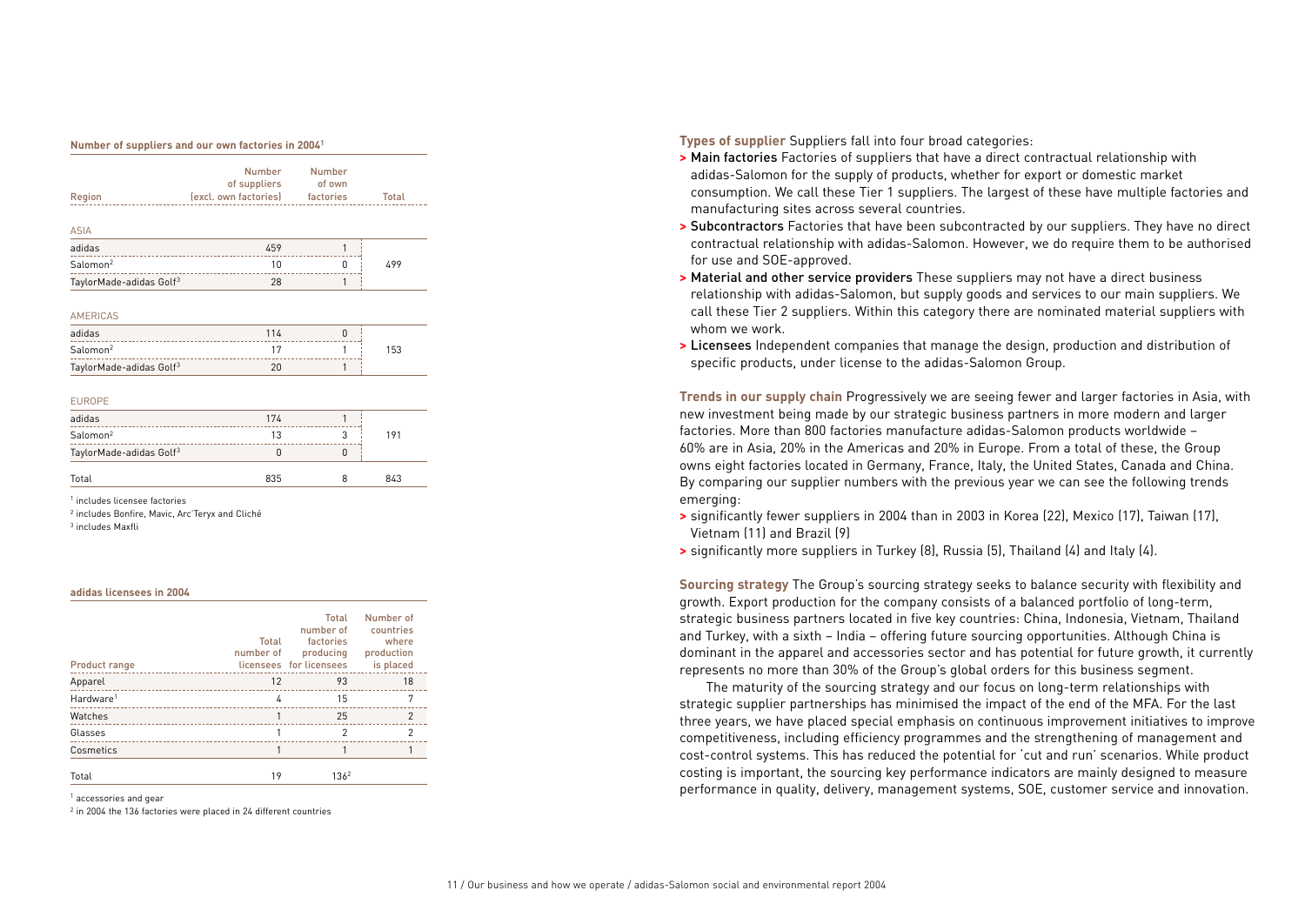

## **MANAGING SOCIAL AND ENVIRONMENTAL AFFAIRS IN THE SUPPLY CHAIN**

**Our Standards of Engagement** As a result of operating with suppliers based in countries with a less developed social and environmental infrastructure, or weaker regulatory enforcement, we are exposed to risks and challenges associated with work and environmental conditions in supplier factories. The Standards of Engagement (SOE), our code of conduct, play a key role in meeting these challenges. They are described in full on page 13. The SOE are based on the International Labour Organisation (ILO) and UN conventions relating to human rights and employment practices and follow the model Code of Conduct of the World Federation of Sporting Goods Industry. We expect all our suppliers to live up to these standards. They are a contractual obligation under the manufacturing agreements the Group signs with its business partners.

We want the SOE to be relevant and have discussed the revision of some elements with stakeholders. We have also produced guidelines with best practice examples to show our suppliers how to implement the SOE in practice.

**Social and Environmental Affairs (SEA)** SEA is tasked with ensuring compliance with the SOE within the supply chain and managing the wider corporate responsibility activities of the Group. The team is led by the Global Director, who directly reports to the General Counsel and the Executive Board of the Group.

In 2004, the SEA team consisted of 33 people. It is a diverse group of individuals – engineers, lawyers, HR managers, and former members of NGOs. The group is organised into three regional teams covering Asia, the Americas and Europe. In Asia the majority of the team is located with Sourcing in the Liaison Offices, near to the suppliers. In 2004, the following structural changes within SEA took place:

- **>** with the closure of the Liaison Office (LO) in Singapore and the opening of a new LO in Shanghai, two team members were relocated and a third person recruited in China
- **>** a new post was created in the Americas' SEA team following the decision to coordinate all FLA-related work from the US rather than Europe.

SEA collaborates closely with other global functions such as Sourcing, Marketing, Product Development and HR. It is directly involved in developing and updating corporate policies and operating procedures related to social accountability, product safety and compliance with environmental laws and regulations. By engaging directly with suppliers, government and other external stakeholders, SEA is informed about social and environmental issues at an early stage. It addresses any potential risks, and health, safety and environmental liabilities, in its monthly report to the Executive and Sourcing Management.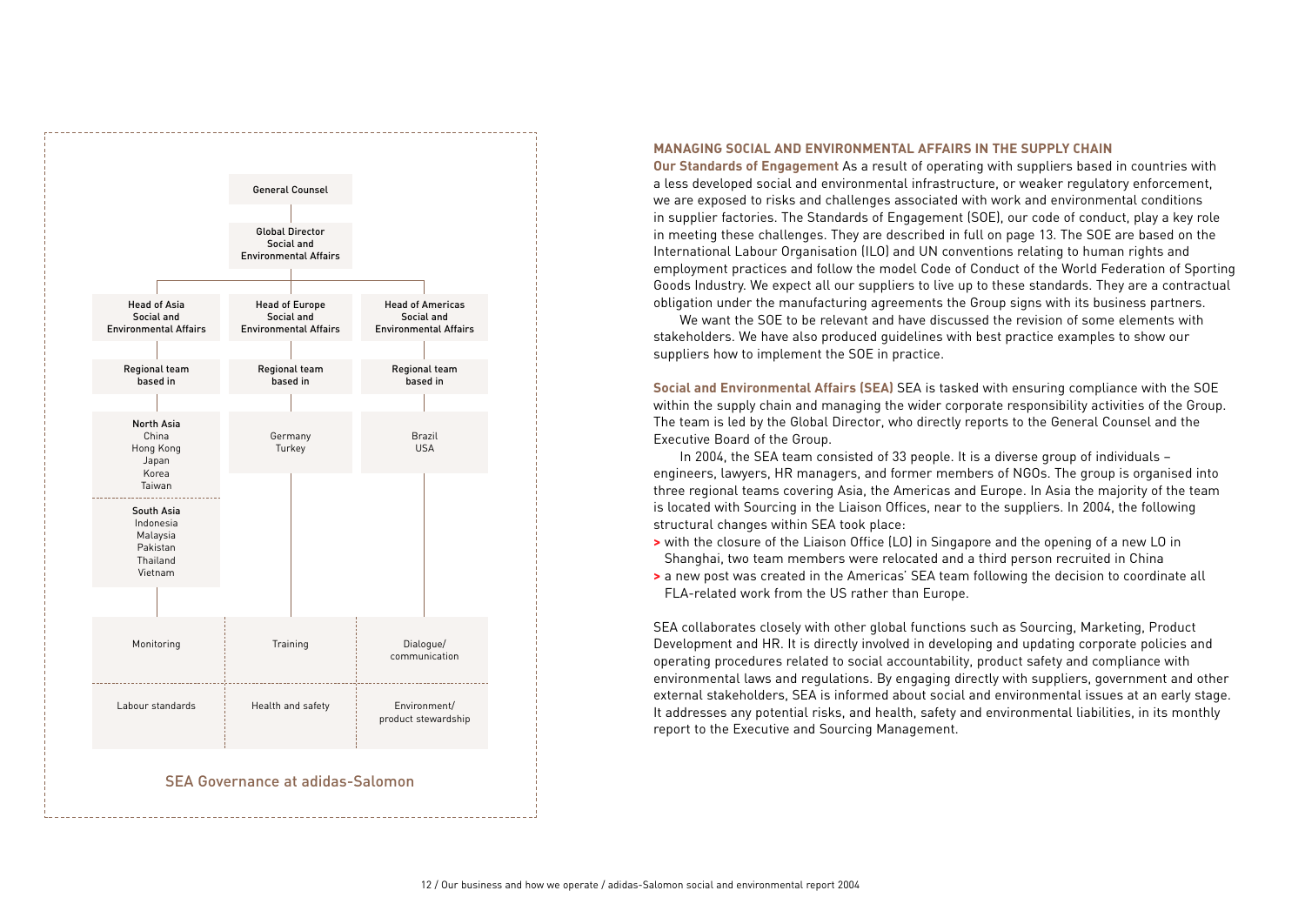# Standards of Engagement

Authenticity – Inspiration – Passion – Commitment – Innovation – Honesty

These are the core values of the adidas-Salomon Group. We measure ourselves by these values and we measure our business partners in the same way.

Consistent with these values, we expect our business partners – contractors, subcontractors, suppliers and others – to conduct themselves with the utmost fairness, honesty and responsibility in all aspects of their businesses.

The Standards of Engagement are tools that assist us in selecting and retaining business partners who follow workplace standards and business practices aligned with our policies and values. As guiding principles, they help identify potential problems so that we can work with business partners to address issues of concern as they arise. Business partners must develop and implement action plans for continuous improvement in factory working conditions. Progress against action plans will be monitored by business partners themselves, our internal monitoring team and external independent monitors.

Specifically, we expect our business partners to operate workplaces according to the following standards and practices.

### GENERAL PRINCIPLE

Business partners must comply fully with all legal requirements relevant to the conduct of their businesses.

### EMPLOYMENT STANDARDS

We will do business only with business partners who treat their employees fairly and legally with regard to wages, benefits and working conditions. In particular, the following standards apply:

Forced labour Business partners must not use forced labour, whether in the form of prison labour, indentured labour, bonded labour or otherwise. No employee may be compelled to work through force or intimidation of any form.

Child labour Business partners must not employ children who are less than 15 years old, or less than the age for completing compulsory education in the country of manufacture where such age is higher than 15.

Discrimination Business partners must make recruitment and post-hiring decisions based on ability to do the job, rather than on the basis of personal characteristics or beliefs. Business partners must not discriminate in hiring and employment practices on the grounds of race, national origin, gender, religion, age, disability, marital status, parental status, association membership, sexual orientation or political opinion.

Wages and benefits Wages are essential for meeting the basic needs of employees and reasonable savings and expenditure. In all cases, wages must equal or exceed the minimum wage required by law or the prevailing industry wage, whichever is higher, and legally mandated benefits must be provided.

Wages must be paid directly to the employee in cash or check or the equivalent. Information relating to wages must be provided to employees in a form they understand. Advances of, and deductions from, wages must be carefully monitored and comply with law.

In addition to compensation for regular working hours, employees must be compensated for overtime hours at the rate legally required in the country of manufacture or, in those countries where such laws do not exist, at a rate exceeding the regular hourly compensation rate.

Hours of work Employees must not be required, except in extraordinary circumstances, to work more than 60 hours per week including overtime or the local legal requirement, whichever is less. Employees must be allowed at least 24 consecutive hours rest within every seven-day period, and must receive paid annual leave.

### Freedom of association and collective bargaining

Business partners must recognise and respect the right of employees to join and organise associations of their own choosing and to bargain collectively. Where law specifically restricts the right to freedom of association and collective bargaining, business partners must not obstruct alternative and legal means for independent and free association or collective bargaining. Additionally, business partners must implement systems to ensure effective communication with employees.

Disciplinary practices Employees must be treated with respect and dignity. No employee may be subjected to any physical, sexual, psychological or verbal harassment or abuse.

### HEALTH AND SAFETY

A safe and hygienic working environment must be provided, and occupational health and safety practices which prevent work-related accidents and injury must be promoted. This includes protection from fire, accidents and toxic substances. Lighting, heating and ventilation systems must be adequate. Employees must have access at all times to sanitary facilities, which should be adequate and clean. Business partners must have health and safety policies that are clearly communicated to employees. Where residential facilities are provided to employees, the same standards apply.

### ENVIRONMENTAL REQUIREMENTS

Business partners must make progressive improvement in environmental performance in their own operations and require the same of their partners, suppliers and subcontractors. This includes: integrating principles of sustainability into business decisions; responsible use of natural resources; adoption of cleaner production and pollution prevention measures; and designing and developing products, materials and technologies according to the principles of sustainability.

### COMMUNITY INVOLVEMENT

We will favour business partners who make efforts to contribute to improving conditions in the countries and communities in which they operate.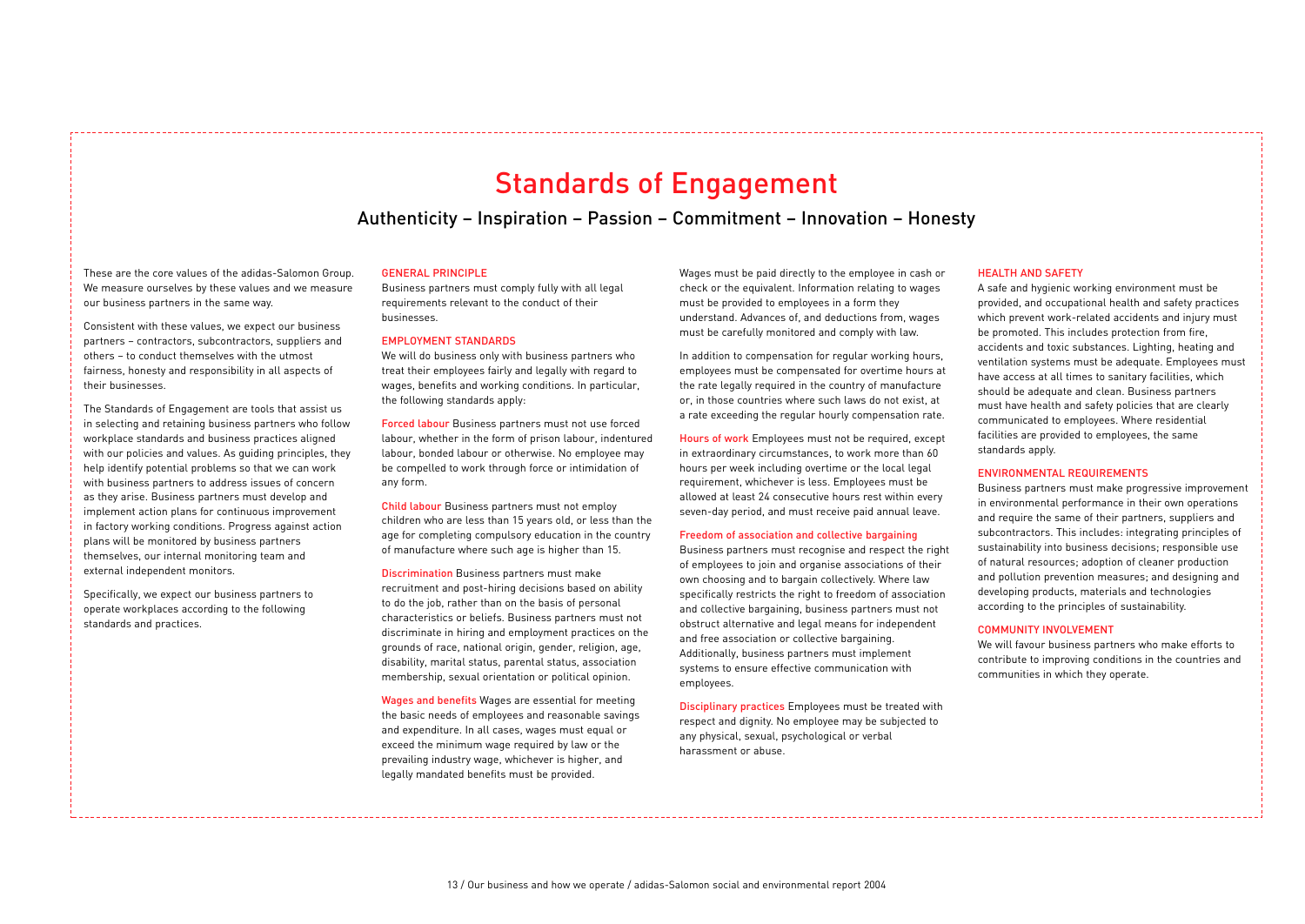**Working with suppliers – achieving effective compliance and self-governance** Our strategy is to foster long-term self-governance and our goal is to promote effective and sustainable SOE compliance in supplier factories. Working with our suppliers we have identified the following as essential actions to achieve our goal:

- **>** support business partners to develop effective HR, health, safety and environmental management practices in their manufacturing operations
- **>** strengthen capacity building within our supply chain's workforce and its management
- **>** expand our network of local workers' organisations, NGOs and other representative groups so that we may better influence the working conditions in places where our products are made
- **>** raise environmental awareness and promote environmental best practices
- **>** support business partners in their local community activities through social programmes.

Developed from these key areas and the strategic business plan for social and environmental challenges, SEA's core projects plan has specific operational targets, actions and timelines designed to track the progress of individual projects. Project results and progress are regularly reported to other departments involved and to Executive Management. Results of these activities covered by the core projects plan are described in the Employment, health and safety, Environmental performance and Community involvement sections of this report.

**MANAGING ENVIRONMENTAL IMPACTS** Based on a review of where the greatest impact occurs in the lifecycle of our products, we focus our environmental programme on material supply and manufacturing. We aim to ensure that materials supplied to adidas-Salomon are in full compliance with local laws and regulations regarding environmental and product safety. We also actively encourage our business partners to reduce the environmental impact of materials and products. We ask that:

- **>** materials and components are non-toxic in use and disposal
- **>** use of materials in the manufacturing process does not involve toxic releases or damage of ecosystems
- **>** products and components are manufactured under the best possible environmental conditions using the best available technology.

# Chapter summary

- **>** Our values underpin our sustainability principles and our corporate mission.
- **>** We have a responsibility for the wellbeing of our employees and to improve the conditions for workers in our supply chain.
- **>** To help us meet external and internal challenges, we have strong corporate governance and management processes in place.
- **>** We have Standards of Engagement – a code of conduct for our suppliers. Our SEA team works to ensure that these standards are complied with.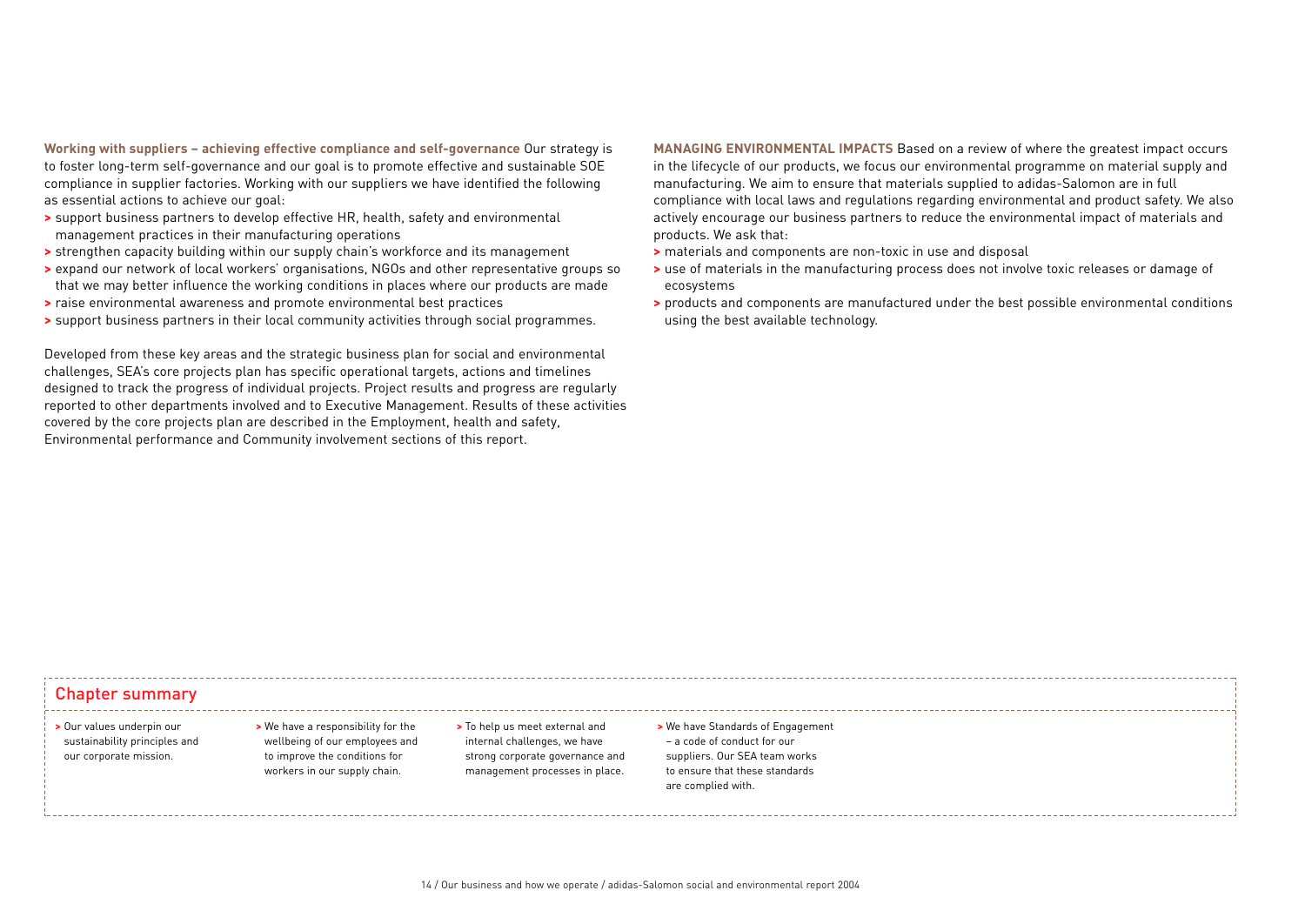



# **Our stakeholders**

**Within the global business landscape of the sporting goods industry, adidas-Salomon is continually confronted with a variety of challenges and risks. In terms of social and environmental issues, we face specific challenges regarding our accountability towards our employees, responsibilities towards workers in supplier factories and the environment.**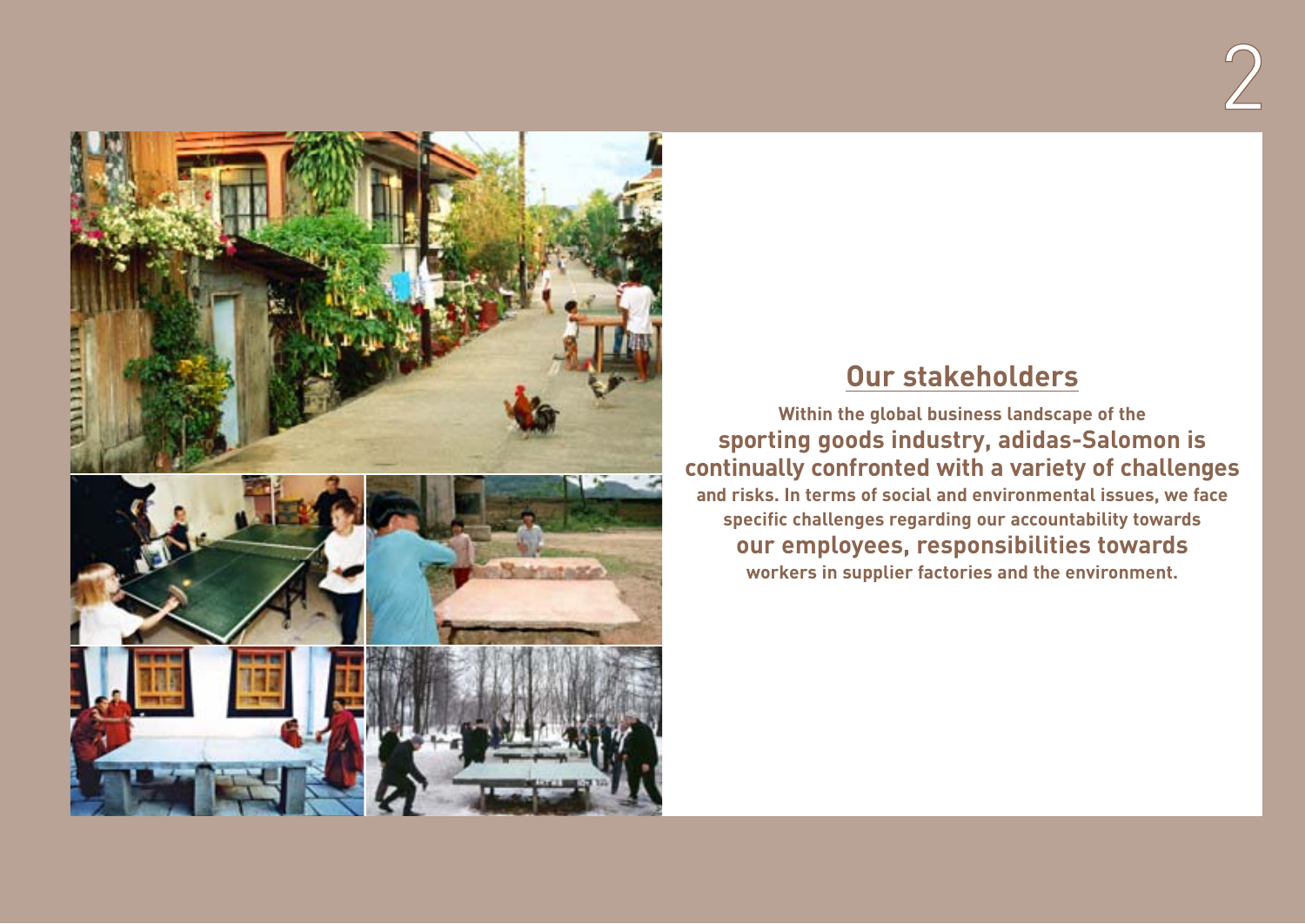## Our stakeholders

Listening and responding to stakeholder feedback helps us improve our performance. We recognise that clear, effective and honest communications – both within our company and with our external stakeholders – are the hallmarks of transparency and underpin the success of the adidas-Salomon SEA programme and our efforts to become a sustainable company. We continue to search for new ways to enable dialogue and engage with our stakeholders.

**WHO ARE OUR STAKEHOLDERS?** Stakeholders are those organisations, groups and individuals whom we affect and who affect us. These effects may be positive or negative. Our stakeholders are a diverse group and include:

- **>** authorisers government, trade associations, shareholders, Board of Directors
- **>** business partners employees, unions, suppliers, workers, service providers
- **>** opinion formers journalists, community members, special interest groups
- **>** customers professional sportspeople, distributors, retailers, consumers.

**WAYS WE ENGAGE WITH OUR STAKEHOLDERS** The views of each and every stakeholder are important to us – not only those who are the most informed, the most influential, or the most outspoken. One of our constant challenges is reaching out and effectively engaging with those stakeholders who have a less active voice, namely the workers in our supply chain. This year, to address this challenge, we began to explore new ways of engaging with workers.

**Stakeholder dialogues** Stakeholder consultation meetings ('dialogues') involve an active process of engagement, of listening to our stakeholders' views and sharing opinions and ideas. Stakeholder dialogues and other group discussions were held last year in Asia, the Americas and Europe.

**Asia** Two stakeholder dialogues took place in Asia in 2004. The first dialogue was held for two days in October in Malaysia and focused on migrant workers. Factory managers, embassy officials, recruitment agents and migrant workers took part, and independent observers were also invited. A second Asian dialogue was held in Hong Kong in November and focused on the potential impact from the end of quotas on textiles and garments, and the exercise of Freedom of Association and collective bargaining in China.

**Americas** Two stakeholder dialogues took place in El Salvador and Honduras in September. These meetings brought together factory workers, representatives from organised labour, and SEA team members, and were facilitated by local NGOs. Details about these dialogues are described in the case study on page 17.

**Europe** In Europe we focused on engaging at all levels in our supplier factories. For example, in Turkey we organised a four-day workshop for workers, supervisors and managers to discuss effective communication systems, taking cultural aspects into consideration.

**Lessons learned** Based on the feedback from the 2004 meetings, the design of future worker dialogues will take into account the following:

- **>** use of less formal venues for the worker dialogues
- **>** extension of dialogue time to capture the views of more workers
- **>** use of alternative forms of engagement, such as commissioning a self-assessment report or opinion survey from the workers themselves.

**Dialogue with socially responsible investment (SRI) analysts** In 2004 we intensified our dialogue with the financial community, meeting with more than 40 SRI analysts from investment and rating organisations in London, Paris and Amsterdam. Participants were asked to submit feedback on our programme and rate us against industry peers. Focal points in the discussion included how critical reports issued by NGOs in 2004 affect the corporate compliance programme, how we cooperate with supplier management regarding SOE compliance and the effect of the end of garment quotas on our supply chain structure.

**Employee engagement** We recognise the need to build our employees' understanding of the SOE programme and we value their views as it continues to develop. This year we have communicated with employees in the following ways:

- **>** Induction of new employees In Asia, six new HR managers were provided with an orientation session on SOE. For 25 new employees in North America, quarterly HR orientations were conducted, including a history of the SOE programme. In April 2004, more than 30 new employees in the European Sourcing Liaison Office in Istanbul received an orientation session on SOE.
- **>** Internal reporting Our Social and Environmental Report 2003 was again communicated to all our employees via our global newsletters and our intranet. To make the SOE programme sustainable and efficient, collaboration with many different departments within the Group is required. We created a common working platform on the intranet where we share information with other departments. This works towards embedding the SOE programme in the wider business.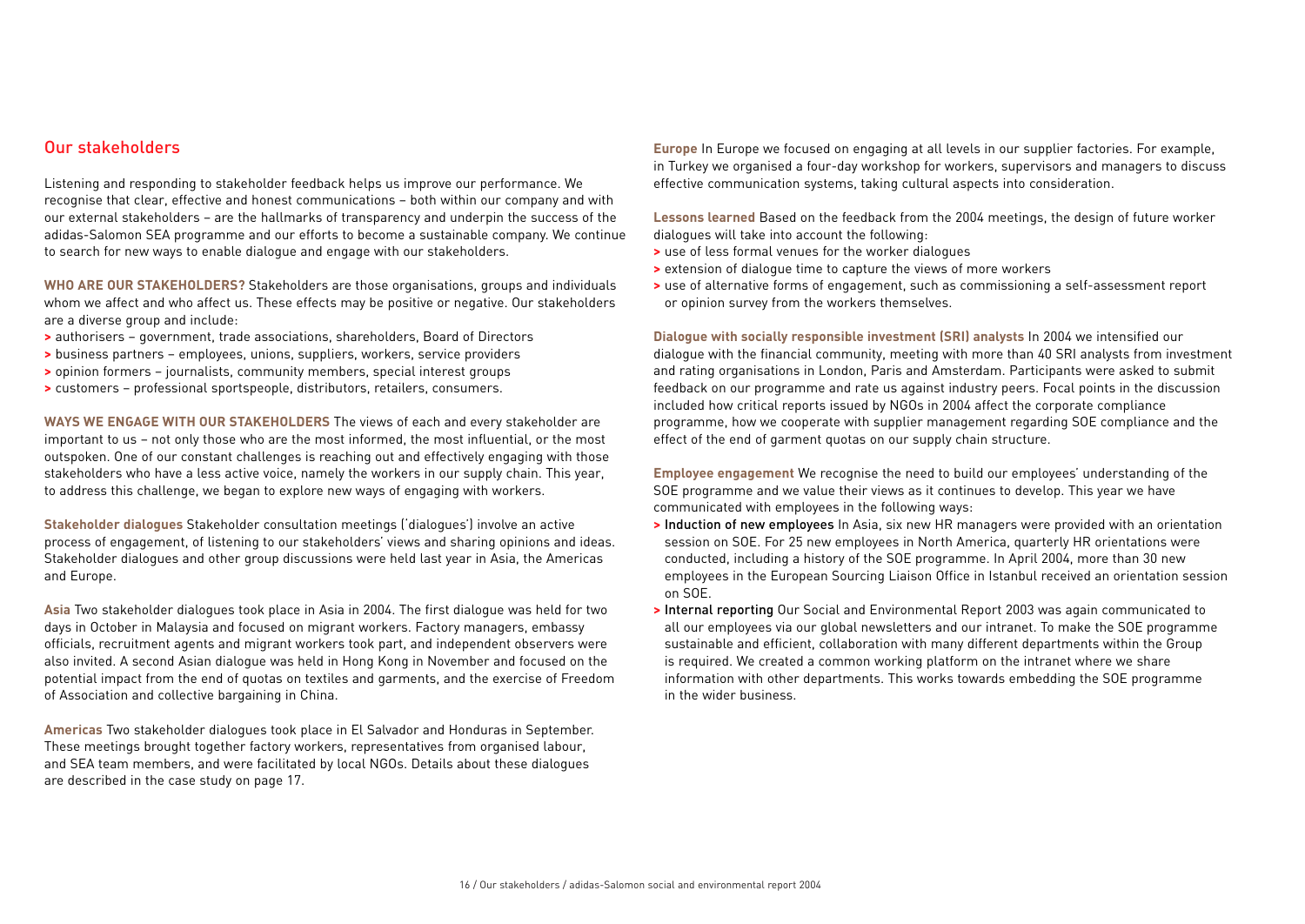# Workers' feedback on the effectiveness of codes of conduct and compliance programmes

One challenge we faced in 2004 was to find ways to get clear input from workers about the effectiveness of Codes of Conduct (CoC) and compliance programmes, in a manner that maintains worker confidentiality and trust. Feedback from this key stakeholder group is critical to verifying that our compliance activities in factories are relevant and meaningful to workers. The objectives of the engagement project were to organise the activity at a venue comfortable for the workers, to identify the gaps in their understanding of the CoC, and to develop more effective compliance and remediation tools. We also wanted feedback on how factories' compliance management systems could better address non-compliance, including management-worker communication, freedom of association, and blacklisting.

Two worker dialogues were held in El Salvador and Honduras in September 2004. We learned that there is a need for additional training of workers and managers to raise awareness of the CoC and local laws. Worker feedback stressed that remediation should encourage suppliers to internalise compliance programmes because there are benefits to maintaining good working conditions. Unannounced visits by auditors would encourage factories to assimilate CoC systematically and with sustainable impact rather than just cleaning up for the monitors.

The facilitators were NGOs local to each country – Grupo de Monitoreo Independiente de El Salvador and Equipo de Monitoreo Independiente de Honduras. They were responsible for creating the agenda, selecting participants, coordinating logistics, and producing a summary report. Representatives from organised labour, local NGOs, and the adidas-Salomon SEA team attended as observers. Each dialogue included approximately 16 worker participants from local apparel factories.

The dialogue facilitators agreed in the project summaries that worker engagement is essential since it enables factory workers to express their point of view about how the Codes of Conduct are being implemented, and what effect the compliance programmes are having so the effort truly influences the improvement of labour practices in their supply chain. The summary reports are on our website at www.adidas-Salomon.com

**'Worker engagement is essential since it enables factory workers to express their point of view about what effect compliance programmes are having.'**  Summary report of worker dialogues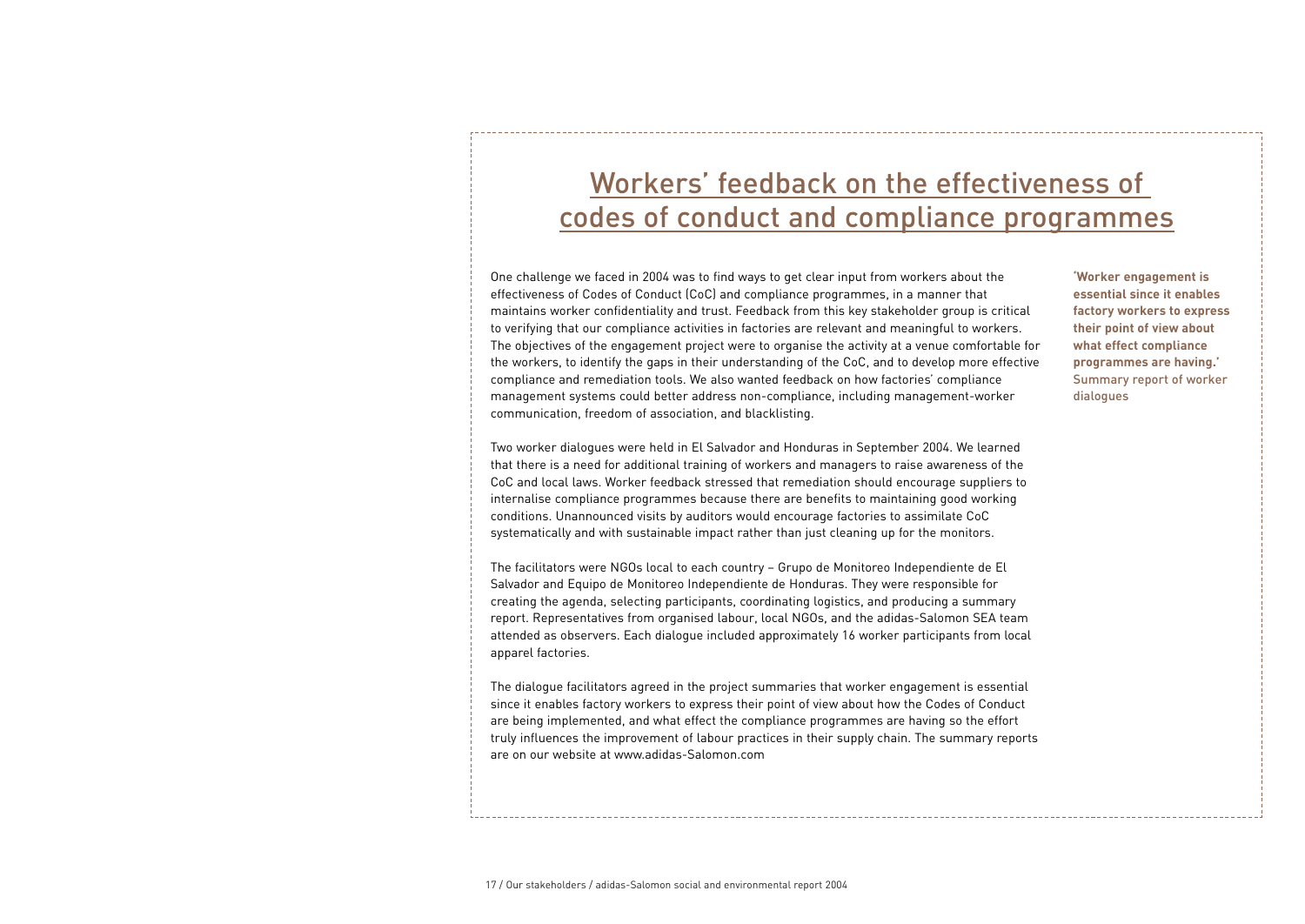# Striving for transparency third-party assessment of PT Panarub

For the past five years PT Panarub, a key footwear supplier to adidas-Salomon located in Indonesia, had been beset with industrial relations problems and breaches of the SOE.

These issues were reported by Oxfam Australia in *We Are Not Machines*, a report published in March 2002. Citing the findings of the Oxfam report, in September 2002 the Clean Clothes Campaign lodged a complaint with the Organisation for Economic Corporation and Development's (OECD) national contact point in Austria related to PT Panarub and another Indonesian footwear supplier, Pou Chen. The complaint was subsequently transferred to the OECD national contact point at the Federal Ministry of Economics and Labour in Germany for mediation. A concluding statement was issued by the Ministry in May 2004.

Since 2001, adidas-Salomon has maintained a dialogue with Oxfam Australia and in February 2004 an agreement was reached to allow a credible and independent third party, the Worker Rights Consortium (WRC), to enter PT Panarub and investigate SOE violations. A key driver to the agreement was the acceptance by all parties of the need for greater transparency, to establish root causes and bring about lasting change. A pre-condition of the WRC's involvement was the right to make public its findings, the details of which can be found at www.workersrights.org

PT Panarub has responded positively to the findings of the WRC report and has made improvements. The most significant of these was the reinstatement of previously dismissed workers and the introduction of medical insurance for all workers and their families. Despite these changes, management-union relations remain problematic; in October 2004 a bonus pay dispute led to a strike and the temporary closure of the factory. To further support transparency, at the end of 2004 we began to publish updates of the ongoing remediation efforts at PT Panarub. For more information see www.adidas-salomon.com

**'The assessment team concluded that factory management illegally terminated workers' contracts and used coercive means to compel workers to resign'.** Worker Rights Consortium Assessment re PT Panarub (Indonesia), summary of findings and recommendations, 7 September 2004, page 16.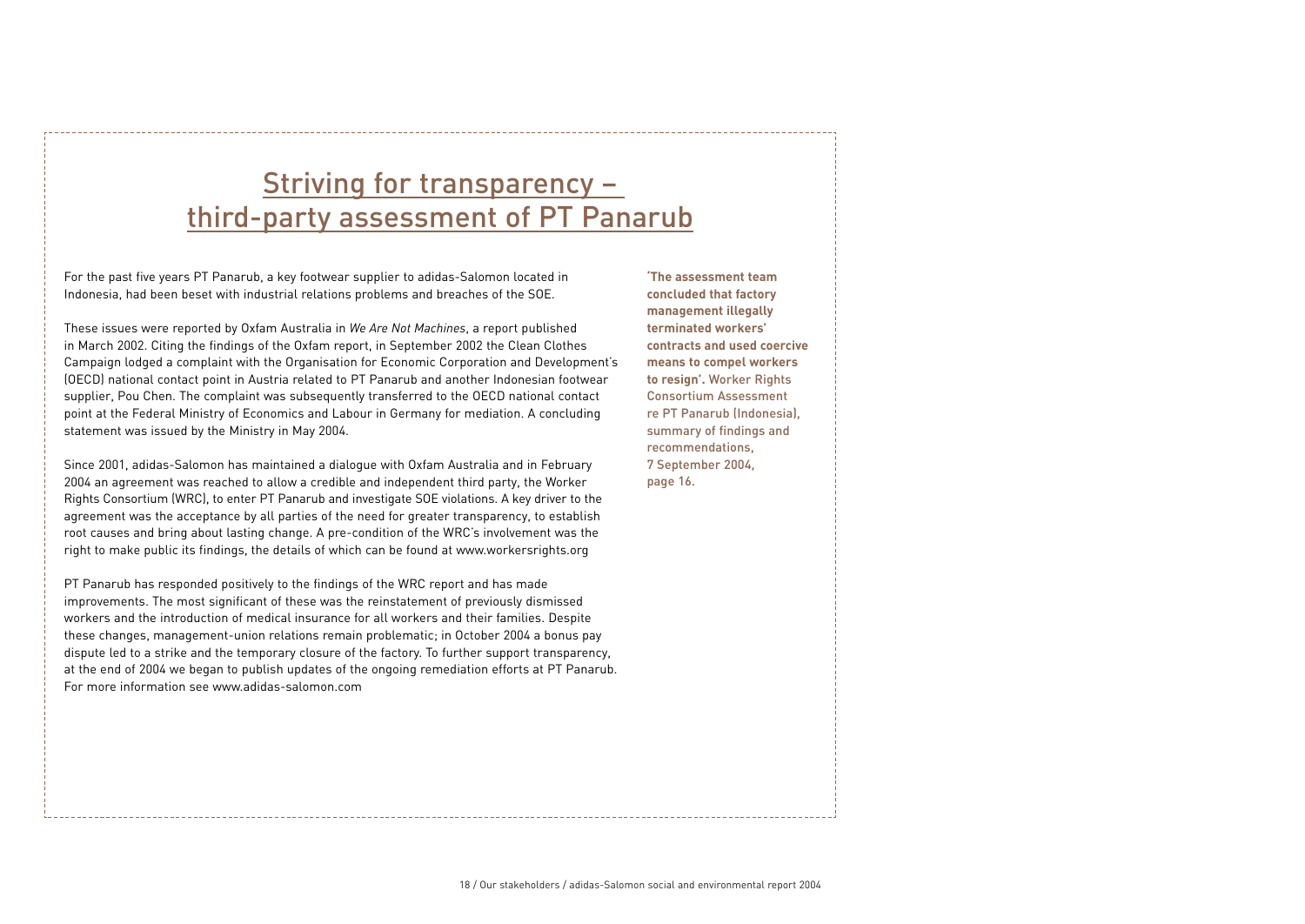**Internal SOE training** The following training sessions were carried out:

- **>** Americas there were five training sessions for regional quality control staff including three sessions in Mexico, one in Canada and one in Brazil. There was one training session given to Liaison Office staff in the US, and three SOE trainings for Continuous Improvement – Lean staff, including two sessions in Mexico and one in China
- **>** Europe SEA team members held eight training sessions with quality control staff and sourcing liaison staff from Bulgaria, Morocco and Turkey, and with subsidiary employees from France, Italy, the Middle East and Russia
- **>** Asia the SEA team provided nine training sessions for internal staff in Guangzhou, Shanghai, India, Indonesia, Thailand and Vietnam. A two-day SOE training workshop was hosted in Hong Kong in May for all Asia Pacific subsidiaries.

**STAKEHOLDER FEEDBACK** The goal of every dialogue is to obtain feedback and to understand the views, concerns and interests of our stakeholders. A full record of our stakeholder dialogues is posted on our website at www.adidas-Salomon.com. We encourage readers to view both current and past stakeholder reports.

**Follow-up to 2003 feedback** Feedback from the 2003 stakeholder meetings was incorporated into our plans for 2004 but, as in the previous year we did not achieve all that we aimed for. For example we were not able to complete a global staff survey on the SOE programme, which we now intend to carry out in 2005. We did, however, achieve the following:

- **>** our enforcement policy and the related guideline were finalised and circulated internally and will be distributed to our suppliers in 2005
- **>** we drafted an internal corporate policy and procedures regarding HIV-AIDS, supported by a pilot programme in Thailand (see page 35) and extended our funding of projects on sexual and reproductive health for workers in China and Vietnam (see page 40)
- **>** we arranged a workshop on worker-management communications with selected business partners in Portugal together with a member of the adidas-Salomon European Works Council
- **>** we maintained steady dialogue with governments in the US and Central America, sometimes as part of FLA engagements. In Asia, our relationships with governments developed through meetings with high-level officials in China and Cambodia. In Germany, adidas-Salomon continued as an active participant in the Round Table on Codes of Conduct, coordinated by the Ministry for Economic Cooperation and Development.
- **>** we participated in an EU-funded multi-stakeholder project in Bulgaria, as described on page 36
- **>** we conducted a migrant worker dialogue in south Asia that explored how to consistently enforce compliance with our standard on forced labour.

**General feedback from 2004** General feedback from 2004 is summarised below:

- **>** in the field of social compliance, adidas-Salomon is viewed by several stakeholders as proactive, progressive and engaging. Given this, participants felt that the company should take a greater leadership role in the sports goods industry, be more influential on other brands, and more actively engage with governments on labour rights issues
- **>** there was support for a reduced emphasis being given to monitoring and greater focus on training and capacity building for suppliers and workers
- **>** more continuity was sought between reports, such that findings and undertakings reported in one year are carried through and reported in the following years
- **>** more information is requested. For example, stakeholders asked for actual data to support statements made on the continued improvements in occupational health and safety, or SOE non-compliances
- **>** provide more facts and figures on human resources
- **>** more clearly show the business case for compliance
- **>** further explain our approach in dealing with factories that do not improve over time.

**Follow-up to 2004 feedback** We have taken into account the feedback received from the multistakeholder and worker dialogues held in 2004 and incorporated this into our targets for 2005. Specific areas to be addressed next year include:

- **>** the development of a self-assessment report for workers to provide feedback on their working lives in China, in collaboration with an international NGO
- **>** in the Americas, the facilitators who ran the 2004 worker dialogues will spearhead 2005 capacity-building exercises that directly address worker feedback, such as increased code awareness and developing effective worker-management communication channels
- **>** there will be a minimum of two additional worker dialogues in Central America, facilitated by the same NGOs who managed the 2004 programme. One worker dialogue will be held in Mexico
- **>** building on our work within the German Round Table, we will participate in the development and execution of pilot projects scheduled in Romania to improve worker-management communication and conflict resolution
- **>** more worker awareness-raising sessions on the SOE and workers' rights will be held in Europe, Asia and the Americas
- **>** we will identify NGO partners to support worker rights training in China and will also extend our engagement with the All China Federation of Trade Unions (ACFTU)
- **>** we will review the enforcement of our policy on forced labour that prohibits suppliers to hold migrant worker passports and will raise workers' awareness of their rights to freedom of movement. This issue will also be raised with those governments in Asia, where the retention of passports by employers is sanctioned by the immigration authorities.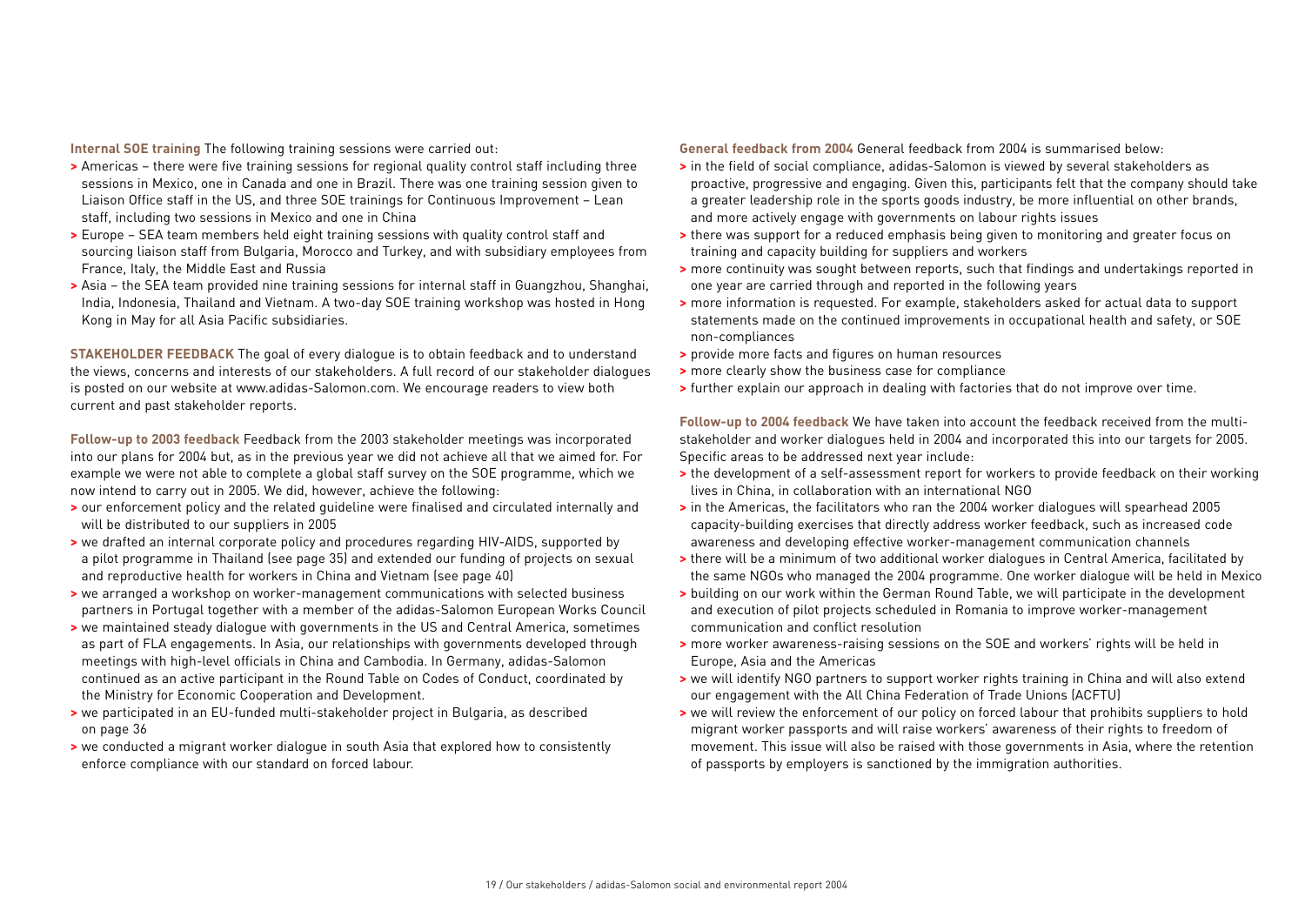**RESPONDING TO ENQUIRIES** Each year we have many individual points of contact – from meetings, enquiries, to collaborative project work. We judge ourselves and are judged by others on the basis of our responsiveness to these enquiries. Each enquiry requires a timely, accurate and honest response.

**Consumers** Consumers frequently contact us, enquiring about product safety and requesting further information on media headlines, or SEA compliance. In each case we respond with relevant information and explanations.

**Media** During the year we received more than 40 formal enquiries from the media, which included 30 requests for interviews and factory visits. Although we always try to be responsive and meet all requests in a timely manner, we had to postpone three factory visits to 2005. Press conferences on the SEA programme and the Social and Environmental Report 2003 were arranged for the German and European media twice during the year.

**Fund managers and analysts** Over the course of 2004 we responded to more than 25 written enquiries from socially responsible investors, fund managers and financial analysts. Enquiries from this sector have steadily grown, and are becoming increasingly complex and timeconsuming as more and more data is demanded. This has resulted in closer collaboration between departments within the Group, namely Investor Relations, Human Resources, Legal and SEA.

**Non-governmental organisations** NGOs, worker rights groups, campaigners, student bodies and the academic community were all very active throughout the year, raising questions about current SOE practice and conditions within factories. Examples of enquiries include:

- **>** concern for the wellbeing of over 1,000 workers, following a decision by a supplier to wind up their business operations in Indonesia
- **>** repeated allegations by an NGO concerning working conditions in a garment factory in El Salvador
- **>** engagement with Enlace, a US-based NGO and the former workers of a Mexican bag factory in negotiations with their former employer regarding settlement of worker's severance
- **>** settlement of an OECD complaint filed against adidas-Salomon by the Clean Clothes Campaign Germany, regarding working conditions in supplier factories in Indonesia
- **>** the end of the Multi-Fibre Arrangement and the impact on the Group's sourcing strategies.

Where concerns have been raised they have been investigated and a formal response issued. Details of our public responses can be found on our website www.adidas-Salomon.com. See also the Complaint and redress mechanism on page 21.

**MATURING RELATIONSHIPS** Constructive criticism is welcomed, but can only take place in an open and supportive relationship. In 2003 we reported on the maturing of our relationships with several critical stakeholders, combined with our efforts to reach new levels of understanding and cooperation through closer engagement. These efforts continued throughout 2004:

- **>** in El Salvador we have collaborated more closely with local NGO GMIES. In recent years, we engaged with GMIES to better understand local working conditions and the roles that civil society, governments and multinationals could play in fostering improvements to working conditions. In 2004, GMIES collaborated more directly with us and our supply chain by facilitating a workers dialogue and monitoring the drinking water quality of an apparel supplier
- **>** as reported on our website, we continue to collaborate with the Worker Rights Consortium (WRC) on a number of challenging cases. The WRC has independently monitored and publicly reported on working conditions within our supplier factories producing US collegiate and noncollegiate products, as described in the case study on page 18.

**PARTICIPATION AND COLLABORATION** adidas-Salomon carefully chooses the organisations with whom we work and the events in which we take part. As in previous years, we actively participated in the work of the World Business Council for Sustainable Development (WBCSD), the World Federation of Sporting Goods Industry and the Fair Labor Association – an organisation of which we are Board members until 2006. We also participated in:

- **>** a two-day forum on CSR and labour rights in China, hosted in Taiwan by the Solidarity Center a non-profit labour organisation
- **>** a seminar discussing industry competitiveness and the impact of production efficiency programmes and HR management systems on working conditions, as part of the Central America Annual Textile Summit
- **>** three round-table meetings organised by the German Ministry for Economic Cooperation and Development
- **>** advisory committee meetings organised by Stiftung Warentest, a German organisation that has extended test requirements to CSR-related topics across the supply chain, including company codes of conduct and monitoring programmes
- **>** a meeting facilitated by the ILO to discuss *Play Fair at the Olympics*, a report produced by OXFAM, the Clean Clothes Campaign and international trade unions
- **>** a World Bank study on public policy roles for host country governments to help implement corporate social responsibility in global supply chains
- **>** participation in the WBCSD project '*Tomorrow's leaders defining the role of business in tomorrow's society*'.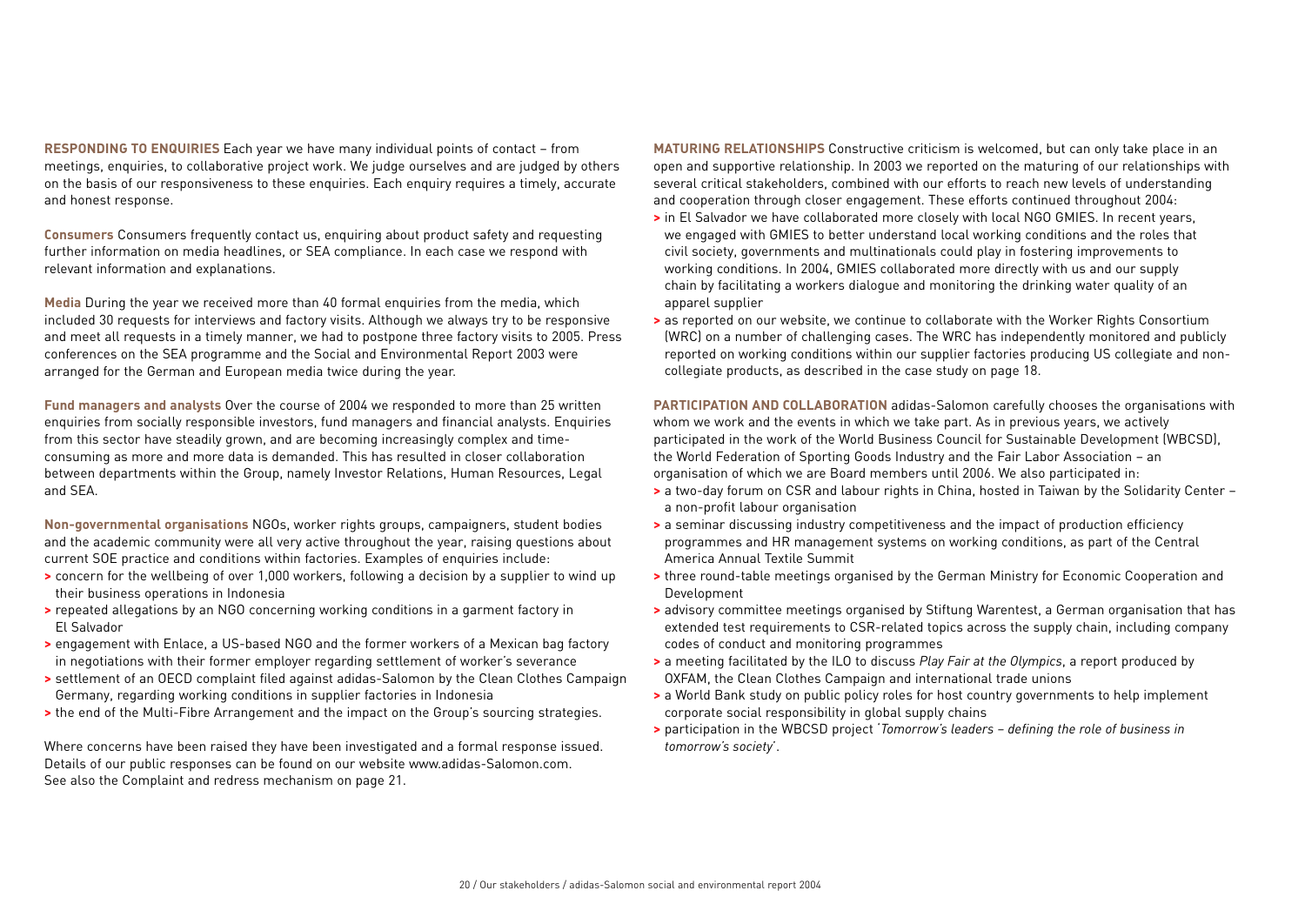**COMPLAINT AND REDRESS MECHANISM** In 2004, labour rights groups and workers directly approached adidas-Salomon on more than 100 occasions, seeking redress to issues existing in a particular partner factory. The more common complaints and requests for support were regarding industrial relations issues, strikes and disputes, unfair dismissal, restriction to freedom of association, excessive overtime, underpayment of wages, poor workplace conditions and factory closures. In every case, an investigation was conducted, the facts behind the complaint or allegations established and, where proven, action was taken.

Our participation in the Global Accountability Project run by the One World Trust, a UK non-governmental organisation, highlighted ways in which we could improve the transparency of our existing complaint and redress mechanisms. In 2005, we aim to strengthen our approach and will:

- **>** post our existing complaint and redress mechanism on our web page in plain English
- **>** highlight the independent third-party complaints channel available through the FLA
- **>** include worker feedback as a formal element of each SEA consultancy project
- **>** incorporate complaint and redress mechanisms in the worker rights training planned for 2005.

**SHARING KNOWLEDGE WITH OTHER BRANDS** Peer collaboration is becoming an increasingly important feature of the work of multinational compliance teams, as they respond to common challenges and share information, ideas and experience. Where such collaboration involves our direct competitors it must be managed within the boundaries of what is legally permissible. We must take care not to share information on intended punitive measures or discuss any action or decision that would influence prices. Examples of peer collaboration during 2004 include:

- **>** shared FLA audits in 2004 there were eight FLA audits shared with other brands and one shared verification visit by the FLA at a factory shared with Nike
- **>** medical training with Nike and Reebok on the training of doctors on occupational health in Asia (see page 41) and the development of an industry standard for HR management training (see pages 35-37)
- **>** capacity building with Levis, Nike, H&M and other stakeholders on a project to help build capacity in the Bulgarian apparel industry.

### Chapter summary

### **>** Workers had an opportunity to tell us what they thought of codes of conduct in general and the issues faced by migrant workers in particular.

**>** We expanded our dialogue with SRI analysts.

**>** We are deepening our relationship with critical stakeholders.

**>** We are increasingly collaborating with our colleagues in other departments, but did not fulfil our goal of surveying staff globally on SOE issues.

**>** We have responded to far more enquiries than ever before from customers, the media, NGOs and financial analysts and plan to strengthen our complaints and redress mechanism.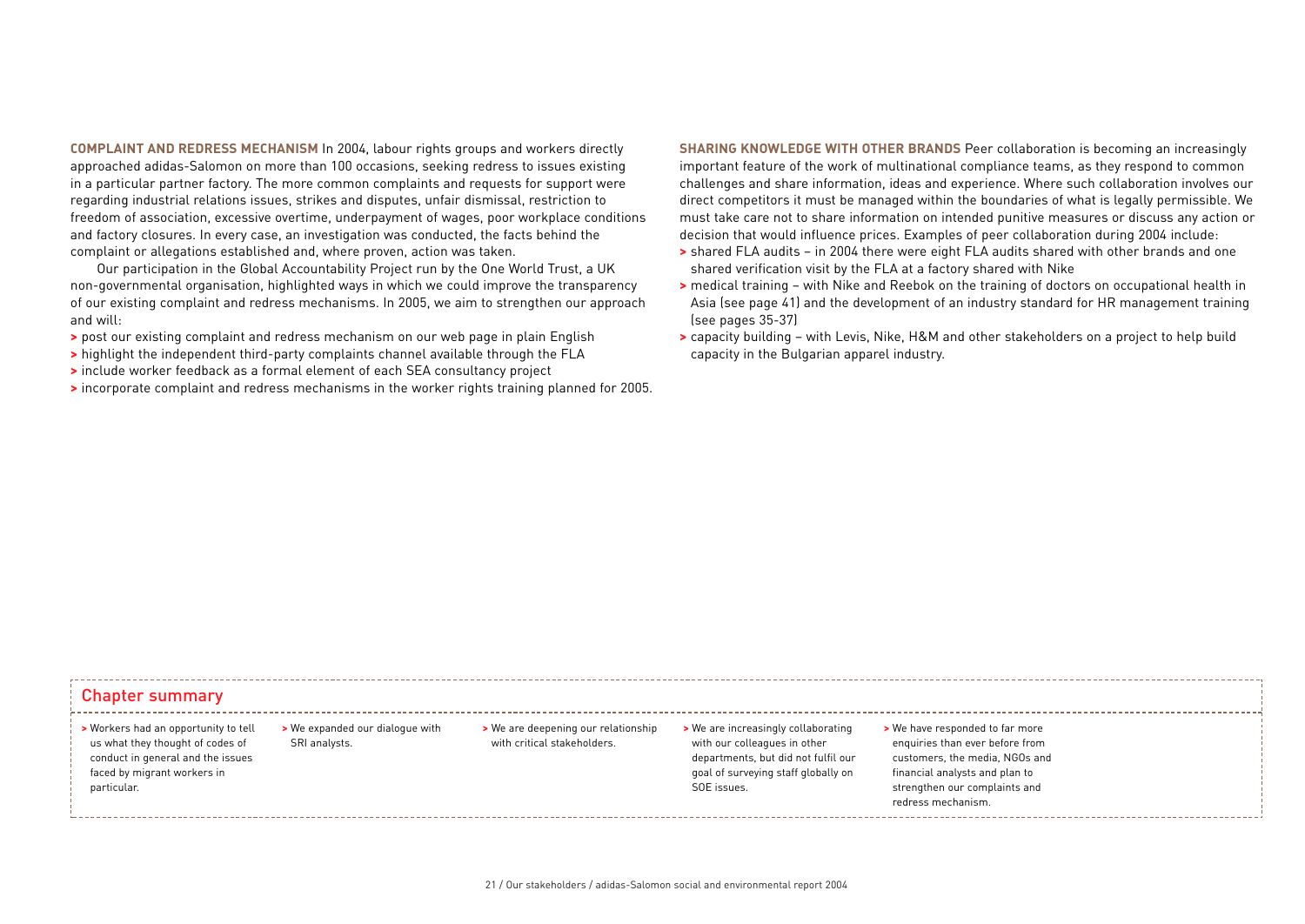

# **Improving the way we work with suppliers**

**In this chapter we report on our progress in delivering sustainability and self-governance throughout our supply chain.**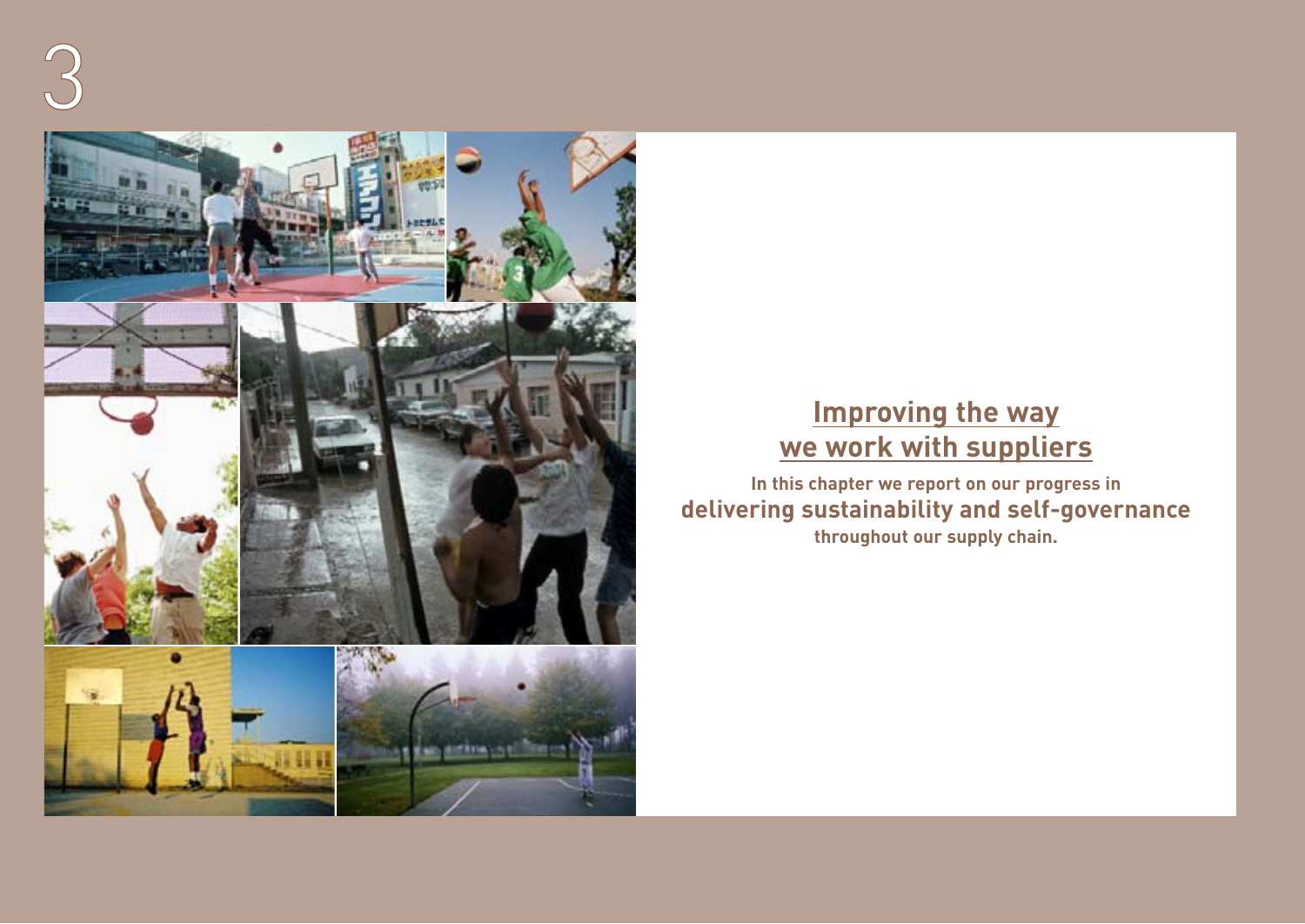## Improving the way we work with suppliers

Our work with suppliers in 2004 was influenced by ongoing changes in the supply chain and steps taken by Sourcing to strengthen our sourcing model and business relationships. As the end of the Multi-Fibre Arrangement (MFA) approached, our sourcing organisation continued to identify strategic partnerships in six key apparel exporting countries, as well as specialist suppliers in countries such as Cambodia and the Philippines. Even with a focus on supplier consolidation, there is still a large number of factories to monitor, in part due to strategic suppliers building new factories and capacity to fill our product demand.

Currently most of our suppliers improve their Standards of Engagement (SOE) performance based on a reactive compliance model: audits by SEA field staff identify non-compliances, action plans are issued setting out the required remedial steps, and remediation activities aim to close the gaps in compliance performance. This reactive process is both inefficient and ineffective. It lends itself to incremental and at times cosmetic changes in supplier performance, rather than bringing about sustainable compliance. We continue to develop a new model for supplier compliance, one which is built on the foundation of better labour and HSE management systems, supportive training by third-party experts, and more rigorous verification and certification steps.

This year saw the introduction of strategic monitoring practices, which rigorously assess compliance risks and identify the root cause of non-compliance. These practices lead to remediation activities that more effectively evaluate training needs and promote the implementation of HR and HSE management systems.

**HOW WE SET AND EXPLAIN OUR STANDARDS** Fundamental to our expectations of our business partners is that they continuously improve workplace conditions. This is set out clearly in our Standards of Engagement (SOE), which form the basis of our supply chain programme. The SOE are supplemented by a set of guidelines and guidance notes. Building on the information and materials already provided to suppliers, supplementary guidance notes were developed in 2004 for the following areas:

- **>** juvenile employees (16 to 18 years) where the law permits or encourages their employment
- **>** child labour and the management of child care facilities
- **>** body searches or 'pat-downs' under what circumstances this is lawful and appropriate
- **>** maternity leave provisions where local law does not govern the employer's obligations
- **>** managing the process of back-pay
- **>** safety instructions on manual handling
- **>** working with contractors how to manage contractors working on site
- **>** local exhaust ventilation requirements.

**Enforcement guidelines** Over the course of the year, the enforcement guidelines were finalised and distributed internally – in 2005 they will be issued to suppliers. The guidelines cover the principles of enforcement of the SOE, and those sanctions or remedies we will apply where the SOE is breached. Such sanctions or remedies include:

- **>** termination of the manufacturing agreement in situations of severe or repeat noncompliance
- **>** stop-work notices in life-threatening situations or where the manufacturing process is likely to have significant negative consequences for the environment
- **>** third-party investigations where persistent or repeat violations of the SOE or local laws have become a matter of public interest
- **>** warning letters in cases of ongoing and serious non-compliance
- **>** review of orders
- **>** commissioning of special projects to remedy particular compliance problems.

In addition to the written guidance provided to suppliers, we make considerable effort to ensure that our approach to compliance issues is globally consistent and that the same messages are delivered. For example, in May 2004, a workshop was conducted with SEA team members in China to address Freedom of Association, use of the Comprehensive Working Hours System (under Chinese Labour Law), scheduling of overtime and payments, social security coverage, and deductions from wages.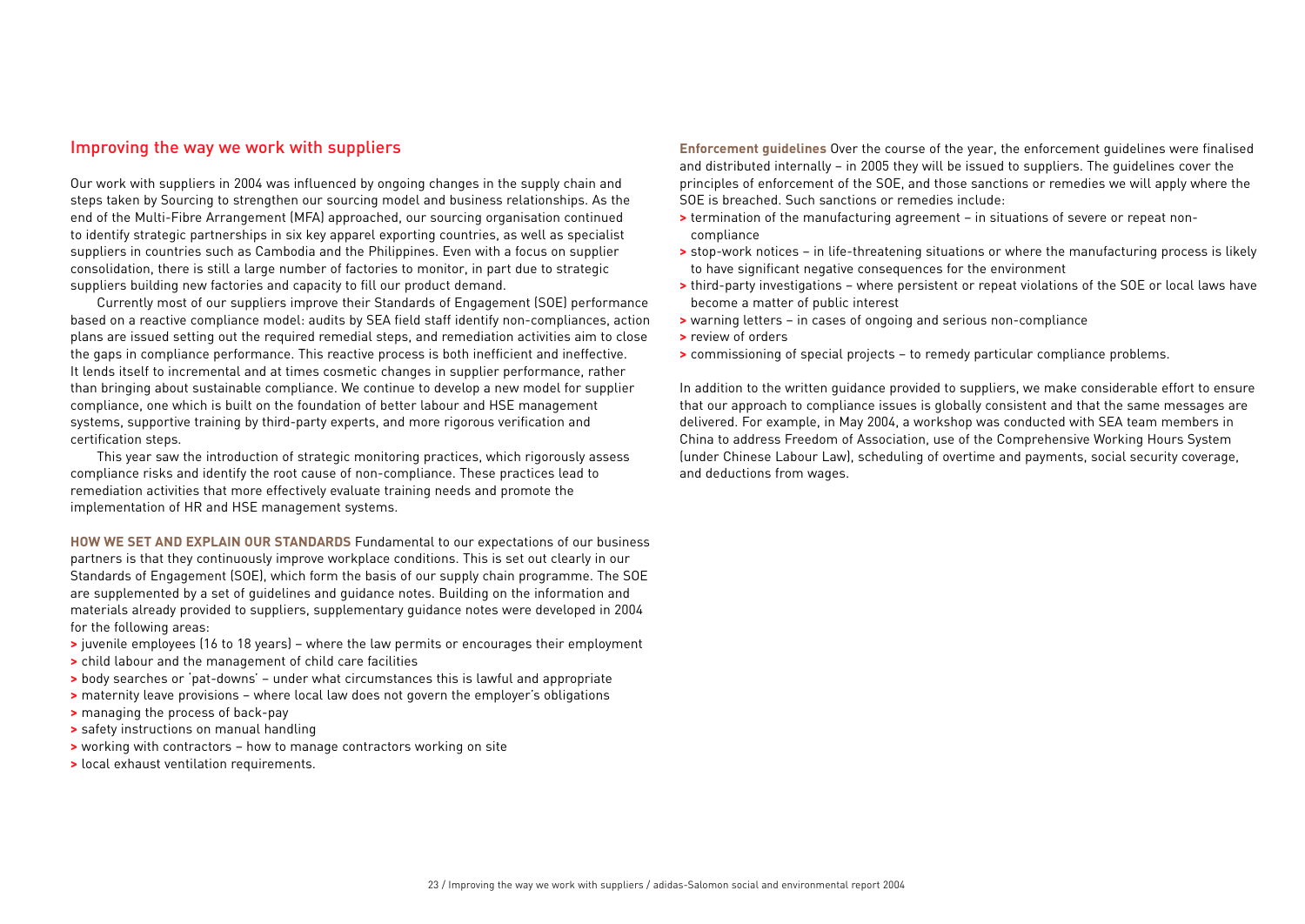**Warning letter system** We strongly believe in a partnership approach, and where suppliers are performing poorly in terms of SOE compliance we will work closely with them to find solutions. However, where we find ongoing and serious non-compliances and a lack of commitment on the part of management to address the issues, we will when appropriate issue a formal warning letter.

Typically, warning letters were issued because of excessive working hours, double bookkeeping and the falsification of payroll and time records, lack of management commitment to remedial actions (usually over extended periods of time and following frequent requests and visits), plus other issues such as the presence of banned chemicals, poor health and safety and forced labour.

On any given issue, three warning letters will usually result in an immediate recommendation to terminate.

Number of warning letters issued in Asia in 2004

| Country     | Warning letter 1 | Warning letter 2 | Warning letter 3<br>and recommended<br>terminations | <b>Total warning</b><br>letters |
|-------------|------------------|------------------|-----------------------------------------------------|---------------------------------|
| China       | $7*$             |                  |                                                     | 12                              |
| Indonesia   |                  |                  |                                                     |                                 |
| Malaysia    |                  |                  |                                                     |                                 |
| Philippines |                  |                  |                                                     |                                 |
| Thailand    |                  | $4**$            |                                                     |                                 |
| Vietnam     |                  |                  |                                                     |                                 |

\* includes a Group warning to five supplier factories, with potential closure of individual factories if found to be breaching working hour requirements

\*\* earlier warning letters were issued prior to 2004

**AUDITING COMPLIANCE WITH OUR STANDARDS** This year we continued to evaluate how we monitor our supply chain for compliance. Some of the challenges we face arise because too few suppliers:

- **>** appreciate compliance as a competitive advantage
- **>** understand how effective compliance can minimise operating risks and liabilities
- **>** include compliance strategies and budgets as part of the annual business planning
- **>** internalise compliance practices and management systems.

Many of our larger suppliers do not have the management capacity to deliver compliance and have inconsistent or inadequate HR and HSE management systems. Typically, the middle managers in our partner factories lack the appropriate skills or authority to deliver better compliance. We in turn have adopted a broad rather than deep monitoring of suppliers. Our auditing tools lacked sufficient crosschecking and the five-star factory rating system for labour standards was difficult to quantify. Advancing our goal of sustainable compliance meant addressing these issues in a meaningful way.

In 2004, and with the consultation of SEA, two licensees and a Group brand developed comprehensive compliance strategies that were incorporated into their business plans. The adidas-Salomon SOE audit tools were used in self-assessment exercises. The results show strengths in the capacity of suppliers to self-assess HSE compliance, but challenges remain in the self-assessment of labour standards such as wages and freedom of association. Goals for 2005 include defining a process for auditing standards where confidentiality issues apply, for example, wages and benefits and reviewing personnel files, and expanding the project to more suppliers.

**Strategic monitoring** Critical reflection of our programme in 2002 and 2003 led us to realise that our auditing approach of broadly covering the supply chain was not delivering sustainable compliance. We have therefore introduced a strategic monitoring approach, launched in 2004 with SEA team members and selected suppliers in Thailand, China, Turkey and Central America. The new monitoring system means not merely monitoring compliance performance, but evaluating compliance systems, administrators, and their efficiency. In terms of the current audit practice it means better pre-audit preparation, prioritising the potential non-compliance risks, and then auditing to that risk list. Data is regularly crosschecked at every stage of the audit, and flowcharting tools are used to define the management system and process clearly. Because strategic monitoring is a flexible process, the exercise is adjusted for the findings that emerge. The factory's participation in the compliance action plans, as well as the verification of those plans, is also more clearly defined.

In terms of time and use of resources, this means deeper monitoring coverage of fewer suppliers, and the frequency of a factory's compliance visits and communication will increase two or three-fold. In 2005, more SEA team strategic monitors will be given continuous training and mentoring. They will then apply the new system of monitoring with a larger selection of suppliers.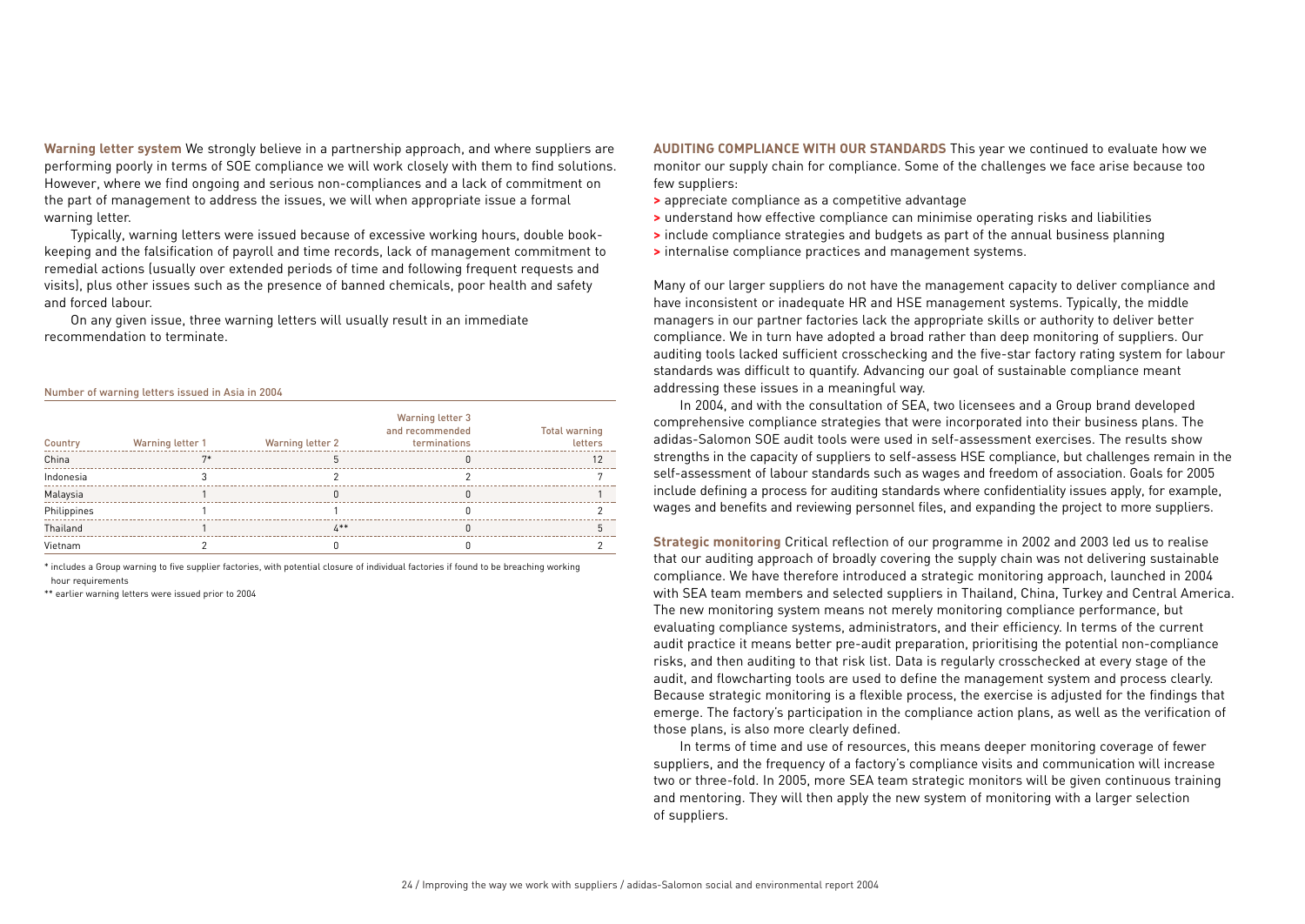

SEA management cycle

1. Achieving sustainable compliance Our strategy is based on a long-term vision of self-governance in our supply chain where suppliers take ownership of their compliance programme. To achieve this, we need to act both as inspectors and advisors – assessing management commitment to compliance and the effectiveness of the programme, and providing help and support to suppliers to ensure success in the long term.

2. Refining our audit technique Effective compliance needs committed management that is responsive to feedback and our factory rating system needs to be able to measure this. By refining our auditing approach, we will be more able to close the compliance gap, where suppliers are delivering practices in a superficial, opaque and ineffective way.

3. Providing support through training We are committed to suppliers by facilitating compliance with our SOE. We therefore offer training on all key issues including labour, environment, health and safety – either led by SEA or a qualified external service provider. This training can be customised for a single supplier, or be provided to a number of suppliers in large group sessions. We also provide training with other brands that source from the same factory.

4. Promoting management systems We promote effective human resources, health and safety and environmental management systems as an effective way to internalise continuous improvement. Strategy development and execution must be in the hands of qualified, committed and capable middle managers supported and empowered by senior management. The Lean manufacturing initiative and SEA's work need to be collaborative at all stages to ensure that the supplier establishes systems that comply both with the SOE and deliver improved efficiency and productivity.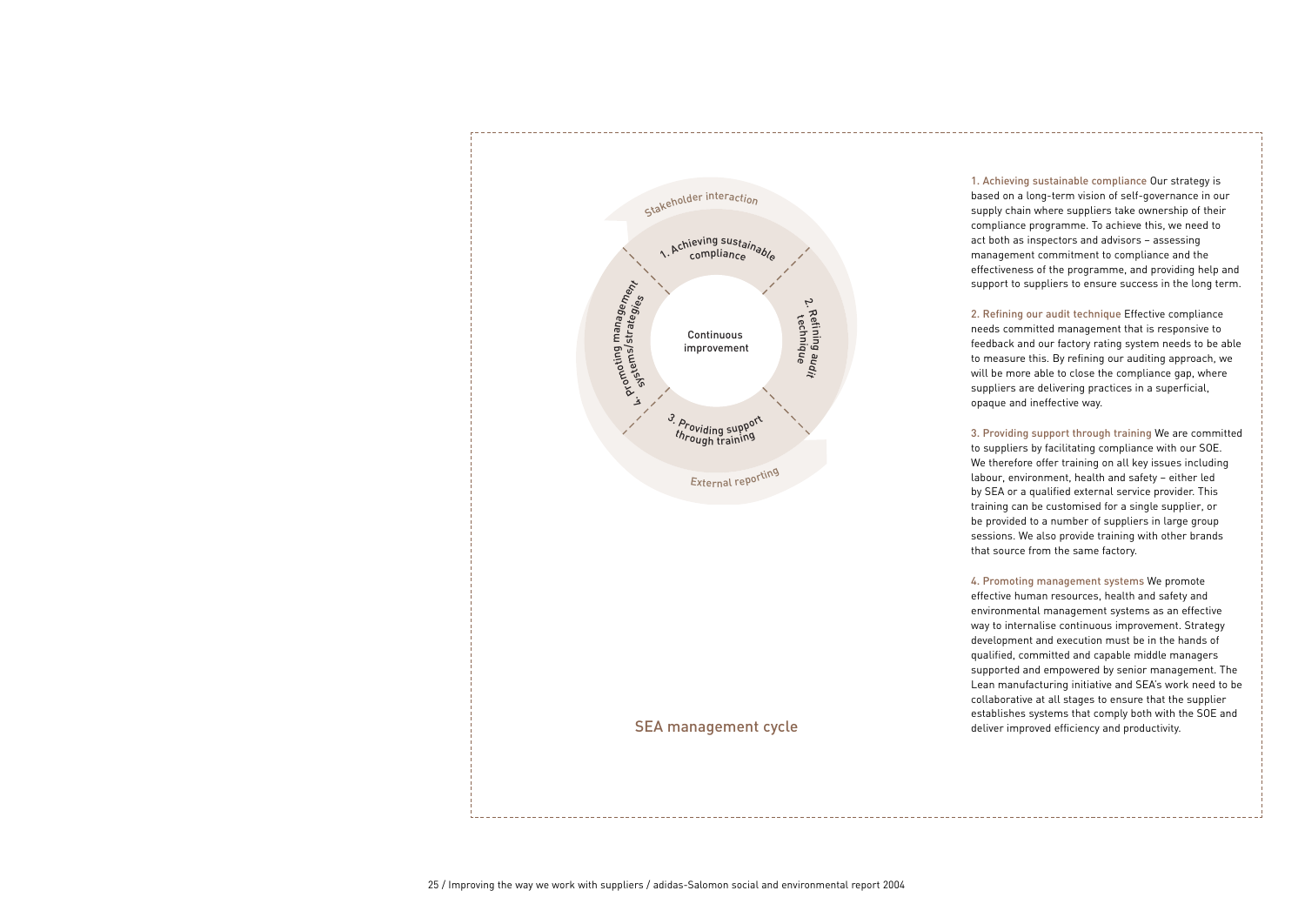| Number of factories audited in 2004 |                                     |                                             | <b>APPAREL</b>                                              |                  |                       |                | HARDWARE <sup>1</sup> |                |                       |                | <b>FOOTWEAR</b>   |                       |                   |          |                   |  |
|-------------------------------------|-------------------------------------|---------------------------------------------|-------------------------------------------------------------|------------------|-----------------------|----------------|-----------------------|----------------|-----------------------|----------------|-------------------|-----------------------|-------------------|----------|-------------------|--|
|                                     |                                     |                                             |                                                             |                  | <b>Main factories</b> | Subcontractors |                       |                | <b>Main factories</b> | Subcontractors |                   | <b>Main factories</b> |                   |          | Subcontractors    |  |
| Country                             | <b>Total number</b><br>of factories | Approx. number<br>of workers<br>per country | <b>Total number</b><br>of audited<br>factories <sup>2</sup> | Total            | Number<br>audited     | <b>Total</b>   | Number<br>audited     | Total          | Number<br>audited     | Total          | Number<br>audited | Total                 | Number<br>audited | Total    | Number<br>audited |  |
| Australia                           | 14                                  | 700                                         |                                                             | 13               | $\mathbf{1}$          |                |                       | $\overline{1}$ |                       |                |                   |                       |                   |          |                   |  |
| Bangladesh                          | $\overline{2}$                      | 1,900                                       |                                                             | $\overline{2}$   |                       |                |                       |                |                       |                |                   |                       |                   |          |                   |  |
| Cambodia                            | $\overline{4}$                      | 17,000                                      | $\overline{4}$                                              | $\overline{4}$   | $\overline{4}$        |                |                       |                |                       |                |                   |                       |                   |          |                   |  |
| China                               | 164                                 | 197,000                                     | 53                                                          | 88               | 33                    |                |                       | 65             | 19                    |                |                   | 11                    |                   |          |                   |  |
| Hong Kong                           | 10                                  | 200                                         | $\mathfrak{3}$                                              | $5\phantom{.0}$  | $\mathbf{3}$          |                |                       | 5              |                       |                |                   |                       |                   |          |                   |  |
| India                               | 16                                  | 3,800                                       | 11                                                          | 11               | 7                     |                |                       |                | 3                     |                |                   |                       |                   |          |                   |  |
| Indonesia                           | 34                                  | 58,500                                      | 27                                                          | 24               | 18                    |                |                       | 5              | $\overline{5}$        |                |                   | 3                     | 3                 |          |                   |  |
| Japan                               | 57                                  | 3,200                                       | 7                                                           | 29               | 5                     | 8              |                       | 18             | -1                    |                |                   |                       |                   |          |                   |  |
| Korea                               | 61                                  | 7,300                                       | $6\overline{6}$                                             | 44               | $\overline{2}$        |                |                       | 15             | $\overline{4}$        |                |                   | $\overline{1}$        |                   |          |                   |  |
| Lao P.D.R.                          | $\overline{2}$                      | 3,500                                       |                                                             | $\overline{2}$   |                       |                |                       |                |                       |                |                   |                       |                   |          |                   |  |
| Malaysia                            | 17                                  | 3,400                                       | $7\overline{ }$                                             | 15               | $\boldsymbol{6}$      |                |                       | $\overline{2}$ |                       |                |                   |                       |                   |          |                   |  |
| New Zealand                         | 9                                   | 200                                         |                                                             | 8                |                       |                |                       | $\mathbf{1}$   |                       |                |                   |                       |                   |          |                   |  |
| Pakistan                            | 5                                   | 1,200                                       | $\mathbf{3}$                                                | $\overline{c}$   |                       |                |                       | $\mathbf{3}$   | $\mathbf{3}$          |                |                   |                       |                   |          |                   |  |
| Philippines                         | 19                                  | 8,400                                       | 13                                                          | 16               | 12                    |                |                       | $\mathbf{3}$   |                       |                |                   |                       |                   |          |                   |  |
| Singapore                           | $7\overline{ }$                     | 600                                         |                                                             | $\overline{4}$   |                       | 3              |                       |                |                       |                |                   |                       |                   |          |                   |  |
| Sri Lanka                           | 6                                   | 1,500                                       |                                                             |                  |                       |                |                       | 2              |                       |                |                   |                       |                   |          |                   |  |
| Taiwan                              | 23                                  | 800                                         |                                                             | 6                |                       |                |                       | $15\,$         |                       |                |                   |                       |                   |          |                   |  |
| Thailand                            | 32                                  | 27,800                                      | 17                                                          | 25               | 13                    | 3              | 3                     | $\overline{2}$ |                       |                |                   | $\overline{2}$        |                   |          |                   |  |
| Vietnam                             | 17                                  | 42,900                                      | 13                                                          | 8                | $\overline{7}$        | $\overline{2}$ | $\overline{1}$        | $\mathbf{3}$   | $\overline{c}$        |                |                   |                       | 3                 |          |                   |  |
| <b>Total Asia</b>                   | 499                                 | 379,900                                     | 165                                                         | 310              | 111                   | 19             | 5                     | 144            | 40                    | 3              | $\Omega$          | 23                    | 9                 | $\Omega$ | $\Omega$          |  |
| Argentina                           | 11                                  | 1,000                                       | $\overline{2}$                                              | 5                | $\overline{2}$        | 1              |                       | $\overline{2}$ |                       | 3              |                   |                       |                   |          |                   |  |
| Brazil                              | 28                                  | 6,500                                       | 14                                                          | 8                | $\,8\,$               | $\overline{c}$ |                       |                |                       |                |                   | 8                     |                   | $\circ$  |                   |  |
| Canada                              | 22                                  | 2,100                                       | 10                                                          | 8                | 5                     | 6              | 4                     | 4              |                       | 4              |                   |                       |                   |          |                   |  |
| Chile                               | $\overline{2}$                      | 200                                         |                                                             |                  |                       |                |                       | $\mathbf{1}$   |                       |                |                   |                       |                   |          |                   |  |
| Colombia                            | 4                                   | 600                                         |                                                             |                  |                       |                |                       |                |                       |                |                   |                       |                   |          |                   |  |
| Costa Rica                          | $\mathbf{1}$                        | 80                                          |                                                             |                  |                       |                |                       |                |                       |                |                   |                       |                   |          |                   |  |
| El Salvador                         | 5                                   | 2,550                                       | 4                                                           |                  | 1                     | 4              | 3                     |                |                       |                |                   |                       |                   |          |                   |  |
| Guatemala                           | $\overline{c}$                      | 1,000                                       | $\overline{2}$                                              |                  |                       | $\overline{2}$ | $\overline{c}$        |                |                       |                |                   |                       |                   |          |                   |  |
| Honduras                            | 5                                   | 3,600                                       | 3                                                           | 3                | $\overline{2}$        | $\overline{2}$ |                       |                |                       |                |                   |                       |                   |          |                   |  |
| Mexico                              | 11                                  | 4,400                                       | $\circ$                                                     | $\boldsymbol{6}$ | $\sqrt{4}$            | $\overline{4}$ | $\overline{4}$        |                |                       |                |                   |                       |                   |          |                   |  |
| Peru                                | $\mathbf{3}$                        | 250                                         |                                                             | 2                |                       |                |                       |                |                       |                |                   |                       |                   |          |                   |  |
| Uruguay                             |                                     | 50                                          |                                                             |                  |                       |                |                       |                |                       |                |                   |                       |                   |          |                   |  |
| <b>USA</b>                          | 58                                  | 3,600                                       | 3                                                           | 23               | 3                     | 6              |                       | 26             |                       | 3              |                   |                       |                   |          |                   |  |
| <b>Total Americas</b>               | 153                                 | 25,930                                      | 48                                                          | 62               | 26                    | 27             | 14                    | 37             | $\overline{2}$        | 10             | $\mathbf{0}$      | 8                     |                   | 9        | $\overline{2}$    |  |

<sup>1</sup> accessories and gear

 $2$  the number does not include 60 external audits in licensee factories in Asia and two external audits in adidas supplier factories in Asia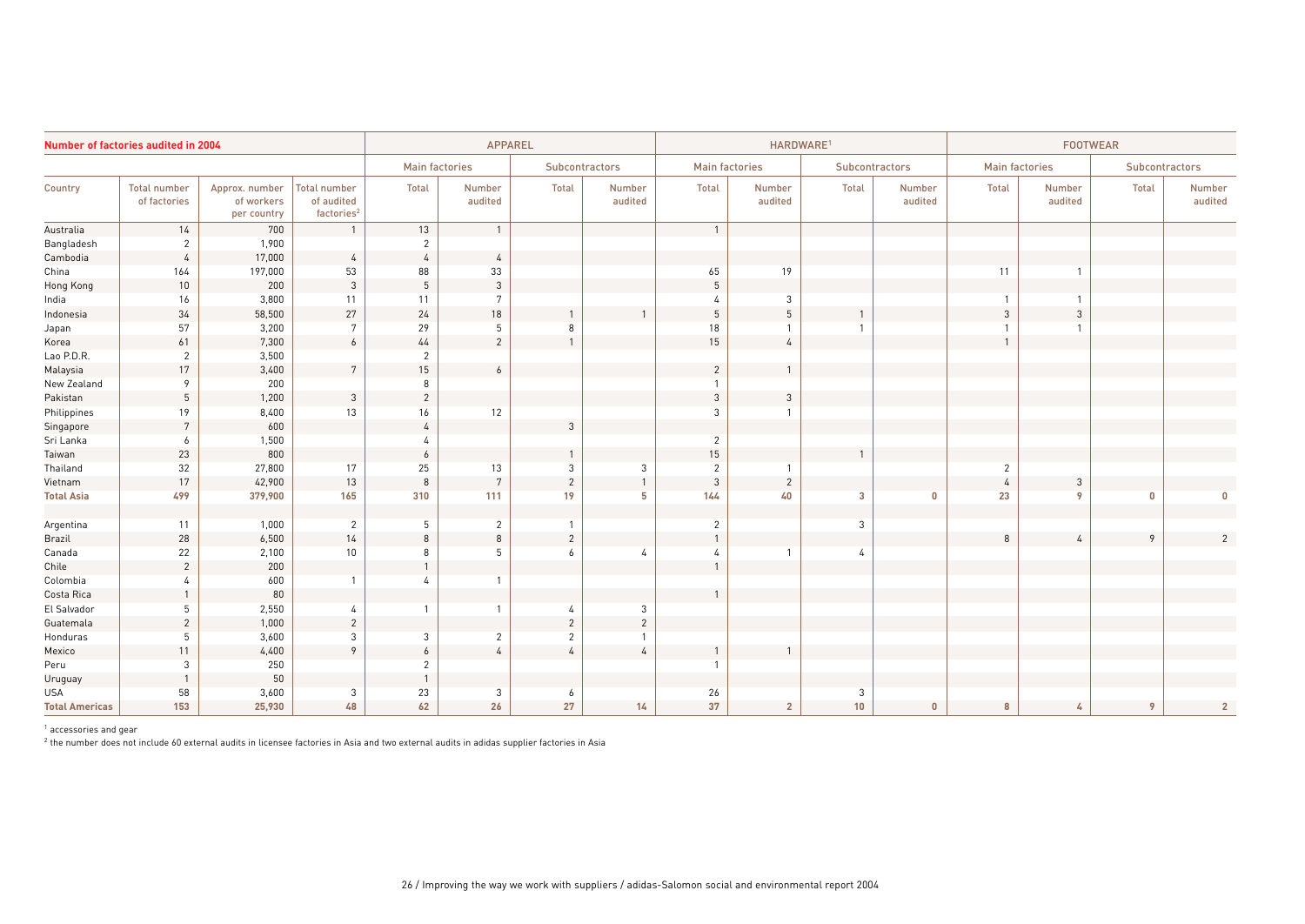|                       | Number of factories audited in 2004 continued |                                             |                                                             | <b>APPAREL</b> |                       |                       | HARDWARE <sup>1</sup><br><b>FOOTWEAR</b> |                       |                   |                       |                   |                       |                   |                |                   |
|-----------------------|-----------------------------------------------|---------------------------------------------|-------------------------------------------------------------|----------------|-----------------------|-----------------------|------------------------------------------|-----------------------|-------------------|-----------------------|-------------------|-----------------------|-------------------|----------------|-------------------|
|                       |                                               |                                             |                                                             |                | <b>Main factories</b> | <b>Subcontractors</b> |                                          | <b>Main factories</b> |                   | <b>Subcontractors</b> |                   | <b>Main factories</b> |                   | Subcontractors |                   |
| Country               | <b>Total number</b><br>of factories           | Approx. number<br>of workers<br>per country | <b>Total number</b><br>of audited<br>factories <sup>2</sup> | Total          | Number<br>audited     | Total                 | Number<br>audited                        | Total                 | Number<br>audited | Total                 | Number<br>audited | Total                 | Number<br>audited | <b>Total</b>   | Number<br>audited |
| Albania               | $\overline{1}$                                | 360                                         |                                                             |                |                       | $\mathbf{1}$          |                                          |                       |                   |                       |                   |                       |                   |                |                   |
| Austria               | $\overline{2}$                                | 30                                          |                                                             |                |                       |                       |                                          |                       |                   |                       |                   |                       |                   |                |                   |
| Belarus               | $\mathbf{1}$                                  | 540                                         |                                                             |                |                       | 1                     |                                          |                       |                   |                       |                   |                       |                   |                |                   |
| Bosnia                |                                               | 300                                         |                                                             |                |                       |                       |                                          |                       |                   |                       |                   |                       |                   |                |                   |
| Bulgaria              | 3                                             | 600                                         | 3                                                           |                |                       | $\mathbf{3}$          | 3                                        |                       |                   |                       |                   |                       |                   |                |                   |
| Croatia               | $\mathbf{1}$                                  | 300                                         |                                                             |                |                       |                       |                                          |                       |                   |                       |                   |                       |                   |                |                   |
| Czech Rep.            | $\overline{2}$                                | 150                                         | $\mathbf{1}$                                                |                |                       | 1                     | 1                                        |                       |                   |                       |                   |                       |                   |                |                   |
| Egypt                 | $\sqrt{2}$                                    | $350\,$                                     | $\sqrt{2}$                                                  | $\overline{2}$ | $\overline{c}$        |                       |                                          |                       |                   |                       |                   |                       |                   |                |                   |
| Estonia               | 1                                             | 30                                          |                                                             |                |                       |                       | 1                                        |                       |                   |                       |                   |                       |                   |                |                   |
| Finland               | $\mathbf{1}$                                  | 30                                          |                                                             | $\overline{1}$ |                       |                       |                                          |                       |                   |                       |                   |                       |                   |                |                   |
| France                | 6                                             | 900                                         |                                                             | $\overline{1}$ |                       |                       |                                          | $\sqrt{2}$            |                   | 3                     |                   |                       |                   |                |                   |
| Germany               | $\boldsymbol{6}$                              | 400                                         |                                                             | $\overline{2}$ |                       |                       |                                          | $\overline{3}$        |                   |                       |                   |                       |                   |                |                   |
| Greece                | 3                                             | 400                                         | 3                                                           | 3              | 3                     |                       |                                          |                       |                   |                       |                   |                       |                   |                |                   |
| Hungary               | $\mathbf{1}$                                  | 80                                          |                                                             |                |                       |                       |                                          |                       |                   |                       |                   |                       |                   |                |                   |
| Israel                | $\mathbf{1}$                                  | 370                                         | $\overline{1}$                                              |                | $\mathbf{1}$          |                       |                                          |                       |                   |                       |                   |                       |                   |                |                   |
| Italy                 | 28                                            | 1,100                                       | $\boldsymbol{6}$                                            | 12             | $\sqrt{2}$            | 9                     | $\overline{c}$                           | 4                     | $\overline{2}$    | $\overline{2}$        |                   |                       |                   |                |                   |
| Latvia                | $\overline{2}$                                | 270                                         | $\overline{2}$                                              | $\overline{2}$ | $\overline{2}$        |                       |                                          |                       |                   |                       |                   |                       |                   |                |                   |
| Lithuania             | $\mathbf{1}$                                  | 300                                         | $\mathbf{1}$                                                | $\mathbf{1}$   | $\mathbf{1}$          |                       |                                          |                       |                   |                       |                   |                       |                   |                |                   |
| Morocco               | $\mathbf{3}$                                  | 2,050                                       | $\overline{2}$                                              |                |                       | $\overline{2}$        | $\overline{c}$                           |                       |                   |                       |                   |                       |                   |                |                   |
| Poland                | $\overline{2}$                                | 170                                         | $\overline{1}$                                              |                |                       |                       |                                          |                       |                   |                       |                   |                       |                   |                |                   |
| Portugal              | 29                                            | 1,700                                       | 17                                                          | 19             | $8\phantom{1}$        | $10\,$                | 9                                        |                       |                   |                       |                   |                       |                   |                |                   |
| Romania               | 11                                            | 4,100                                       | $\boldsymbol{6}$                                            |                |                       | $\mathbf{3}$          | $\overline{c}$                           | $\overline{7}$        | $\overline{4}$    |                       |                   |                       |                   |                |                   |
| Russia                | 8                                             | 1,400                                       | 3                                                           | 8              | $\mathbf{3}$          |                       |                                          |                       |                   |                       |                   |                       |                   |                |                   |
| Slovenia              | $\mathbf{1}$                                  | 50                                          | $\mathbf{1}$                                                |                | $\mathbf{1}$          |                       |                                          |                       |                   |                       |                   |                       |                   |                |                   |
| South Africa          | 23                                            | 4,400                                       | 5                                                           | 19             | 5                     |                       |                                          | $\mathbf{3}$          |                   |                       |                   |                       |                   |                |                   |
| Spain                 | $\mathbf{3}$                                  | 50                                          |                                                             | $\overline{2}$ |                       |                       |                                          |                       |                   |                       |                   |                       |                   |                |                   |
| Sweden                | $\mathbf{1}$                                  | 30                                          |                                                             |                |                       |                       |                                          |                       |                   |                       |                   |                       |                   |                |                   |
| Switzerland           | $\mathbf{1}$                                  | $30\,$                                      |                                                             |                |                       |                       |                                          |                       |                   |                       |                   |                       |                   |                |                   |
| Syria                 | $\overline{2}$                                | 700                                         | $\overline{2}$                                              |                |                       | 1                     |                                          |                       |                   |                       |                   |                       |                   |                |                   |
| Tunisia               | 13                                            | 1,800                                       | $7\overline{ }$                                             | $\mathbf{1}$   | $\overline{1}$        | $12$                  | $\ddot{\delta}$                          |                       |                   |                       |                   |                       |                   |                |                   |
| Turkey                | 28                                            | 7,200                                       | 23                                                          | 16             | 12                    | 12                    | 11                                       |                       |                   |                       |                   |                       |                   |                |                   |
| <b>UK</b>             | $\mathbf{1}$                                  | 70                                          |                                                             | $\overline{1}$ |                       |                       |                                          |                       |                   |                       |                   |                       |                   |                |                   |
| Ukraine               | $\overline{2}$                                | 230                                         |                                                             |                |                       |                       |                                          |                       |                   | $\overline{2}$        |                   |                       |                   |                |                   |
| <b>Total Europe</b>   | 191                                           | 30,490                                      | 88                                                          | 97             | 43                    | 56                    | 38                                       | 22                    | $\pmb{6}$         | 11                    |                   | $\mathbf{3}$          | $\pmb{0}$         | $\overline{2}$ |                   |
| Total Asia            | 499                                           | 379,900                                     | 165                                                         | 310            | 111                   | 19                    | 5                                        | 144                   | $40\,$            | $\sqrt{3}$            | $\pmb{0}$         | 23                    | 9                 | $\mathbf 0$    |                   |
| <b>Total Americas</b> | 153                                           | 25,930                                      | 48                                                          | 62             | 26                    | 27                    | 14                                       | 37                    | 2                 | 10                    | $\Omega$          | 8                     | 4                 | 9              | $\overline{2}$    |
| <b>Total Europe</b>   | 191                                           | 30,490                                      | 88                                                          | 97             | 43                    | 56                    | 38                                       | 22                    | 6                 | 11                    | $\mathbf{1}$      | 3                     | $\mathbf 0$       | $\overline{2}$ | $\mathbf{0}$      |
| <b>Total Global</b>   | 843                                           | 436,320                                     | 301                                                         | 469            | 180                   | 102                   | 57                                       | 203                   | 48                | 24                    | $\overline{1}$    | 34 <sub>1</sub>       | 13                | 11             | $\overline{2}$    |

<sup>1</sup> accessories and gear

<sup>2</sup> the number does not include 60 external audits in licensee factories in Asia and two external audits in adidas supplier factories in Asia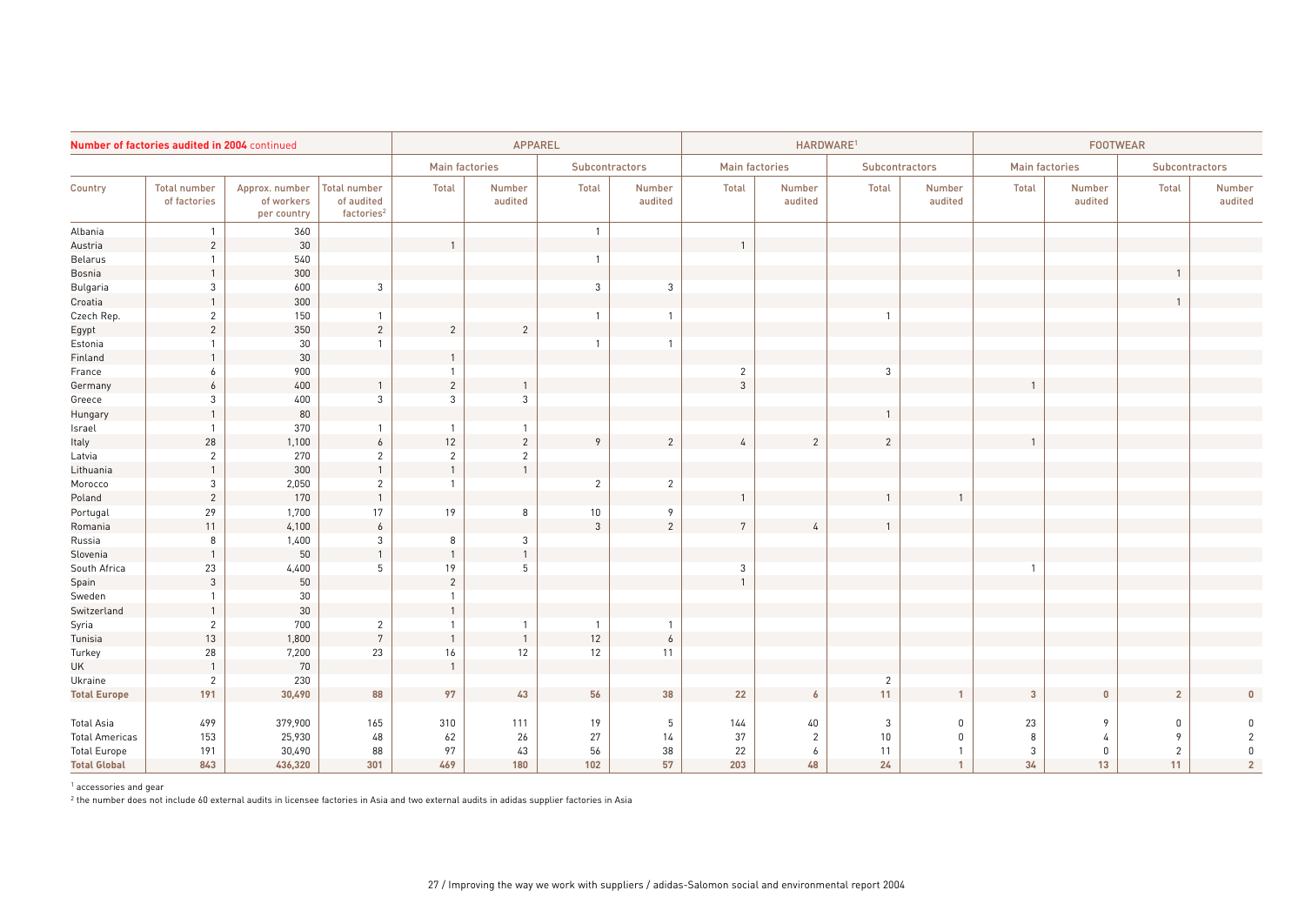## Our new factory rating system



**Updating the factory rating system** We audit our suppliers against our SOE and rate them according to their performance. The five-star factory rating system was reviewed in 2004 in order to render a rating system that pragmatically evaluates strategic monitoring findings and accurately defines supplier performance to the satisfaction of internal and external stakeholders. The new five-star factory rating system will be rolled out in 2005 and will grade the supplier management on its ability to deliver fair, healthy and safe workplace conditions in an effective manner. Supplier management will be expected to demonstrate its commitment and responsiveness to the SOE against five measurables:

- 1. HR and HSE management systems
- 2. worker-management communications
- 3. development and delivery of compliance training to employees
- 4. transparent communications and reporting
- 5. SOE compliance performance.

The key improvements to the current five-star ratings are:

- **>** introducing the new measurables in addition to the basic requirement of SOE compliance
- **>** an evaluation of the effectiveness of actions taken or systems put in place to remedy non-compliance
- **>** simplifying the rating language.

As the rollout of the new ratings is linked to the rollout of strategic monitoring of supply chain partners, we anticipate a period of 18 months or longer before all of the supply chain can be re-evaluated. Therefore, we will need to report on the supply chain using both the old and the new factory rating systems in 2005.

**Licensees** In 2004, two significant changes took place in our licensee arrangements:

- **>** Valley Apparel a US licensee that specialises in collegiate and professional league apparel and accessories – was acquired by adidas America and from 2005 will be known as 'adidas Team'. It will continue to execute a strategic compliance plan developed in 2001, including a thirdparty supply chain monitoring programme under the SEA team's oversight
- **>** Lollytogs Limited a leading children's apparel company based in the USA – entered into a licensee agreement with adidas America. It has coordinated its strategic compliance plan under the parameters of the SOE and will continue to execute a mature third-party supply chain monitoring programme.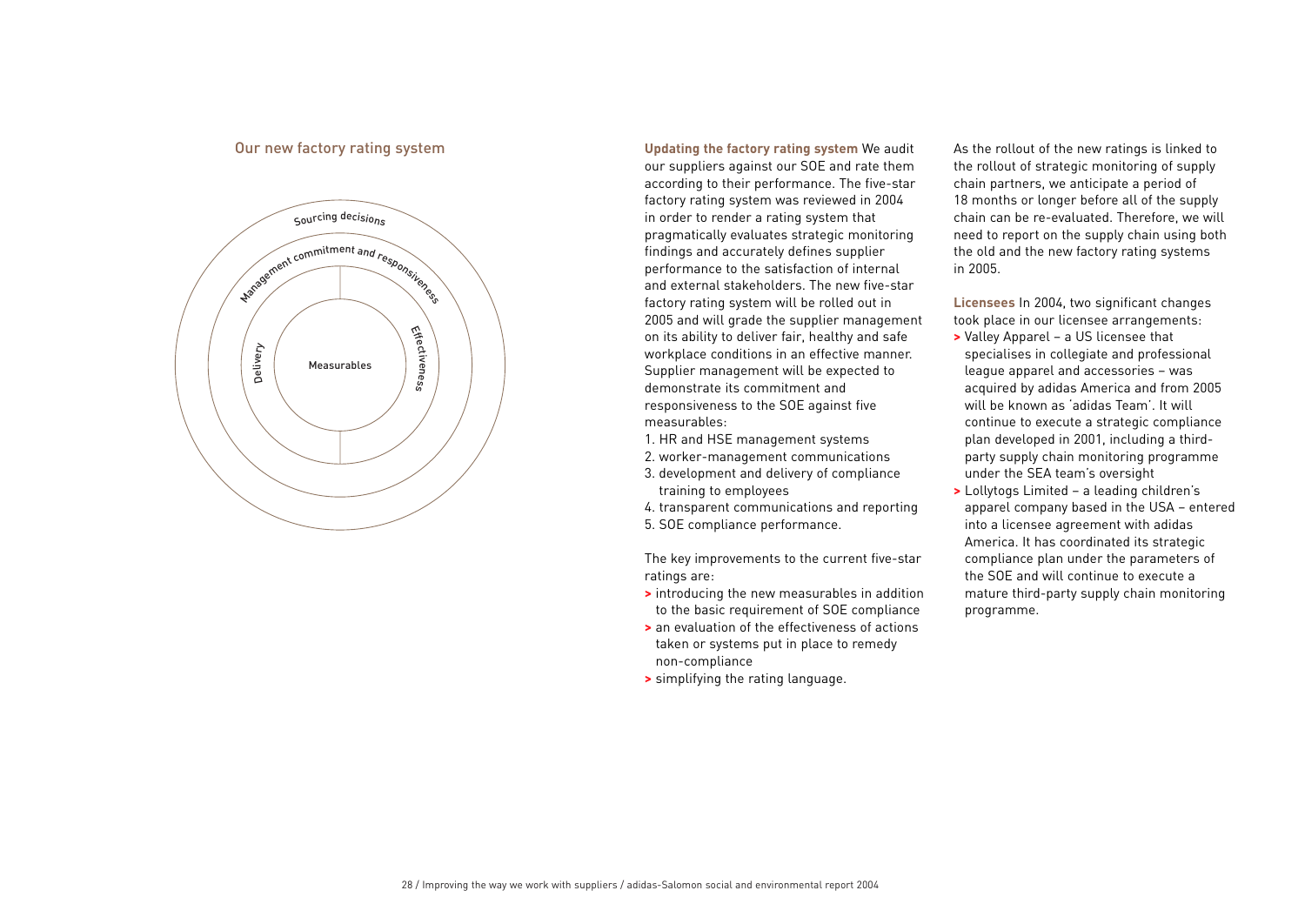### Frequency of factory visits conducted by the SEA team in 2004

| Number of visits       | Asia | Americas | <b>Europe</b> |
|------------------------|------|----------|---------------|
|                        | 312  | 105      | 103           |
|                        | 99   | 22       | 75            |
|                        | 44   | 16       |               |
|                        | 24   |          |               |
|                        | 14   | 4        |               |
| 5 or more              |      |          |               |
| Total no. of factories | 499  | 153      | 191           |

example: 24 supplier factories in Asia were visited three times in 2004

### Independent FLA audits<sup>1</sup>

| FLA year | Period              | No. of audits <sup>2</sup> |
|----------|---------------------|----------------------------|
| 1st      | Aug 2001 - Dec 2002 |                            |
| 2nd      | Jan 2003 - Dec 2003 | 13                         |
| 3rd      | Jan 2004 - Dec 2004 |                            |

<sup>1</sup> as part of the FLA membership

<sup>2</sup> From 2003 onwards, a new risk method was applied by the FLA, randomly selecting the factories to be independently audited. Hence the reduced number of factories subject to FLA audits.

**Monitoring Tier 2 suppliers** Another challenge we faced in 2004 was achieving acceptable levels of monitoring Tier 2 suppliers. A policy was finalised in 2004, extending the coverage of SOE to our nominated material suppliers. The policy will be rolled out in phases, and will comprise:

- **>** awareness raising adidas-Salomon's A01 material testings policy for monitoring and controlling hazardous materials has been extended to include SOE provisions. Material suppliers have received the A01 policy document and will be required to make written acknowledgement and commitment to the SOE
- **>** training the focus is on training internal adidas-Salomon material managers and technicians. In 2004, basic health and safety training was provided to this target audience, combined with field work
- **>** Tier 1 Oversight the requirement in 2005 is that all Tier 1 suppliers maintain a Suppliers' Register and track SOE communications and feedback from their Tier 2 suppliers, including subcontractors and service providers
- **>** pilot audits of Tier 2 a selective number of third-party audits will be conducted at critical Tier 2 suppliers. Internal audits will also be undertaken where there are vertical manufacturing processes and textile dyeing.

**Monitoring and verification** In 2004 there were 12 external, independent monitoring visits by FLA-accredited monitors – nine visits were factory audits, three were executed for verification of remediation activities. There were four monitoring visits in the Americas, and eight monitoring visits in Asia (see www.fairlabor.org for more information). In 2005, the FLA will review the SOE programme for accreditation.

There were 954 audits conducted in 301 factories by SEA in 2004, covering labour, health, safety and environmental issues. This included 154 in the Americas, 512 in Asia and 288 in Europe. In total, 36% of our suppliers' factories were audited. We concentrated on auditing high-risk factories and facilities with a large order volume. Factory audits carried out by subsidiaries on behalf of SEA are not included. Factories with no orders in 2004 were not visited. There was increased attention to pre-production audits of nominated suppliers, with the result that 107 factory sites were accepted, and 35 were rejected. adidas-Salomon licensees continued to expand the scope of SOE monitoring by third-party monitors and in 2004 completed 60 audits of their suppliers.

This year we further promoted selfauditing by our suppliers. In particular, we have developed auditing tools for Asian footwear factories that have established their own in-house compliance teams. These teams are in regular contact with us as they audit their own performance against our SOE.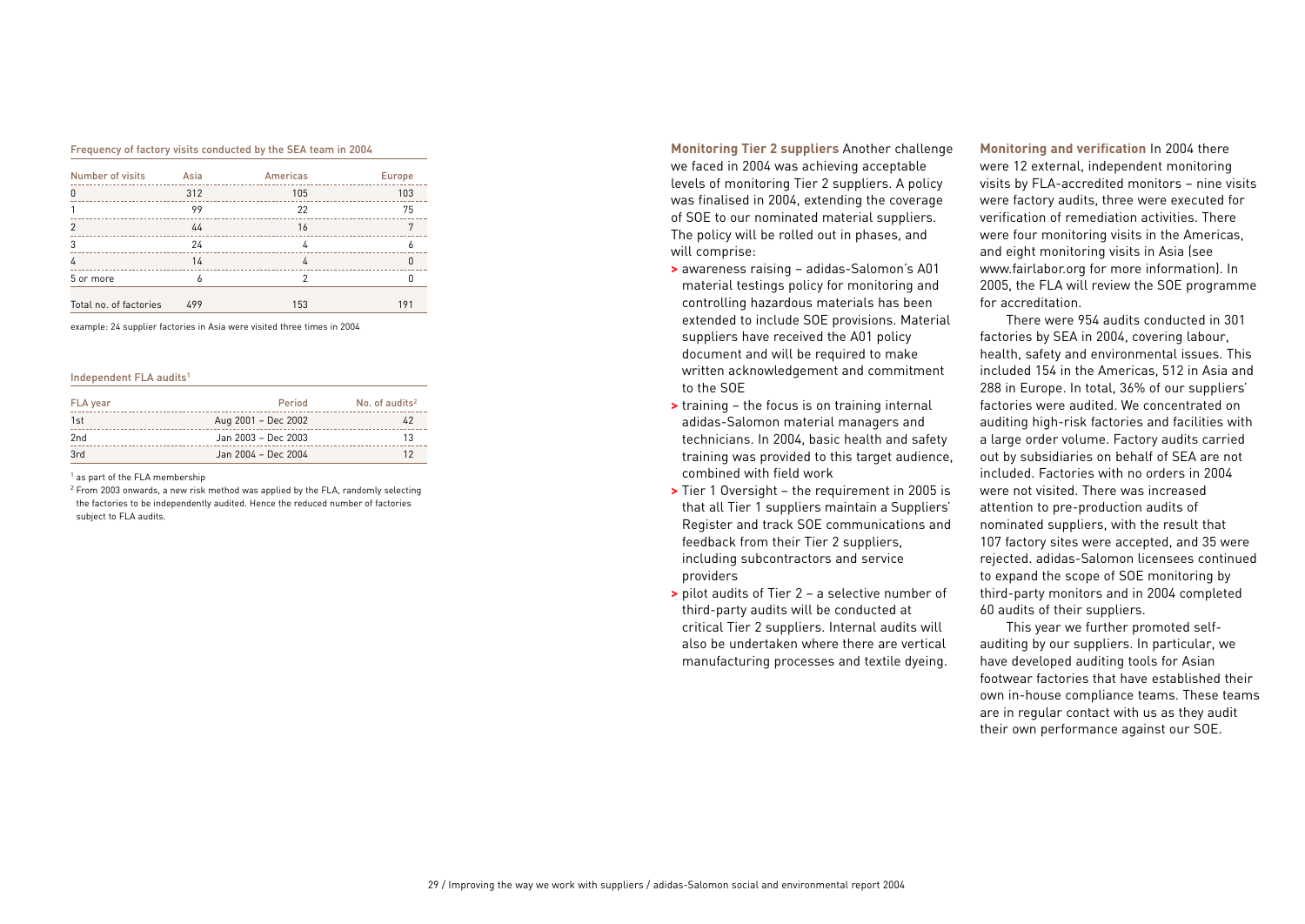#### Trainings in 2004 divided by region and type

| Type and number of training |                                             |                                          |                                     |                                        |                           |  |  |  |
|-----------------------------|---------------------------------------------|------------------------------------------|-------------------------------------|----------------------------------------|---------------------------|--|--|--|
| Region                      | <b>General SOE</b><br>training <sup>1</sup> | Specific labour<br>training <sup>2</sup> | <b>Specific HSE</b><br>training $3$ | Environmental<br>training <sup>4</sup> | <b>Total</b><br>trainings |  |  |  |
| Americas                    | 15                                          |                                          |                                     |                                        | 17                        |  |  |  |
| Asia                        | 48                                          | 18                                       | 33                                  |                                        | 105                       |  |  |  |
| Europe                      | 33                                          | 4                                        |                                     |                                        | 38                        |  |  |  |
| Total global                | 96                                          | 23                                       | 35                                  |                                        | $160*$                    |  |  |  |

<sup>1</sup> for example, practical onsite training, presentations for awareness raising

<sup>2</sup> for example, worker-management communication; sharing best practice; freedom of association; factory overtime system; grievance and appeal systems

<sup>3</sup> for example, sharing best practice; chemicals in production

<sup>4</sup> for example, hazardous waste treatment; environmental best practice

\* including 70 group training sessions

### Number of audits and trainings

| Year      | 2004 | 2003 | 2002   | 2001 |
|-----------|------|------|--------|------|
| Audits    | 9541 | 9062 | 1.1482 | 839  |
| Trainings | 160  | 206  | 255    | 267  |

<sup>1</sup> excluding FLA audits and 62 other external audits conducted by external monitors in adidas-Salomon supplier factories and licensee factories; includes multiple visits in the same factory

<sup>2</sup> excluding FLA audits (includes multiple visits in the same factory)

### **PROMOTING MANAGEMENT SYSTEMS** Good

management systems need to make sense for the scale of the company's business, fit with its culture, structure and management objectives and follow international standards. Effective internalisation of the SOE means developing systems for managing HSE and labour issues. In 2004 we outlined our expectations of our strategic suppliers in Asia as:

- **>** more responsibility for HR managers to deliver a HR management system that supports good worker-management communications, effective industrial relations and labour rights compliance
- **>** employment of a dedicated Safety Manager to oversee and implement occupation health and safety systems.

For further information about HSE management systems, see page 39. **TRAINING AND GUIDANCE** Training is a key tool in raising compliance awareness, and we evaluate its effectiveness annually. In 2004 a SEA root-cause analysis of audit results revealed that non-compliance is a common finding when training is not adequately supported by factory management. Another finding was that the turnover rate of SOE coordinators in the factories is high, which dilutes their effectiveness in delivering SOE compliance.

This year there was an increased focus on supplier training and education. In Europe and the Americas, the emphasis was on health and safety, Freedom of Association, worker-management communication and general compliance awareness for workers, supervisors and managers. There was continued SEA input and guidance with Lean implementation, especially for components that influence wages, working hours, stress and fatigue. In Asia, we delivered compliance training to our footwear material managers and strategic footwear suppliers. There were three training sessions in Vietnam, China and Indonesia, with an average audience of 40 representatives from suppliers and their adidas-Salomon materials contacts in local sourcing offices.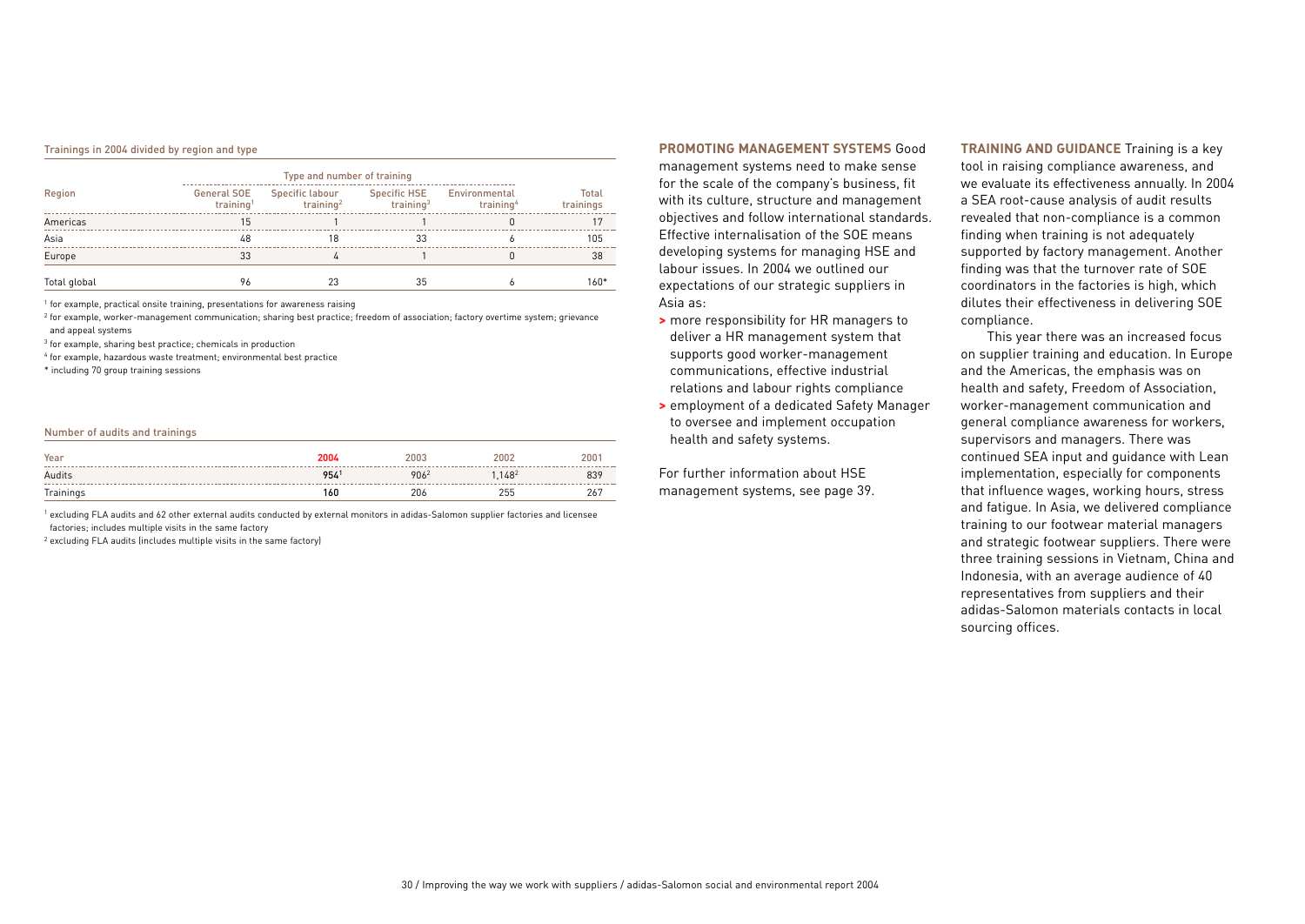# SEA Lean synergies in El Salvador

Our commitment to identifying synergies and gaps between production efficiency programmes and good working conditions became increasingly important as the number of Lean practitioners in our supply chain grew between 2003 and 2004. Lean benchmarks of increased productivity and efficiency have had a direct influence on wages, benefits, hours of work, stress, fatigue, and injuries. Workers' rights issues, freedom of association, worker-management communications and industrial relations are touched by Lean components of team work. Lean's employee training and Kaizen management events influence employee retention and stability, career advancement, and worker empowerment.

In mid-2004 we piloted a project to measure the effects of Lean implementation on working conditions with two US academics, management and workers from an adidas-Salomon apparel supplier in El Salvador. The study's goals were to collect and collate pre- and post-Lean data from a Lean factory and identify Lean benchmarks that measure working conditions transparently. The next step is to design automated data reporting mechanisms and benchmark the key performance indicators of SOE compliance.

The project was set up in three phases:

- **>** phase 1 (August to November 2004) focused on collection of wages, hours, productivity, costing, and delivery data at the factory. A discussion paper by the academics addressing Lean's influence on wages and the cost of production, working hours, and product delivery, will be ready early in 2005
- **>** phase 2 (scheduled for March to September 2005) will identify the data collection points for health, safety and stress/fatigue, and collate that data from pre- and post-Lean implementation periods
- **>** phase 3 (scheduled for mid to end 2005) will identify collection points for worker's rights data such as workermanagement communications and freedom of association, and collate that data from pre- and post-Lean implementation. There will be discussion papers at the end of each phase, and we will report on the findings.

**The study's goals are to identify Lean benchmarks that measure working conditions transparently.**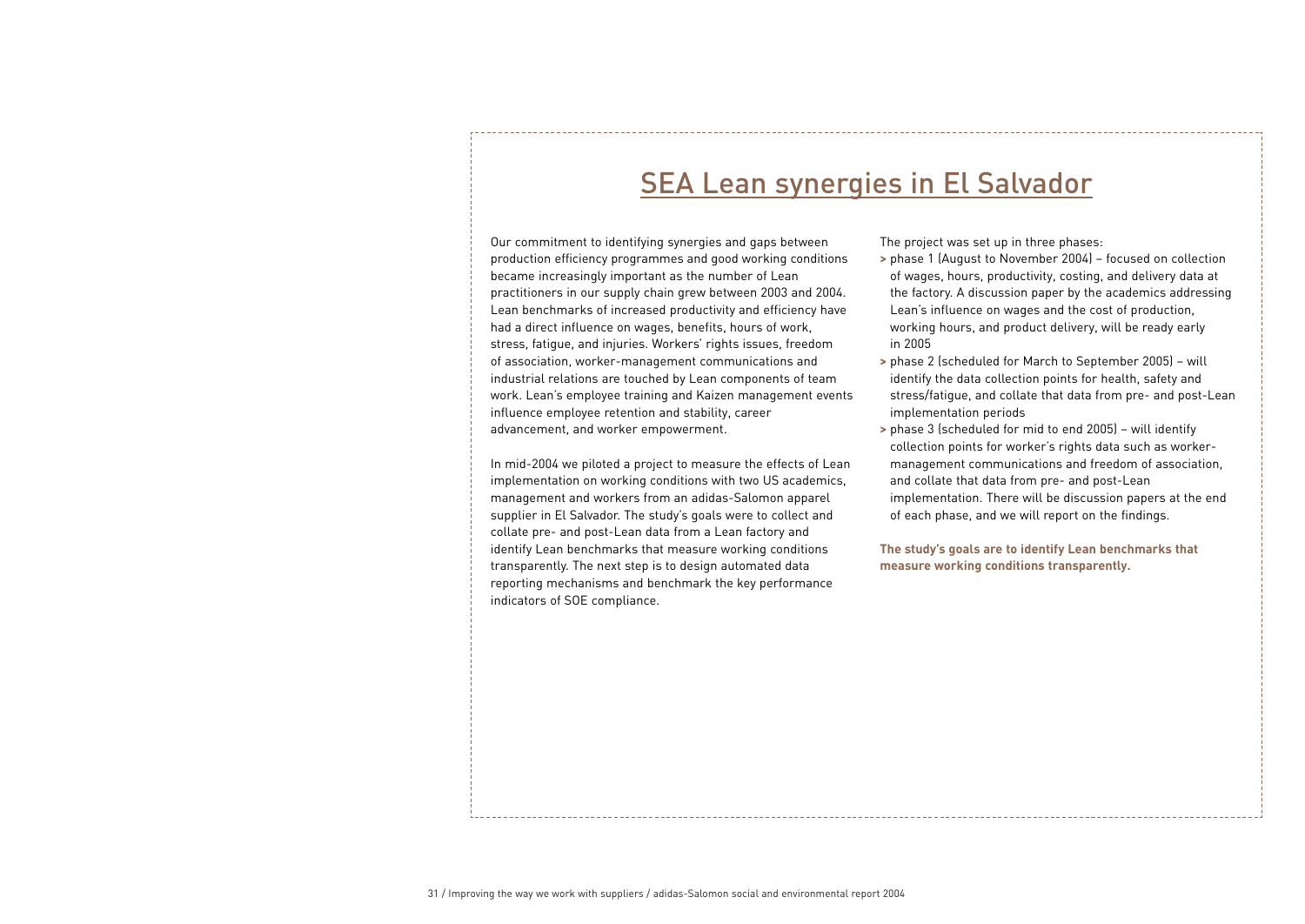Number of business relationship terminations due to SOE problems and rejections after Pre-Approval Audit (PPA) in 2004

| Region   | Country     | Number of<br>terminations<br>per country | Number of<br>rejections<br>after PPA<br>per country | Reasons for termination/rejection                                                                                                                                                                    |
|----------|-------------|------------------------------------------|-----------------------------------------------------|------------------------------------------------------------------------------------------------------------------------------------------------------------------------------------------------------|
| Asia     | Cambodia    |                                          | $\overline{2}$                                      | Poor HSE conditions, double book-keeping, falsified working<br>hours records                                                                                                                         |
|          | China       | 1                                        |                                                     | Terminated as a result of ending relationship with parent factory,<br>due to poor management of factory closure in Indonesia                                                                         |
|          |             |                                          | 22                                                  | Incorrect payment of wages and benefits, excessive overtime,<br>no Sunday off, double book-keeping, falsified working hours<br>records, child labour, poor HSE conditions                            |
|          | Indonesia   | 1                                        |                                                     | Evidence of misleading and dishonest practices towards<br>adidas-Salomon, falsified working hours records, incorrect<br>payment of wages and benefits, violations of freedom of movement             |
|          |             |                                          | $\overline{2}$                                      | Incorrect payment of wages and benefits, excessive<br>overtime, inappropriate disciplinary practices, discrimination,<br>insufficient social insurance, poor HSE conditions                          |
|          | Thailand    |                                          | 3                                                   | Poor HSE conditions, no maternity leave and sick leave,<br>insufficient social insurance, financial penalties                                                                                        |
|          | Vietnam     | 1                                        |                                                     | Excessive working hours, insufficient time recording system,<br>incorrect payment of wages and benefits, improper<br>worker-management communication, poor HSE conditions                            |
|          |             |                                          | 1                                                   | Poor HSE conditions, incorrect payment of wages and benefits                                                                                                                                         |
| Americas | Brazil      | 1                                        |                                                     | Lack of fire safety, violations of freedom of movement, harassment                                                                                                                                   |
|          | El Salvador |                                          | $\mathbf{1}$                                        | Lack of waste water treatment                                                                                                                                                                        |
| Europe   | Turkey      | 1                                        |                                                     | Evidence of misleading and dishonest practices towards<br>adidas-Salomon, insufficient implementation of social insurance                                                                            |
|          |             |                                          | 4                                                   | Incorrect payment of wages and benefits, excessive<br>overtime, insufficient implementation of social insurance,<br>insufficient time recording system, poor HSE conditions<br>in spot removing area |
| Global   |             | 5                                        | 35                                                  |                                                                                                                                                                                                      |
|          |             |                                          |                                                     |                                                                                                                                                                                                      |

**Review of existing training modules** In 2004, we completed a comprehensive review of the training materials for suppliers. We found that our current training modules are not supporting the delivery of effective selfgovernance sufficiently, including compliance internalisation, self-enforcement, management systems development and process ownership.

The revised training materials will take into account:

- **>** new modules for implementing HR and HSE management systems and core processes
- **>** training that is pragmatic and relevant to a supplier's need
- **>** more rigorous assessment of the supplier's staff competencies and training needs
- **>** adidas-Salomon key initiatives, such as Lean and Lean/6 Sigma, a more sophisticated methodology aimed at eliminating defects
- **>** more field and factory-based training programmes for best practices.

In 2004, we continued to evaluate our internal training capacities and identified a need for external trainers to deliver specific materials. However, in Asia and particularly in China, we recognise that a key challenge is the lack of

qualified external trainers. A 2005 objective will be to identify qualified third-party trainers, or build the requisite capacity in NGOs to help us improve our delivery of technical and worker-level training.

### **INTEGRATION WITH OPERATIONS** We

continued to integrate compliance activities with Global Operations' key initiatives. To ensure that there was effective use of compliance data in sourcing decisions, we defined a new key performance indicator (KPI) that uses language similar to the KPIs of other corporate supplier initiatives (see the five-star rating on page 38). SEA and Sourcing managers worked closely in the development of sourcing strategies in the Americas and Asia, and with adidas-Salomon Group entities Arc'Teryx, Valley Apparel and the licensee Lollytogs. The demand for pre-production audits of proposed suppliers was higher than expected, and while it stretched our internal auditing capacity, these audit findings contributed to the rejection of almost 25% of candidates. In 2005, we will work with sourcing to develop a more rigorous process for nomination and pre-screening of suppliers.

## Chapter summary

- **>** Our SEA team works closely with Global Operations to evaluate nominated supplier partners.
- **>** We have adopted a new strategic monitoring approach that will cover fewer factories but with deeper investigations that aim to identify and address the root causes of non-compliance.
- **>** We continue to promote HR and HSE management systems as a means of internalising compliance and driving continuous improvement.

**>** We will improve supplier training by providing better materials, delivered by more external trainers.

- **>** We will continue to investigate the synergies between production efficiency programmes, workers rights and HSE.
- **>** We have redesigned our five-star factory rating system so it evaluates the delivery and effectiveness of supplier compliance against five core measurables.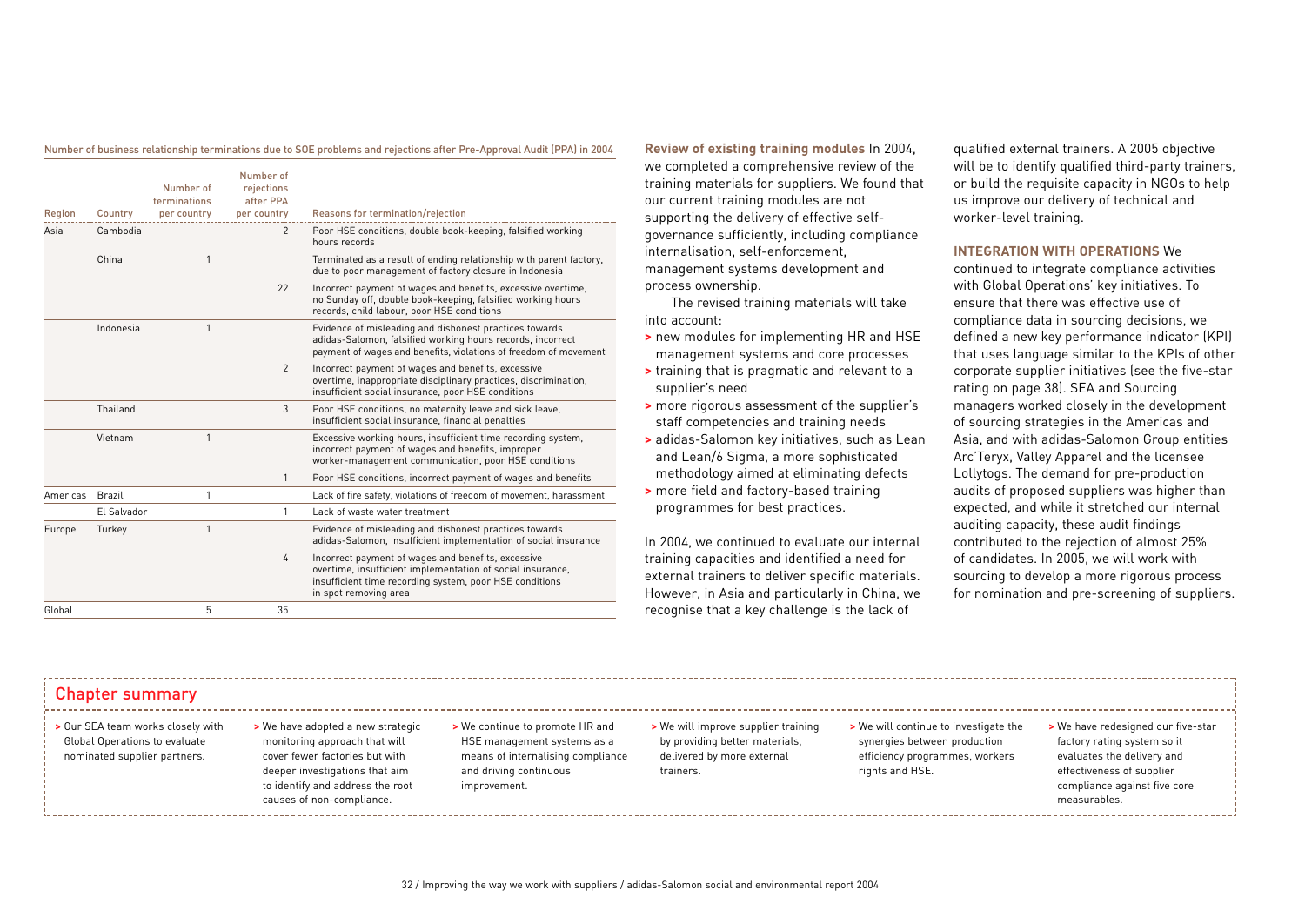



# **Employment, health and safety performance**

**In response to stakeholder feedback, this chapter not only details our efforts to improve conditions**

**for our suppliers' workers, but also addresses the HR programme for adidas-Salomon employees.**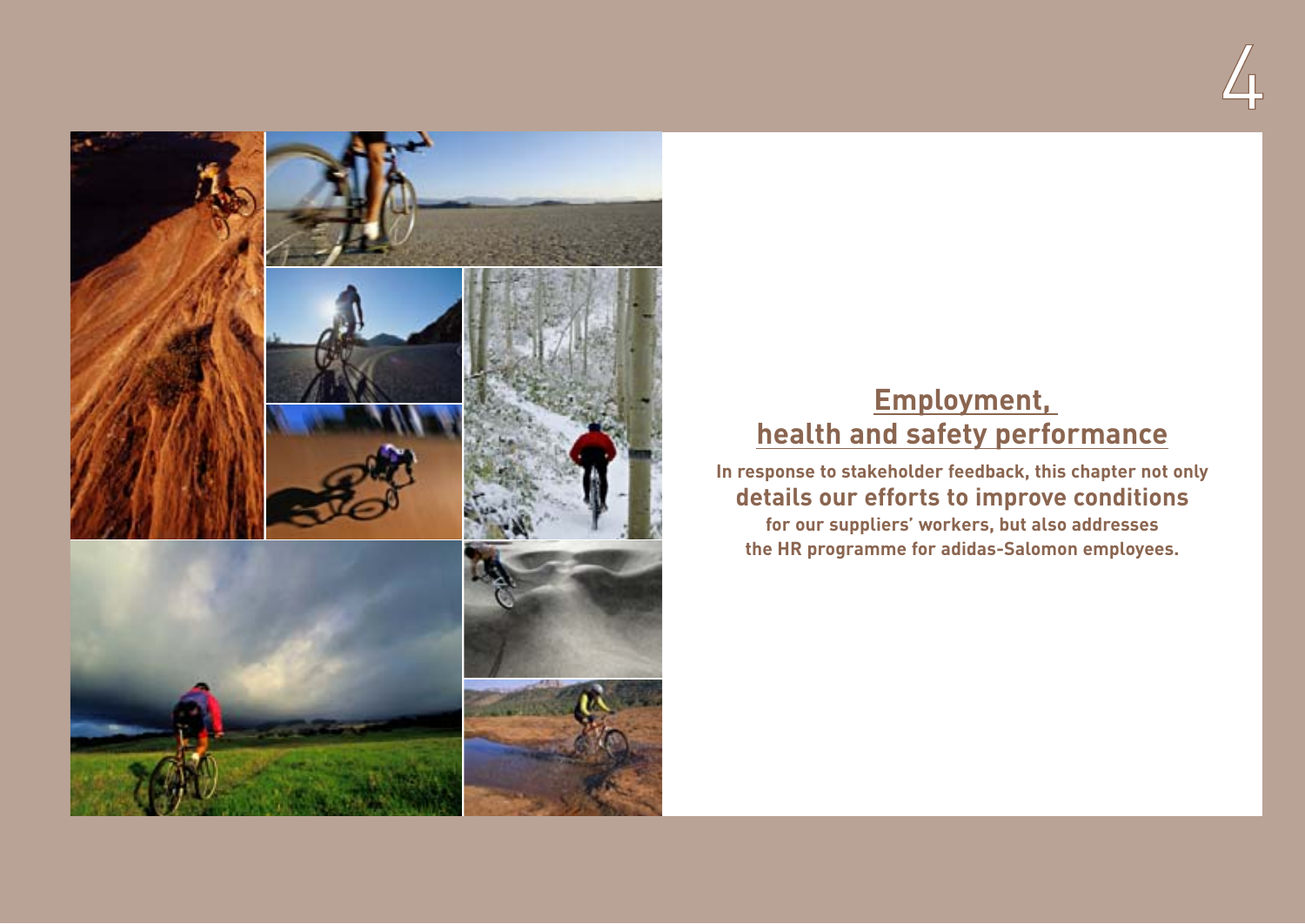# HR performance

### Key employee statistics

| Index/reporting unit                                  | Total | adidas | Salomon | <b>TMaGolf</b> | $HQ$ -Functions <sup>1</sup> |
|-------------------------------------------------------|-------|--------|---------|----------------|------------------------------|
| Total headcount (in %)                                |       |        |         |                |                              |
| Male                                                  | 55    | 52     | 64      | 69             | 48                           |
| Female                                                | 45    | 48     | 36      | 31             | 52                           |
| Management positions held by (in %)                   |       |        |         |                |                              |
| Male                                                  | 79    | 78     | 79      | 88             | 79                           |
| Female                                                | 21    | 22     | 21      | 12             | 21                           |
| Average age of employees (in years)                   | 34    | 32     | 39      | 36             | 36                           |
| Employee turnover (in %) <sup>2</sup>                 | 9.2   | 11.8   | 4.0     | 7.0            | 6.7                          |
| Annual average length of service<br>(in years)        | 6.0   | 4.4    | 11.4    | 6.3            | 5.9                          |
| Average number of training hours<br>per employee/year | 13.6  | 14.7   | 14.9    | 6.3            | 11.9                         |

<sup>1</sup> Global Operations, Corporate HQ-Functions

<sup>2</sup> voluntary attrition

Our people and their talents are critical to our continuing commercial success. With more than 17,000 employees working in 110 countries we need to develop HR strategies that can be implemented globally. The first step is to identify the common challenges we face wherever we operate:

- **>** talent management to identify, recruit and retain the most talented people and develop career opportunities for them tailored to the specific needs of our company
- **>** employee-oriented leadership to strengthen the alignment of management and employees by improving communication and enhancing employee feedback systems
- **>** performance management to instil a result-driven management culture that supports upand downward performance feedback for continuous learning and improvement
- **>** motivation to provide reward and incentive schemes as well as a working environment that promotes employees' commitment, engagement and wellbeing
- **>** communication to improve transparency and efficiency in communication at all levels of the Group and wherever we operate.

To rise to these challenges, our programme focuses on five core processes of HR management: attracting, recruiting, developing, rewarding, and retaining staff. Some of our key programme initiatives are described below.

**TALENT MANAGEMENT** Just like athletes, adidas-Salomon employees need a training plan to build on their strengths, overcome their own challenges and improve their technique to achieve their goals. We call our training plan the 'Fit for Gold' programme. It is based on three pillars:

- 1. Fit for Today aims to provide employees with a common platform and standard of skills needed in their current position. Closely tied to the annual Performance Evaluation and Planning process (PEP), Fit for Today provides employees with training on communication, workflow, teamwork, project work, presentation skills and work-life balance.
- 2. Fit for Tomorrow focuses on identifying and developing people with high potential at different levels within the organisation. Participants join different development programmes to prepare them for their next step. We are moving away from a pure focus on classical training and seminars and are introducing a much broader range of development activities such as action learning, working on leadership style and cross-functional exchange programmes.
- 3. Stay Fit gives employees regular fitness check-ups that help both the organisation and employees cope with current and future challenges. It covers organisational learning and development, including tools such as 360-degree staff appraisals, and also measures the success of the programmes overall, providing input for further refinement.

**PERFORMANCE EVALUATION AND PLANNING** (PEP) is adidas-Salomon's evaluation tool for comprehensive annual employee reviews. Employee performance levels, as determined by PEP, serve as an indicator for base salary development and variable compensation, supporting our goal of paying for performance. In addition to job performance, competencies and skills, adherence to company values are also evaluated. The PEP evaluation also forms the basis for determining suitable personal and career development activities.

**EMPLOYEE REMUNERATION** Our Global Salary Management System (GSMS) is linked to the PEP and sets the salaries of our employees in a clear, understandable and measurable way. Managers and the HR department can identify gaps between current and target positions within an employee's salary band and point out how the employee could reach the target position. adidas-Salomon also offers various attractive variable compensation systems:

- **>** Pay for Performance bonus programme more than 20% of all employees receive this variable salary component with an average of 20% of their remuneration linked directly to individual and Group performance.
- **>** Long-Term Incentive Programmes (LTIP) these include a Management Stock Option Plan (MSOP) that links the compensation of approximately 450 key executives worldwide to the adidas-Salomon share price and adidas-Salomon's position in a peer group index. First allocated in 1999, options could be exercised after a vesting period of two years. The last tranche of the programme issued options in 2003 that can be exercised until 2010. We are currently reworking our LTIP structure and plan to launch further performance enhancing plans in 2005.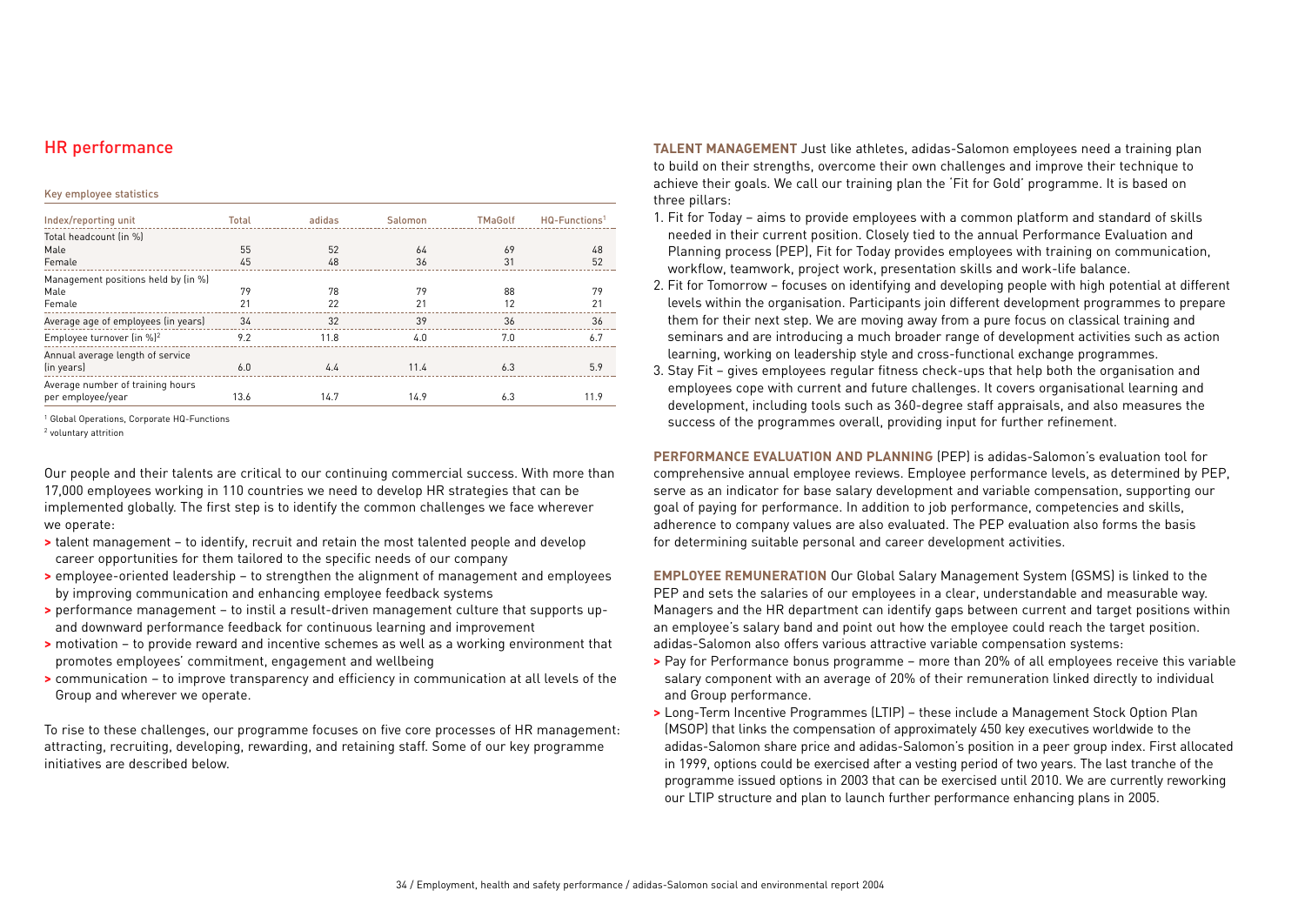Additional long-term incentive programmes are focused on special projects and turn-around initiatives and are in place in various regions and brands.

Other benefits include our 401-K pension plans in the USA and the adidas-Salomon AG pension plan for our employees in Germany. In 2004, 1,102 employees participated in the latter, which represents an increase of 6% compared to the previous year.

**GLOBAL MOBILITY** Global presence and success in worldwide markets require a workforce willing and able to work around the world. For those employees who are interested in working in different countries, we have a programme of international assignments to worldwide locations within the adidas-Salomon Group. Most of these take place between Germany, USA, China, France, Hong Kong and The Netherlands. adidas-Salomon provides training and cultural preparation to familiarise the relocating professionals and their families with their new living and working environments. In brief:

- **>** adidas-Salomon Headquarters employs more than 300 international employees from more than 40 countries
- **>** between 50 and 100 international assignments at various locations begin annually
- **>** 350 employees are permanently on international assignments.

**WORK-LIFE BALANCE** Every employee's quality of life should be improved by working for adidas-Salomon, so we have a responsibility to address work-life balance. We aim to harmonise the commercial interests of adidas-Salomon with the private and family needs of our employees, thereby assuring the mutual benefit of both. The programme includes family-oriented services, flexible work time and place, people development and leadership competence related to worklife balance. Hertie Stiftung, the third largest private foundation in Germany, audited our programme to identify and initiate ways to improve family-oriented personnel management. We were re-audited in 2004 and awarded the official certificate as a Family-Friendly Employer.

**COMPANY SPORTS** We offer our employees a wide range of sports activities at our major sites including team sports such as football and basketball, fitness and relaxation courses such as yoga and Tae Boe and endurance sports such as running. At our headquarters in Germany and Portland our employees have access to a company gym.

**EMPLOYEE PARTICIPATION OUTSIDE EUROPE** While adidas-Salomon employees in Herzogenaurach, Portland and Annecy have enjoyed access to top management in a variety of forums, creating effective communication channels throughout the regions at Liaison Office (LO) and factory level is a constant challenge.

Our internet-based 'Ask the Management' forum gives employees throughout the regions an opportunity to raise concerns and post questions to top management. More direct communications are being established in the LOs throughout Asia, based on the Guangzhou

model detailed in our Social and Environmental report 2003. The Guangzhou managementemployee committee is now in its third year and has incorporated elected representatives from Apparel, Accessories and Gear as well as the original footwear sourcing representatives. In 2004 a number of key issues were discussed and in most cases resolved, including:

- **>** provision of medical insurance for staff located in different cities
- **>** housing accumulation fund and social retirement fund coverage
- **>** the possibility of introducing flexible working hours in the LO
- **>** the venues and activities for company outings.

**adidas-SALOMON HIV-AIDS POLICY** At the end of 2003, SEA undertook to develop an HIV-AIDS policy for the Group, drawing on information from the International Labour Organization (ILO). In the first half of 2004, a suite of documents were prepared comprising a draft corporate policy, general guidance on HIV-AIDS, an employee guide, and guidelines for managers on workplace care and support.

These materials are now being field tested by adidas-Salomon's Thailand LO and adidas Thailand Limited, a sales and marketing subsidiary. A joint HIV-AIDS Committee, comprising senior management, administration and HR personnel, has been established to oversee this exercise. The committee members are liaising with a local NGO – the Thai Business Coalition for HIV-AIDS – to organise HIV-AIDS awareness training for the local office and retail staff. The results of the pilot exercise will help inform and refine the company policy and guidelines and define future training requirements.

**EMPLOYMENT PRACTICES IN THE SUPPLY CHAIN** At the start of 2004 the compliance staff of several brands met to discuss the challenges we face introducing suppliers to the concepts of HR management. Each company faced the same problem – how can the effectiveness of factory HR management be evaluated when many factories do not have the necessary systems in place? Given that there are no standardised off-the-shelf management systems for HR or employment practices, the brands agreed that this was the first step in promoting effective HR management.

The brands' aim is to build a framework for effective HR management in the supply chain that results in sustainable compliance with SOE and supports high performance workplace systems and production processes, for example, Lean manufacturing. Some of our basic assumptions are:

- **>** compliance auditing and monitoring does not produce sustainable results
- **>** efficient HR management is fundamental to improved productivity
- **>** establishing an HR management system empowers workers, promotes positive industrial relations and is fundamental to developing a long-term business plan for growth and success
- **>** HR management provides systems and methodologies to evaluate, measure and assess key performance indicators and business costs, for example, turnover, re-recruitment and training, days lost to accidents, injuries and absenteeism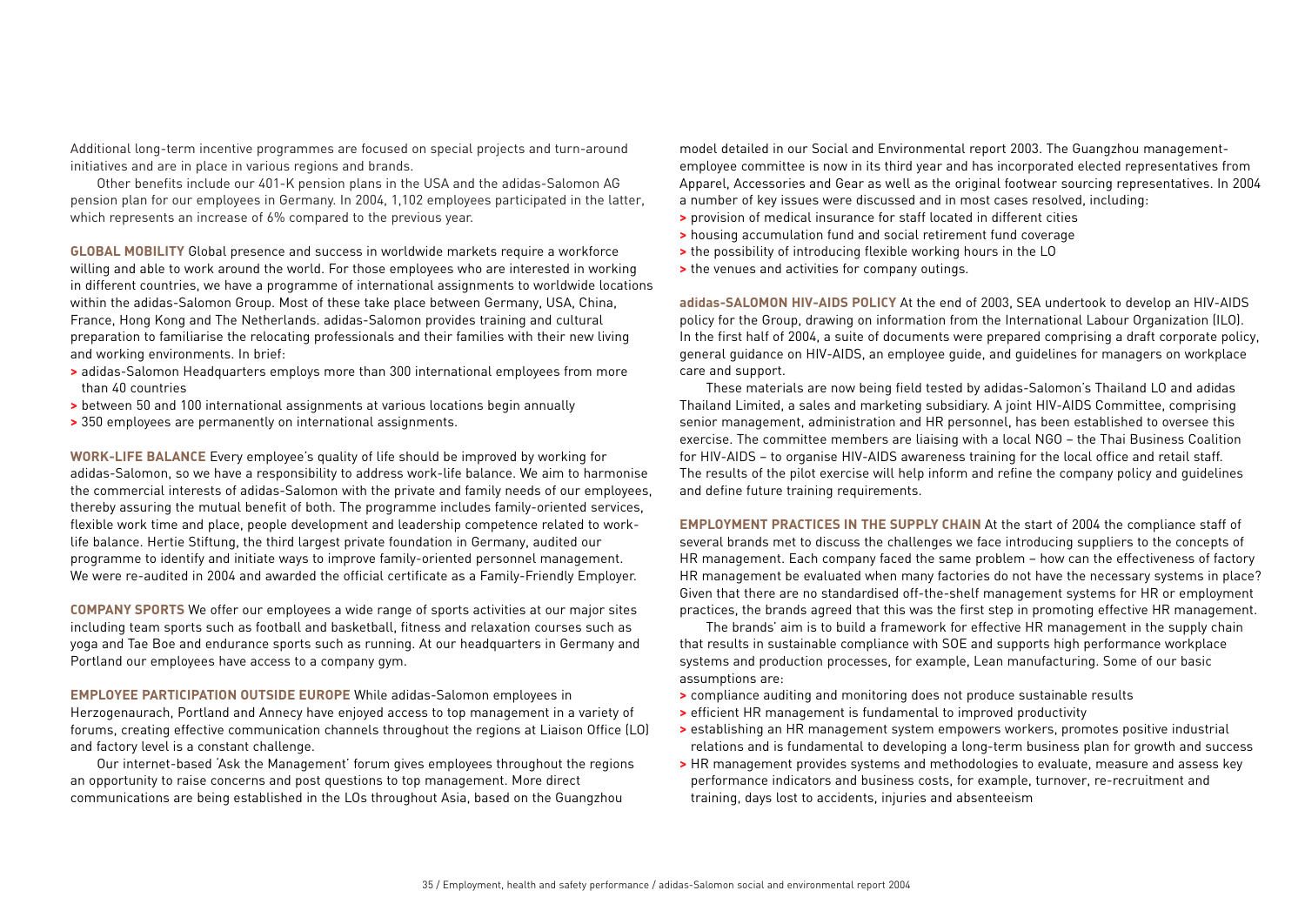# Building capacity in the Bulgarian apparel industry

This was a pilot project in different senses. It was the first time in Europe that four major international brands and the European Trade Union Federation of Textiles, Clothing and Leather came together to collaborate on a capacity-building project. Not only were workers and managers of various suppliers involved but also local trade unions, the Bulgarian Ministry of Labour and the Bulgarian General Inspectorate of Labour. Secondly, we wanted to learn from the experience so that we could make any necessary adjustments and see if and how this kind of project could be transferred to other countries.

The goals of the project were to encourage constructive dialogue between management and workers as well as between government, industry and unions, and to build capacity among workers, workers' groups, employers and unions.

Through the initiative, all stakeholders received focused training on corporate responsibility issues, social dialogue, corporate codes, local and international laws and possible local implications. Through 'improvement circles' the workers on the course shared what they had learned with more than 500 other workers in their factories. This has empowered workers and has supported them in gaining a better understanding of their rights. It was obvious at the end of the project that the position of worker committees in factories had strengthened and that labour relations had improved. Both workers and managers became aware how the quality of workermanager communication affected day-to-day performance in the factory.

Important first steps have been taken, noteworthy progress has been made and different partners have been brought together for the first time. This has led to a greater shared understanding about each stakeholder's position and opened the door for further dialogue and improvement. However, the Bulgarian apparel industry can become more sustainable if factories increase their collaboration and share best practices with each other. Another review of the lessons learned and progress made is planned for 2005.

From March to October 2004, a professional trainer conducted a series of workshops. Approximately 140 people from 10 different factories – with a total workforce of more than 4,000 people – were directly involved in the training. From a total of 140 people, 97 were factory-floor employees.

**'We worked out a way of reorganising the production line during an improvement circle session. This has improved productivity in our factory.'**  Participant's quote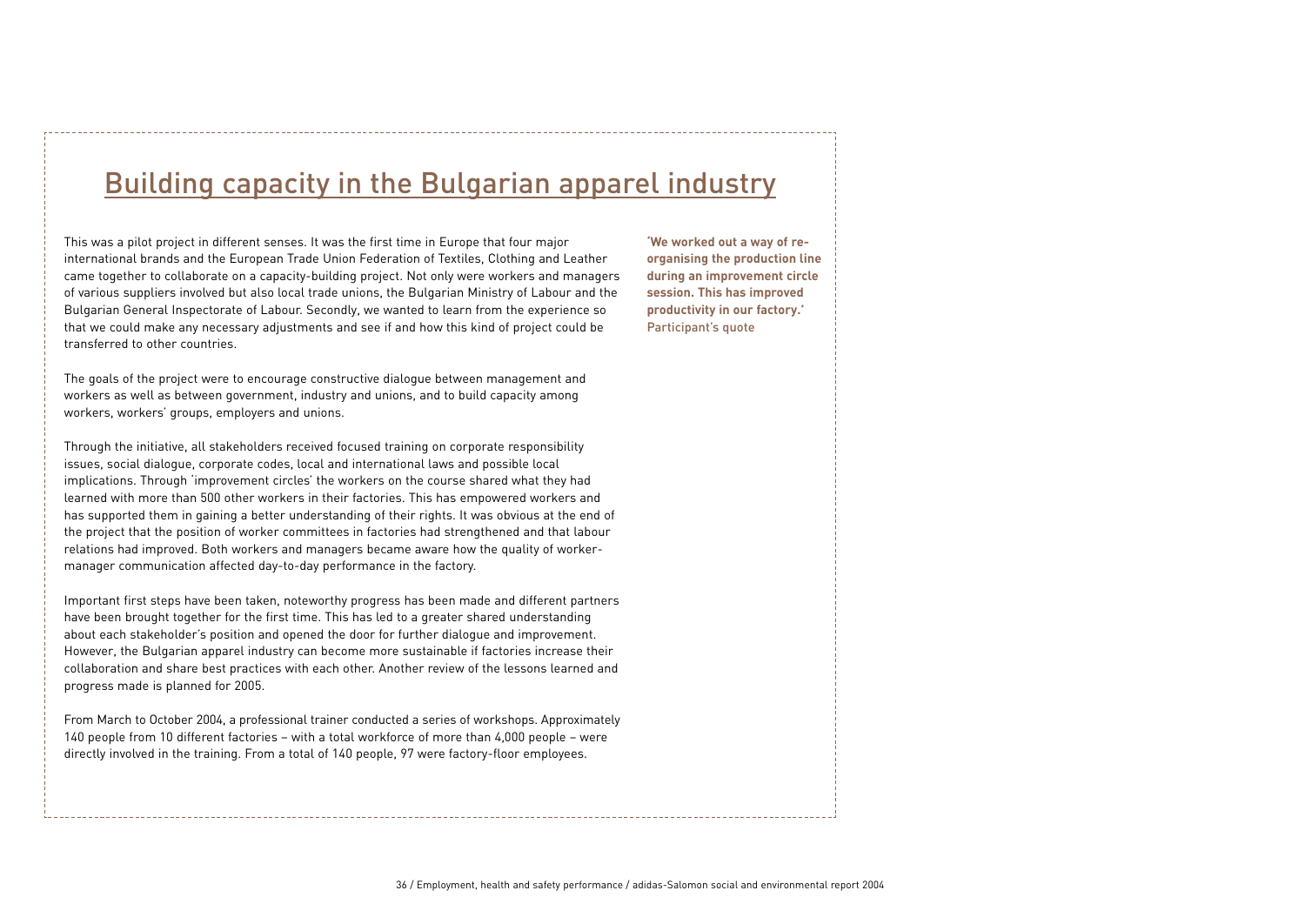- **>** establishing an HR system within supplier factories will facilitate evaluation of supplier performance in a systematic manner
- **>** many best practices exist in the supply chain and can be used as the foundation of an HR management framework.

While there are a number of initiatives that address the need for improved HR management in factories, this project is unique in that it has involved critical stakeholders from the outset. These include factory owners and their HR managers, HR professionals, compliance and operations staff from participating companies, and HR professionals from other industries. The entire process will be led by HR experts – as opposed to NGOs or commercial monitoring firms with specific experience in labour-intensive, traditionally low-skill base factory management. This project will be developed and implemented first in the Asia region, where the most critical HR problems exist.

**Worker-management communication** Our ultimate objective is to raise factory conditions to a standard whereby SEA is no longer needed and factories are able to maintain high labour standards without external monitoring or intervention. To complement the development of HR management systems, as described above, we recognise the importance of open and effective communication between management and workers. Clear and transparent communication is needed so workers can feed back to management and to help workers and management resolve workplace issues and disputes. In 2004 we began to examine ways to improve communication in our supplier factories, moving from passive mechanisms (for example, suggestions boxes and notice boards) to more active means, through joint worker-management committees and dialogues. A guideline on establishing joint worker-management HSE committees was drafted and will be issued in 2005.

Capacity building to improve social dialogue between workers and management, including unions, has strengthened the role of worker committees in our supplier factories in Bulgaria (see further the case study on page 36).

**Worker cooperative guidelines** In our 2003 report we summarised the findings of our fair wage research and related stakeholder workshop in Indonesia. Among other things, the research identified the value of promoting the development of worker cooperatives in the supply chain. To support this, in 2004 we commissioned two NGOs – the Global Alliance for Workers and Communities (GA) and the World Council of Cooperative Unions (NCOCU) – to prepare a set of guidelines and best practice examples on worker cooperatives. The NGOs undertook field research and visited existing cooperatives in Indonesia and Thailand. In preparing the guidelines, specific attention was given to the key criteria for the establishment of an effective cooperative, as well as the associated pitfalls and challenges. The guidelines are to be published by adidas-Salomon in 2005 and will be distributed to our suppliers, to trade associations, NGOs and international agencies, including the Cooperatives Department of the ILO.

## Health and safety performance

**AT OUR OWN SITES** Everyone has the right to work in a safe environment. This has been recognised the world over and, as a global Group, our operations have to comply with a wide range of different legal and cultural imperatives. Naturally, practices and procedures will vary from one facility to another, but the core requirements remain the same.

These core requirements are fully explained in a set of Corporate Guidelines for Health, Safety and Environment for adidas-Salomon facilities. These guidelines especially help facility management of mainly administrative offices to manage health and safety issues in an effective way. Furthermore, larger adidas-Salomon administration facilities and the few production sites owned by the Group have comprehensive risk, health, safety and environmental management systems coordinated by local facility management.

**adidas Footwear Factory, Scheinfeld, Germany** After being awarded first prize by the German Trade Association in 2000 for its advanced health, safety and environmental systems, the Scheinfeld factory has maintained a high level of workplace occupational health and safety for its 120 employees. Each workplace in the production area is carefully reviewed for health and safety risks. This year there were three minor accidents which led to 39 lost days.

**adidas Apparel Factory, Suzhou, China** The industrial accident logbook shows no accidents for 2004.

**Salomon Factory, Rumilly, France** With 950 employees, this factory manufactures skis and wheels for Salomon and Mavic. An ergonomics programme began in 2003 and was expanded in 2004 to include 30 doctors and medical experts. A special European Safety Week focusing on workplace safety for part-time workers was organised. The factory also ran road-risk training sessions about how accidents can occur on the way to and from work. Overall reported workplace accident numbers have dropped from 45 in 2002 to 25 in 2004, which led to 514 lost days.

**TaylorMade Assembly Factory, Carlsbad, USA** 731 workers assemble golf clubs in this factory, co-located with the TaylorMade administration offices. In 2004, there were 16 workplace accidents resulting in 171 lost days. One employee accounted for 163 of these lost days.

**adidas-Salomon Headquarters, World of Sports, Germany** This administration facility with 1,050 employees has effective occupational HSE management, coordinated by a professional health and safety officer and a company doctor. In 2004, various projects were completed including:

- **>** implementing the occupational health guidelines in the newly created World of Soccer and the factory outlet
- **>** improving traffic safety with new markings at the exits of the company premises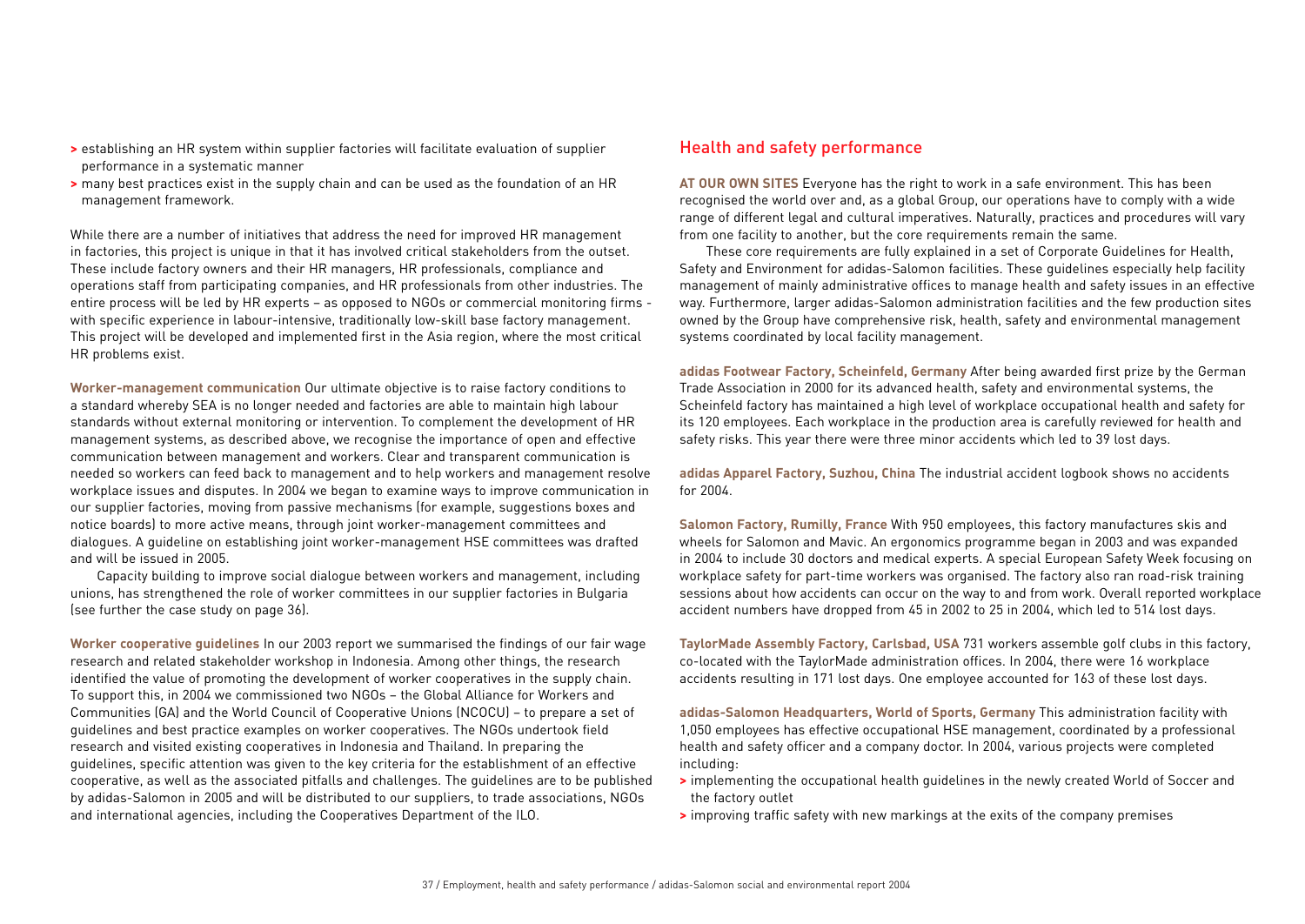### Factory rating system

For the auditing of our suppliers' compliance with our SOE principles in 2004 we used our old five-star factory rating system. From 2005 on we will be using the new revised system.

The following table summarises the performance of our suppliers against our SOE in 2004, using the factory rating system described below. It reflects the lowest rating of either the HSE or labour performance of each supplier. Once a factory has been rated, an action plan is written.

The five grades of our factory rating system are:

#### ★

There are numerous severe non-compliance issues. The factory has been given notice that business will be terminated unless there is immediate improvement.

#### ★★

There are some non-compliance issues and the factory is responding to the action plan slowly or with reluctance. The factory is monitored regularly.

#### ★★★

There are minor non-compliance issues, and the factory is responding to the action plan positively.

### ★★★★

Generally there are no non-compliance issues, and there are some best practices in place, confirmed in documentation.

#### ★★★★★

There are no non-compliance issues and all of the factory's management system and practices are in place, confirmed in documentation.

### International and local active supplier factories, including licensee factories

### APPAREL

| Labour/HSE standards                 | Asia | Americas | Europe |
|--------------------------------------|------|----------|--------|
| $\star$                              | 13   | 0        |        |
| **                                   | 80   | 16       | 21     |
| ***                                  | 22   | 21       | 54     |
| ****                                 |      | 5        | 5      |
| *****                                | n    | 0        |        |
| Total active factories rated in 2004 | 116  | 42       | 81     |
| Total active factories in region     | 329  | 89       | 153    |
|                                      |      |          |        |

#### HARDWARE1

| Labour/HSE standards                 | Asia | Americas | Europe |
|--------------------------------------|------|----------|--------|
| *                                    |      |          |        |
| **                                   | 26   |          |        |
| ★★★                                  |      |          |        |
| ****                                 |      |          |        |
| *****                                |      |          |        |
| Total active factories rated in 2004 | 40   |          |        |
| Total active factories in region     | 147  | 47       | 33     |

<sup>1</sup> accessories and gear

#### FOOTWEAR

| Labour/HSE standards                 | Asia | Americas | Europe |
|--------------------------------------|------|----------|--------|
| $\star$<br>------------------------  |      |          |        |
| **                                   |      |          |        |
| ***                                  | 5    |          |        |
| ****                                 |      |          |        |
| *****                                |      |          |        |
| Total active factories rated in 2004 |      |          |        |
| Total active factories in region     | 23   |          |        |
|                                      |      |          |        |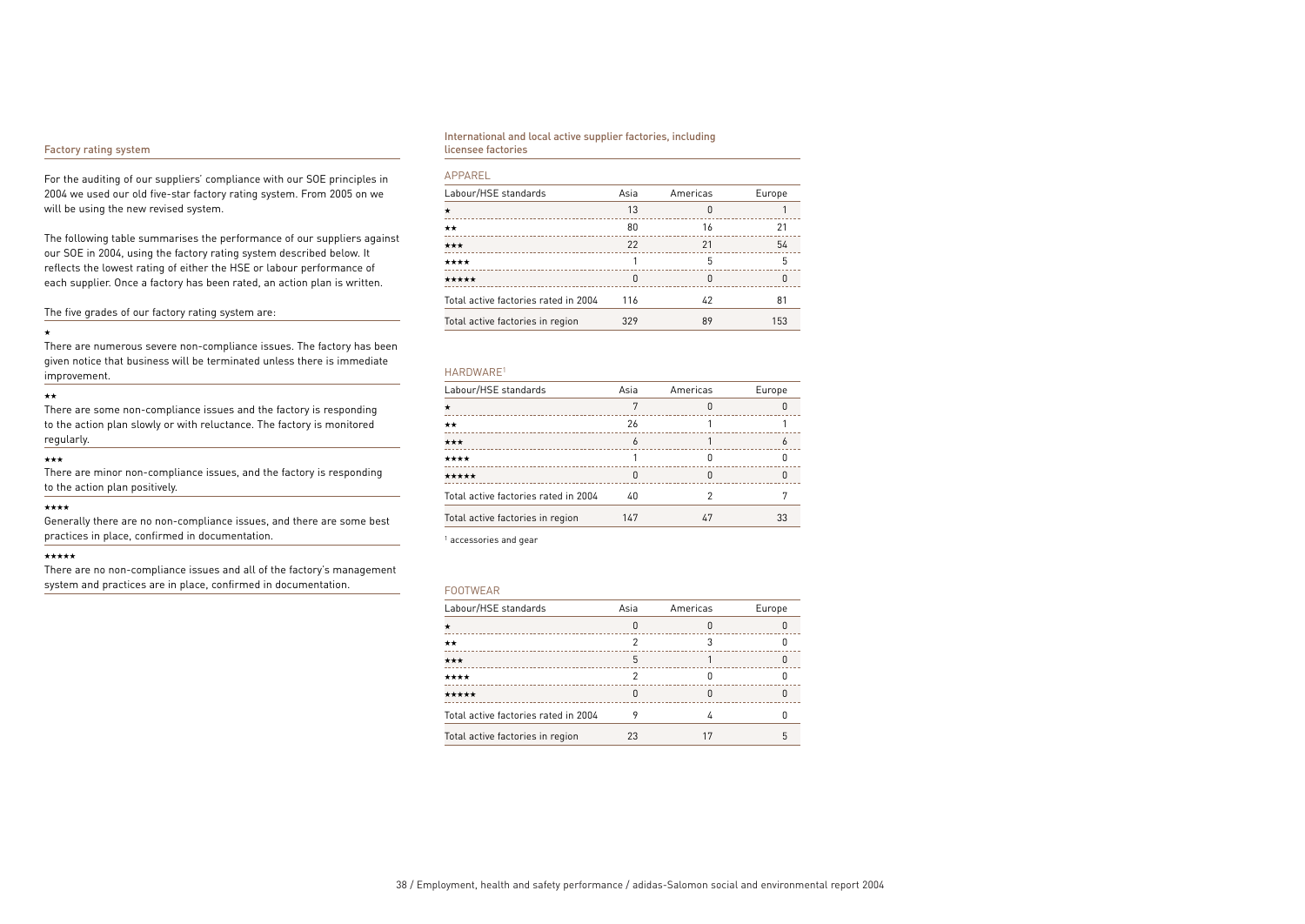- **>** enhancing security in some areas with slip-resistant floor-carpets
- **>** training on UV skin protection.

Regular activities such as ergonomics training and work-life balance projects have continued. The accident logbook for 2004 showed only three accidents reported on the way to or from work, two minor accidents during work, and one during sports exercises on company grounds.

**IN OUR SUPPLY CHAIN** We expect our suppliers to provide a safe and hygienic working environment for all their employees. Nothing less is acceptable. To make this a reality, we will in future be making it a requirement for all our business partners to establish a health and safety management system, such as OHSAS 18001. Our footwear suppliers must be certified in OHSAS 18001 by the end of 2006, and are making good progress in this regard. Major apparel and accessories and gear suppliers should be certified by 2007. This year our initiatives have focused on preparing both the SEA team and our business partners for this increased emphasis on management systems.

**Training the SEA team** To provide the necessary support and evaluate the effectiveness of a health and safety management system, all team members have received introductory training in OHSAS 18001. Selected team members attended an in-depth OHSAS 18001 Lead Auditor course, recognised by the International Register of Certificated Auditors, UK (IRCA). The participants now know how to establish an OHSAS management system from inception through to implementation. At the end of 2004, there were two IRCA-accredited auditors in the SEA team. By the end of the first quarter of 2005, the number of accredited auditors will increase to nine.

- In 2004, many internal HSE cross-training activities took place around the world, including:
- **>** VOC monitoring two SEA team members were trained to carry out VOC-in-air monitoring
- **>** fire safety training in collaboration with the Singapore Aviation Academy (SAA), SEA developed a fire training course for suppliers that was conducted at the SAA facilities in **Singapore**
- **>** fire safety audit our fire safety expert conducted fire safety audits in Indonesia and at the same time trained the Indonesia SEA team
- **>** HSE cross-training the SEA team provided training and support to the Group brand Arc'teryx and reviewed the functions of the HSE committee at the Arc'teryx-owned facility in Canada.

One of our SEA team members received chemical burns during a factory inspection in China. This has prompted a review of the emergency response and safety training for all operational staff. As a result, additional health and safety training will be given to SEA, Sourcing and Materials teams in 2005.

**Training sourcing personnel** We have continued to support the training of footwear sourcing personnel and inform them about the new requirement for management systems. This year we organised two training sessions for adidas-Salomon operations and production management in each footwear sourcing country in Asia. The senior management from each supplier was also invited to facilitate round-table discussions on SOE issues encountered at the factory level in day-to-day operations.

**Training suppliers** Nominated Tier 2 supplier training sessions were conducted in Indonesia and China, attended by approximately 100 suppliers.

Training was also provided to the top management of TaylorMade suppliers. The purpose of the training was to influence the prevailing management culture (in which compliance has not been prioritised) and encourage the management to view labour and HSE compliance as a benefit that helps make their businesses smarter and more efficient.

Usually, SOE training sessions are initiated and managed by the SEA team in order to enhance the knowledge of suppliers – either to help them work better or obtain their buy-in regarding special initiatives and projects. However, during 2004 one of the footwear suppliers invited the SEA team to conduct occupational health and safety training for its senior management as part of its ongoing internal training programme. This was a first of its kind and confirmed the view that support for the SOE must be demonstrated by top management and driven internally within the supply chain.

### **Helping small and medium sized enterprises (SME) implement HSE management systems**

At the end of 2004 we commissioned an independent consultant to develop a set of industryspecific procedures and guidance to help SMEs establish and implement an occupational health and safety management (OH&S) system. For those very small suppliers with few workers and limited resources, this package will:

- **>** raise the awareness and importance of occupational health and safety
- **>** help determine the key OH&S impacts and practices for SMEs
- **>** demonstrate the basics for developing generic guidance, procedures, and work instructions to support the development of a documented OH&S management system, in general compliance with the requirements of OHSAS 18001.

The end product of this project will be disseminated to all SME suppliers in 2005 and training will be provided on how to establish the necessary management systems.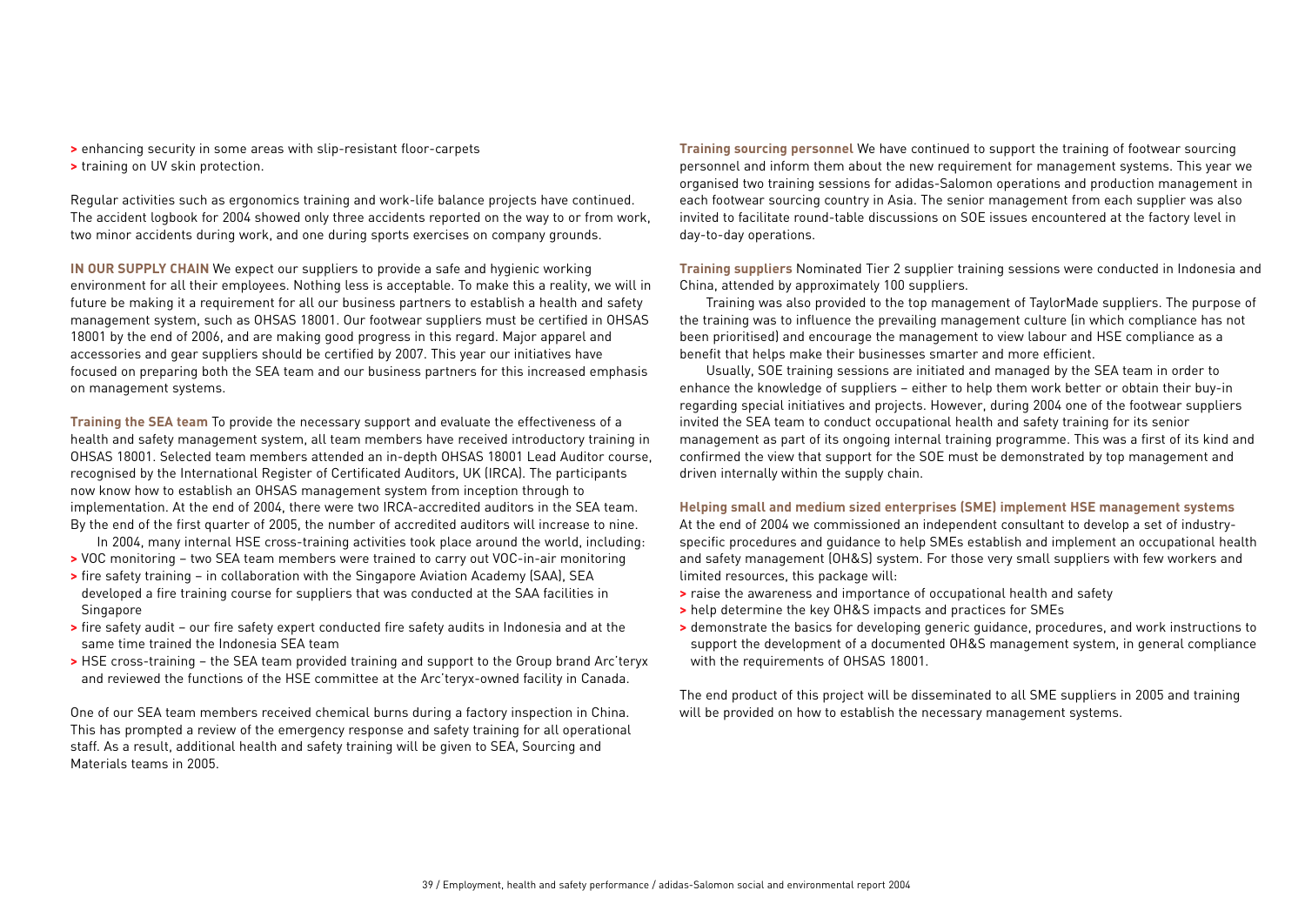# Reproductive health in the factory and community

In 2003 we reported on our developing partnership with Marie Stopes International (MSI). Based on the research and survey work that was conducted at supplier factories in Vietnam in the first quarter of 2004, a broad-scale project aimed at addressing the fundamental sexual and reproductive health of workers has been developed. During the survey and research phase, it became clear that the two fundamental problems for workers are firstly lack of knowledge and awareness in relation to managing their own health, and secondly lack of access to reproductive medical services. This was evident in the information workers and factory clinic staff provided, which revealed personal practices and emerging trends in the local communities. Research and survey work has also started in Dongguan in south China to assess the needs of workers, factory management and local authorities in respect of reproductive health among the largely migrant workforce.

In 2004 the Chinese authorities fully acknowledged the growing impact of HIV-AIDS. Given the growing support for programmes that address the increasing health risks for China's urban workforce, the MSI China programme will identify the best methods for protecting workers against this disease and poor reproductive health in general. Underpinning the programme is the concept of personal responsibility. At relatively minimal cost to factory management, a significant number of workers can be taught how to protect themselves and improve their overall health and wellbeing.

In January 2005 the implementation phase of the Vietnam programme will begin, starting with the establishment of a permanent reproductive health clinic for workers and the surrounding communities. In addition, a mobile team will travel out from the clinic to the factories to provide a range of services including factory clinic staff training, delivering basic reproductive clinical services from a mobile van, distributing information and educational materials, and training volunteer workers as peer group leaders. Marie Stopes will also help factory clinic staff develop a proper referral network with local clinics, hospitals and pharmacies, as well as promote the MSI clinic and its unique philosophy on health services and standards. Privacy, confidentiality and counselling of the patient or client are still somewhat novel concepts in Vietnam.

**'MSI and adidas-Salomon share a common vision that solutions must be long term, sustainable and cost effective, with direct benefit for factory workers as well as factory owners.'** Marie Stopes International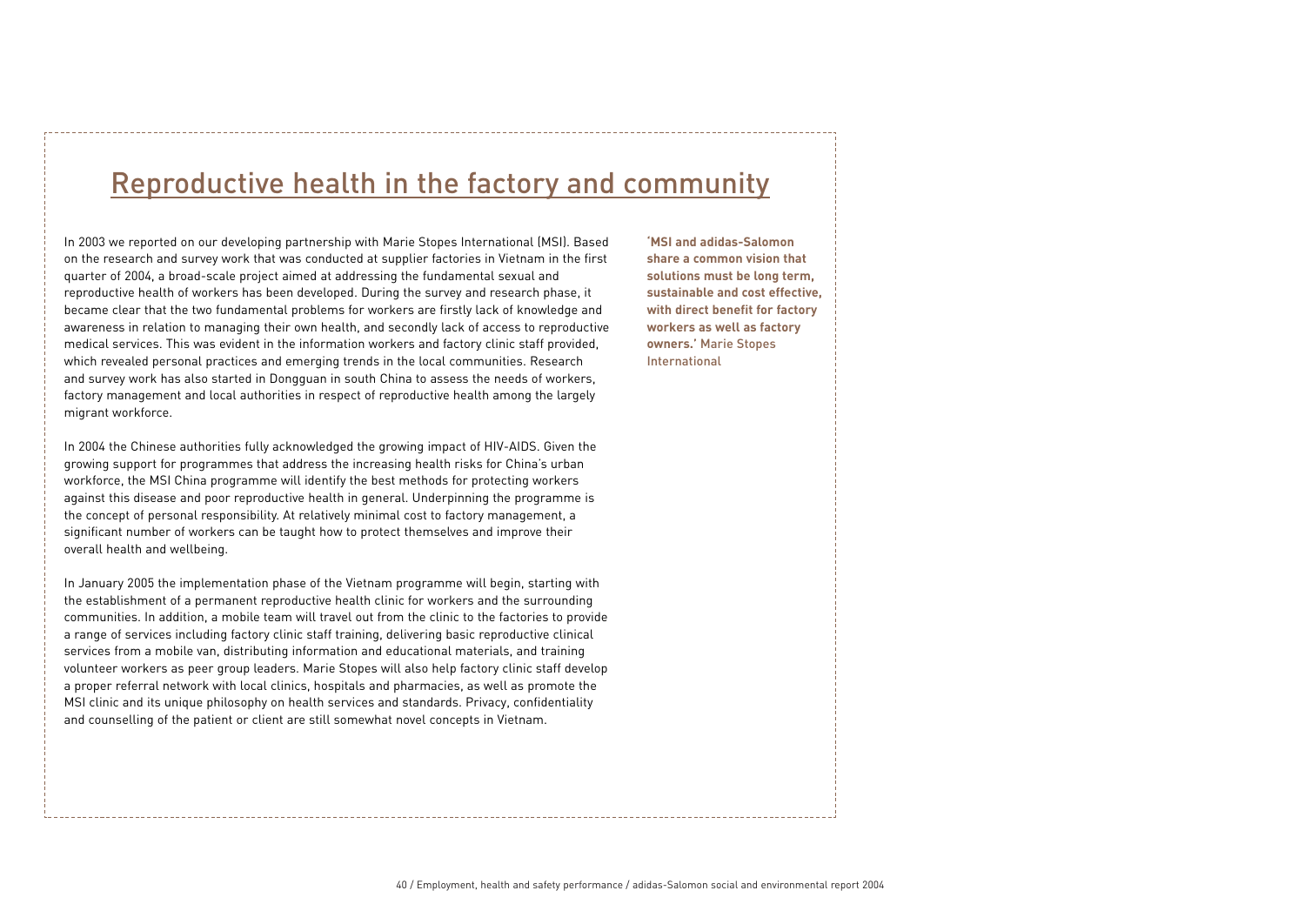**Selection of HSE certification bodies** Globally, adidas-Salomon suppliers have a wide selection of HSE certification bodies to choose from. However, in developing countries, many certification bodies are not subject to any regulatory constraints and provide little assurance of integrity and accountability. For this reason we have selected five reputable international certification bodies, and suppliers are encouraged to choose from our nominated list of certifiers.

In order to fulfil our requirements, each nominated certification body must:

- **>** operate according to an OHSAS health and safety management system
- **>** be recognised by the government authorities where they are located and operate in strict accordance with international standards
- **>** be subjected to peer assessment by other recognised international accreditation bodies
- **>** have been accredited by the relevant institutions, such as the United Kingdom Accreditation Service (UKAS)
- **>** be located in at least three of our major sourcing countries
- **>** incorporate our SOE and health and safety guidelines.

**Promoting occupational health initiatives** In 2004 we collaborated with Nike and Reebok to organise occupational health (OH) training at our footwear factories in Asia. International SOS, a medical provider, was invited to develop and implement the training programme, which began in China with a review of the OH conditions in the factory clinics and staff facilities and an assessment of training needs. Based on this review, a series of ten training sessions were held attended by medical doctors, the factory management responsible for health issues, and safety officers. At the end of 2005, a review will be conducted so progress can be assessed and measured.

In November 2004, a parallel OH training programme was launched with SOS International in Vietnam. Occupational health training for Indonesian footwear factories is scheduled to begin in January 2005.

### Chapter summary

### **>** While we have made good progress in formulating a comprehensive HR strategy supported by relevant programmes, we are still to implement these programmes globally, and measure their success.

- **>** Our focus on achieving sustainable compliance in our supply chain is reflected in a shift away from broad to deep monitoring.
- **>** We will soon be requiring our business partners to establish HSE management systems and we will continue to support our partners in implementing them.
- **>** We are collaborating with other brands and have begun to develop an industry standard HR management system for our suppliers.
- **>** We are strengthening the occupational health capability of the doctors and health and safety professionals employed by our footwear suppliers.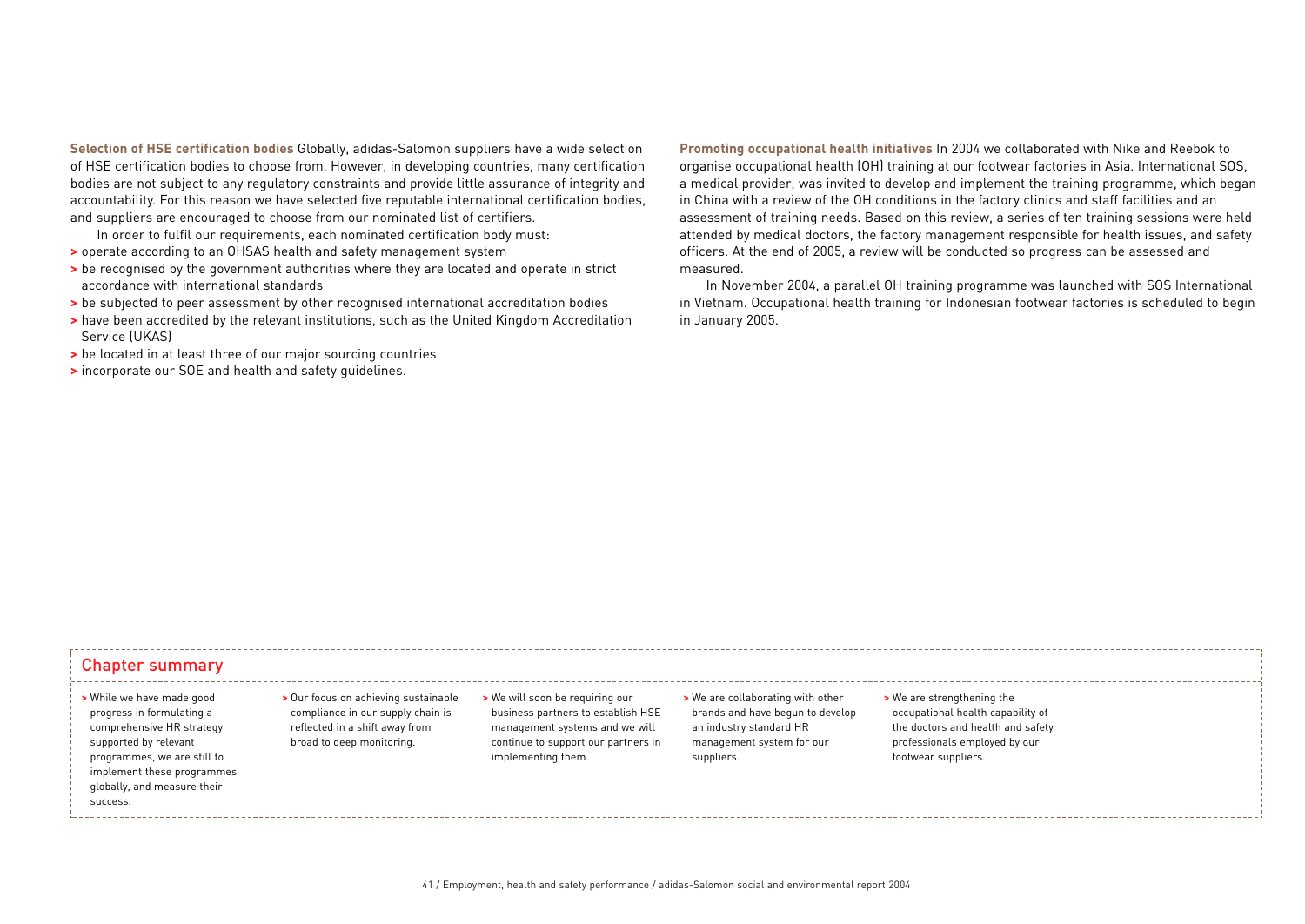

# **Environmental performance**

**Environmental impacts occur at all stages of the lifecycle of our products, from product design to disposal. The largest environmental impact is during manufacture at supplier sites, where more than 95% of our products are made.**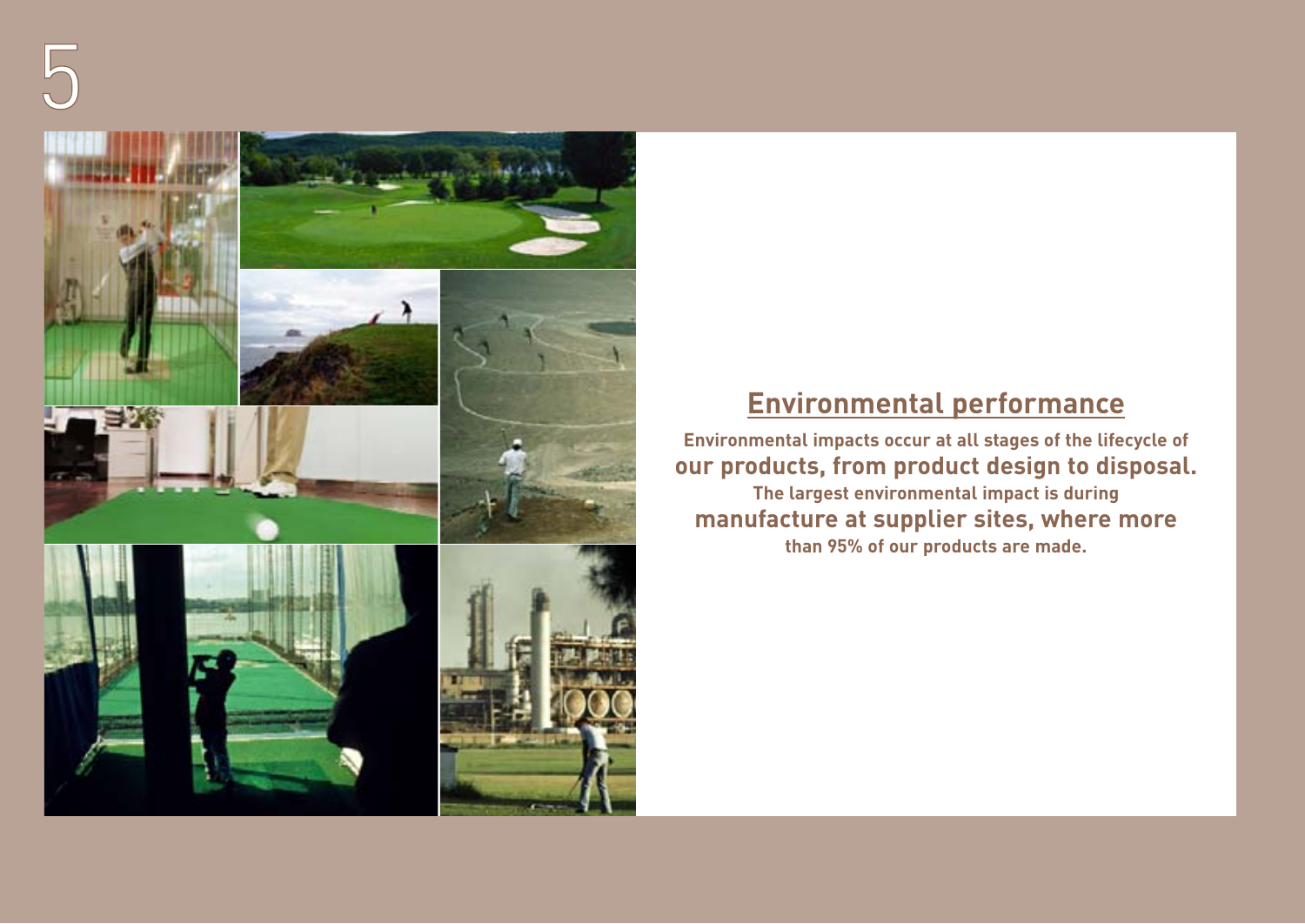## Environmental performance

All of us have a responsibility to future generations to look after the natural environment. Our efforts are focused on the environmental impact we can most influence, which is during manufacture at the supplier sites where more than 95% of our products are made. We promote environmental management systems as the best way for suppliers to reduce their environmental impact. Using our own sites as examples of best practice, we provide our business partners with guidelines and training programmes.

The diagram opposite illustrates the impacts at each stage of the product lifecycle and the initiatives taken to address them. The chapter follows the lifecycle of our products beginning with design and innovation, followed by how we manage impacts at our own facilities and then how we help our suppliers to reduce environmental impact at their sites.

**SUSTAINABILITY BY INNOVATION AND DESIGN** Products must not only be competitive in terms of price and performance. They also need to be safe – during production, use and after disposal – and environmentally sound. So-called end-of-pipe solutions offer only limited environmental benefits. As well as using recycled materials in new products, we are investigating the innovative use of natural fibres. In 2004 we developed a small range of styles containing bamboo fibres that are due to be launched in 2005.

**Material selection policy** adidas-Salomon does not source raw materials from any endangered or threatened species – those that are on the International Union for Conservation of Nature and Natural Resources (IUCN) red list. Nor do we accept the use of leathers in our products that have involved the inhumane treatment of animals, whether these animals are wild or farmed. We rigorously execute this policy.

We regularly hold internal training sessions, and produce briefings to update product, design and material management teams on what is covered by our material selection policy.

**Organic cotton/better cotton strategy** We want to secure more sustainable cotton sources, but based on feedback from several stakeholder dialogues we recognise that the use of certified organic cotton is still problematic. Certified organic cotton is both more difficult to source and more expensive. Moreover it does not address the most critical environmental impact of cotton farming – excessive water consumption.

Through ongoing research and discussions with several stakeholders we have been made aware of various new initiatives advocating alternatives to conventional and certified cotton farming. Supported by international companies and NGOs, the approach is to tackle the most serious environmental challenges of cotton farming by providing training and capacity building to farmers in sustainable cotton farming methods without causing big price premiums. This

### Product lifecycle

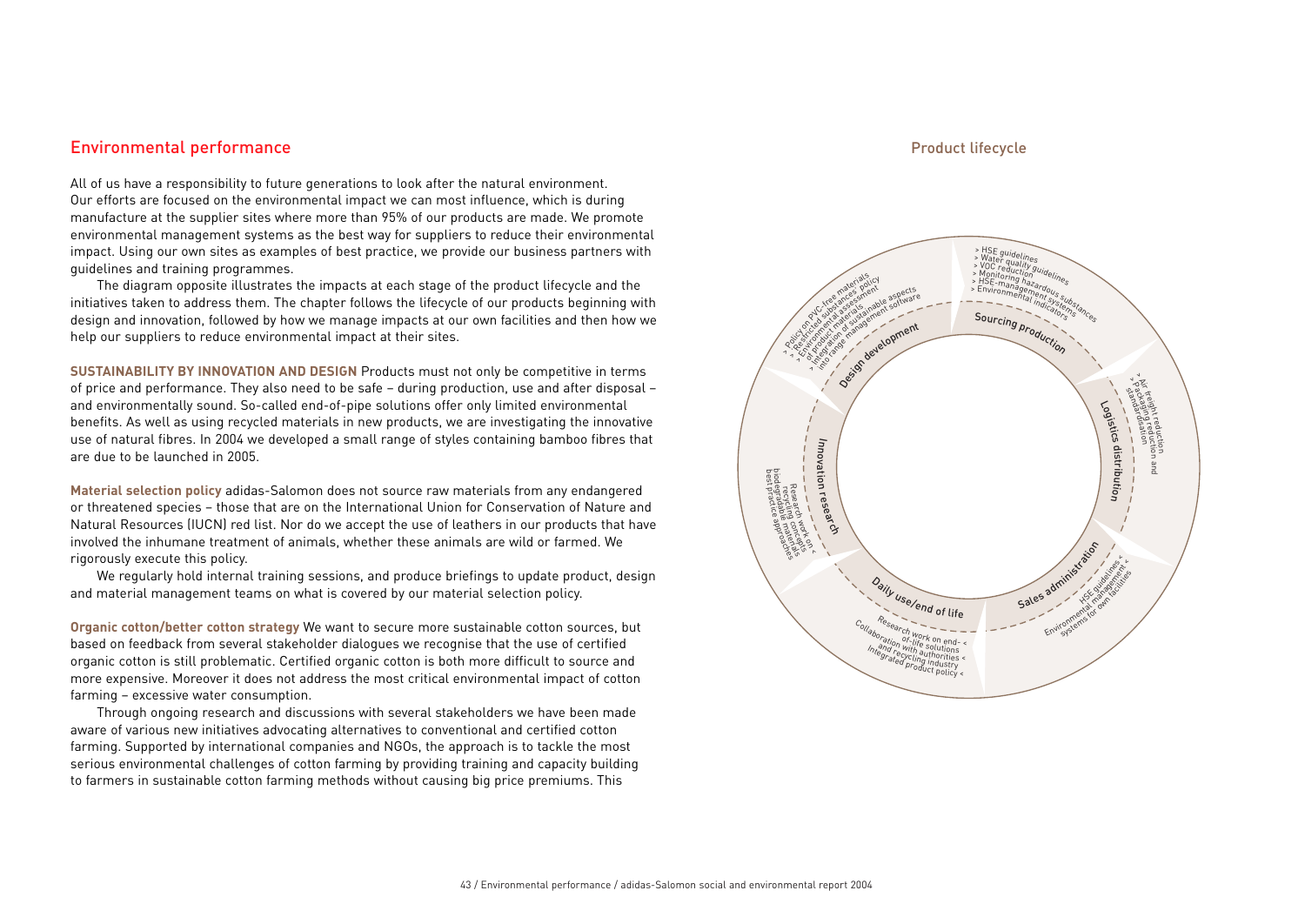approach is consistent with our overall emphasis on capacity building in our supply chain and we are keen to be involved. We will report back about our engagement in this initiative and on its progress in 2005.

**Control and monitoring of restricted substances** Restricted substances are those that cause harm or are suspected of harming human health or the environment. Our corporate policy requires our suppliers to avoid the intentional use of such substances and is based on the following principles:

- **>** always apply the strictest local standard globally
- **>** approach best practice benchmark our policy against standards recommended by consumer organisations and environmental groups
- **>** meet sourcing standards of retailers and customer expectations.

Our policy on the monitoring and controlling of hazardous substances, known as A01 requirements, applies to the entire Group. The policy contains a comprehensive catalogue of restricted substances, corresponding test methods, pre-treatments and threshold limit values (TLVs).

This year we asked an environmental NGO for its view of our policy. Based on their constructive feedback we revised certain provisions and issued the amended policy to our suppliers in October.

In addition, training and a round-robin correlation test took place with over 20 global recommended external testing institutes during the last quarter of the year. This was to check the reliability and quality of material tests, the awareness of testing institutes about the latest changes in legal requirements and standards, and to share experiences about testing procedures for specific material groups. Evaluation of the final results has begun and we will report back on this in 2005.

Regular random material/product checks conducted by our own material labs showed a very high level of consistency with our policy at all production levels and product categories.

We are also engaged in an inter-company working group dealing with restricted substances. The group, which is facilitated by an environmental consulting organisation, consists of representatives from sports and apparel brands, retailers and the furniture industry. Sharing information gives each company the opportunity to learn about policies, approaches and techniques that have worked for others in the group.

**Product safety** To ensure product quality and consumer-safe products, all materials and product samples are tested in accordance with standardised material and product testing specifications and procedures. Materials, components and products are released only after successfully passing the required testing procedures.

In 2004 we announced a voluntary recall of two adidas basketball shoe styles from the US market. The nature of the problem involved the mid-sole of the heel unit, which in some cases could have separated from the outsole. These models were sold during the year at adidas stores, major athletic shoe stores, independent shoe stores and on the company's website. adidas-Salomon recalled the models in cooperation with the US Consumer Product Safety Commission.

**Elimination of PVC** Following the principal decision we made in 2000 to eliminate PVC from our products, we have successfully substituted PVC in most products by using Polyurethane (PU), Ethyl Vinyl Acetate (EVA), Silicones or Thermoplastic Rubber.

Only very few apparel styles carrying Plastisole prints (inks based on PVC material) are still in use, because of specific quality requirements for certain design features. We have established a working group with our global ink suppliers with the aim of finding innovative solutions for these applications. Several material tests with PVC-free ink systems were conducted to check whether they meet quality requirements.

While we have continued to reduce PVC materials in Salomon products, a few Salomon footwear styles and other equipment still contain PVC components. The PVC meets the special material and physical properties demanded by the cold temperatures in winter sports.

Some athletic footwear models produced locally still contain PVC materials. While striving for the elimination of PVC from these products we need to acknowledge that appropriate replacement materials are not available in those countries and need to be imported. The considerable import duties significantly increase product costs.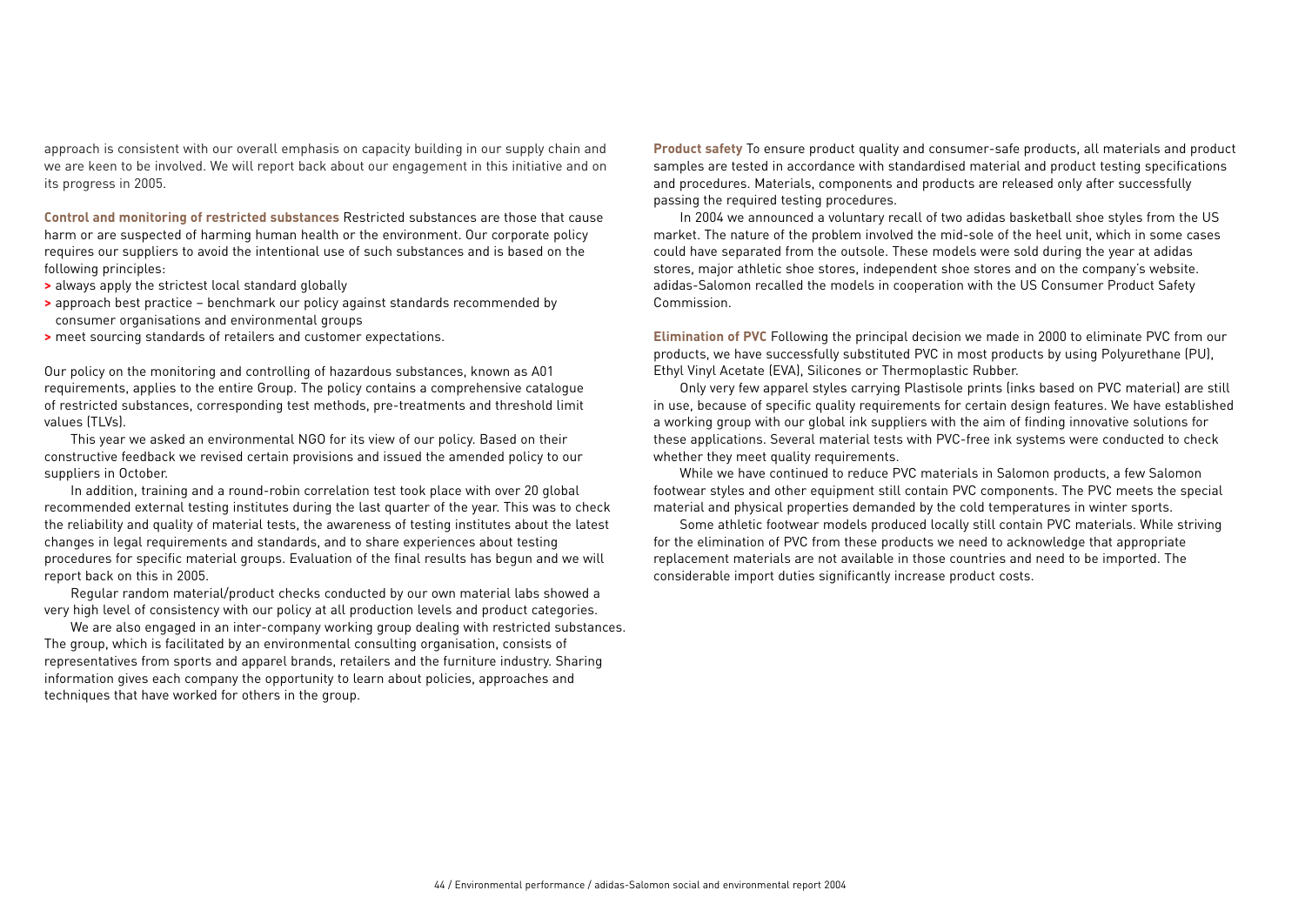# Integrated product policy – creating a sustainable product



Achieving sustainable environmental improvements for our products demands that we look at all stages of the lifecycle, not just the manufacturing stage. Taking on this challenge, we began a pilot project using the principles of integrated product policy (IPP). One football shoe model was selected and all relevant data regarding the environmental impact of this product from inception to disposal was collected.

The project aims were to:

- **>** develop methods, instruments and systems to record and disseminate key numbers that can be used to assess the environmental impact of products
- **>** set up information systems to improve communication between the individual elements of the supply and distribution chain
- **>** develop and sell environmentally sound products that also meet market and performance requirements as well as functionality, quality and price.

We calculated the cumulative environmental impact of the shoe as well as identifying the stages of the lifecycle that cause the largest impact and how we might reduce those impacts. We were also able to quantify changes in the cumulative environmental impact if materials, components or manufacturing processes were changed. The calculation tool can therefore be used as an additional decision-making aid for material selection, design and development.

During the project we realised that the availability of reliable technical data and good interaction between the members of the product panel – all internal and external actors involved in creating and distributing the product – are critical for successfully applying the IPP approach. While we used the IPP process for just one selected sample, the challenge now lies in applying the system and tools to our global production portfolio. We will report back on progress in 2005.

This IPP pilot study for one football shoe model was conducted in conjunction with the environmental consultancy INTECHNICA and funded by the Bavarian Ministry for Environment, Health and Consumer Protection, Germany.

**'During the IPP data collection we learned that the energy efficiency of our electromotor is about 60% less than state-of-the-art engines. We will now replace it with a new one that will pay for itself in less than two years.'** Framas, component supplier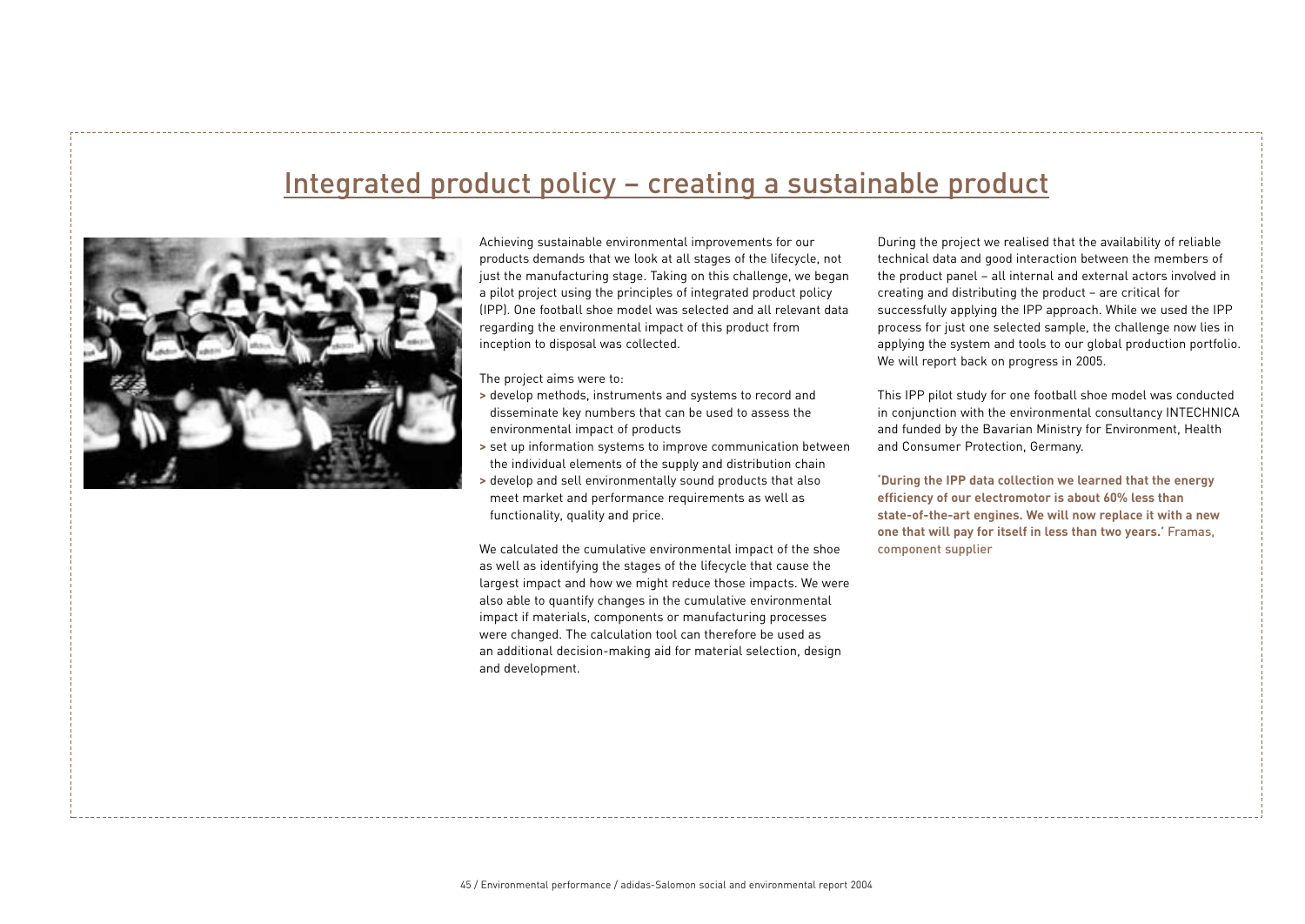# Measuring impact with environmental indicators

Without measuring the environmental impact of site operations, environmental issues cannot be managed effectively and savings cannot be made. In 2001 we launched a pilot study, asking our major footwear business partners to collect specific environmental data covering the use of raw materials, energy, water, solid waste and waste water. The study aims to create indicators so suppliers can measure the environmental performance of their operations and identify potentials for savings and operational improvements. During 2004, to further enhance the impact of the project, the procedure was changed to providing a monthly data set, and extended to some representative accessories and gear factories in China and Pakistan.

In the initial phase of the project we realised that there were significant weaknesses in the quality and completeness of the data due to factory management's lack of testing equipment or knowledge. However, the project helped significantly to raise our suppliers' awareness that proactive environmental management needs to be based on reliable data systems. Through our ongoing assistance, the accuracy, completeness and reliability of data management matured. Our business partners also learned how to manage records keeping and documentation, which is required for successful ISO 14001 certification.

There were several challenges regarding correct interpretation of data submitted by factories, namely:

- **>** diversity in product complexity and in the manufacturing set-up
- **>** clarity in the terminology of parameters
- **>** varied local conditions and infrastructure.

To overcome these challenges we increased and further customised training in 2004. During these training sessions, specific findings, conclusions and steps for onsite improvements were discussed. Based on these findings, we will be developing clearer guidance materials for our business partners. These will be finalised in 2006.

**'The environmental indicator programme gave us a better insight into our raw material, energy and water consumption. We became more efficient, reduced waste and saved money',** General Manager, Starite International Ltd.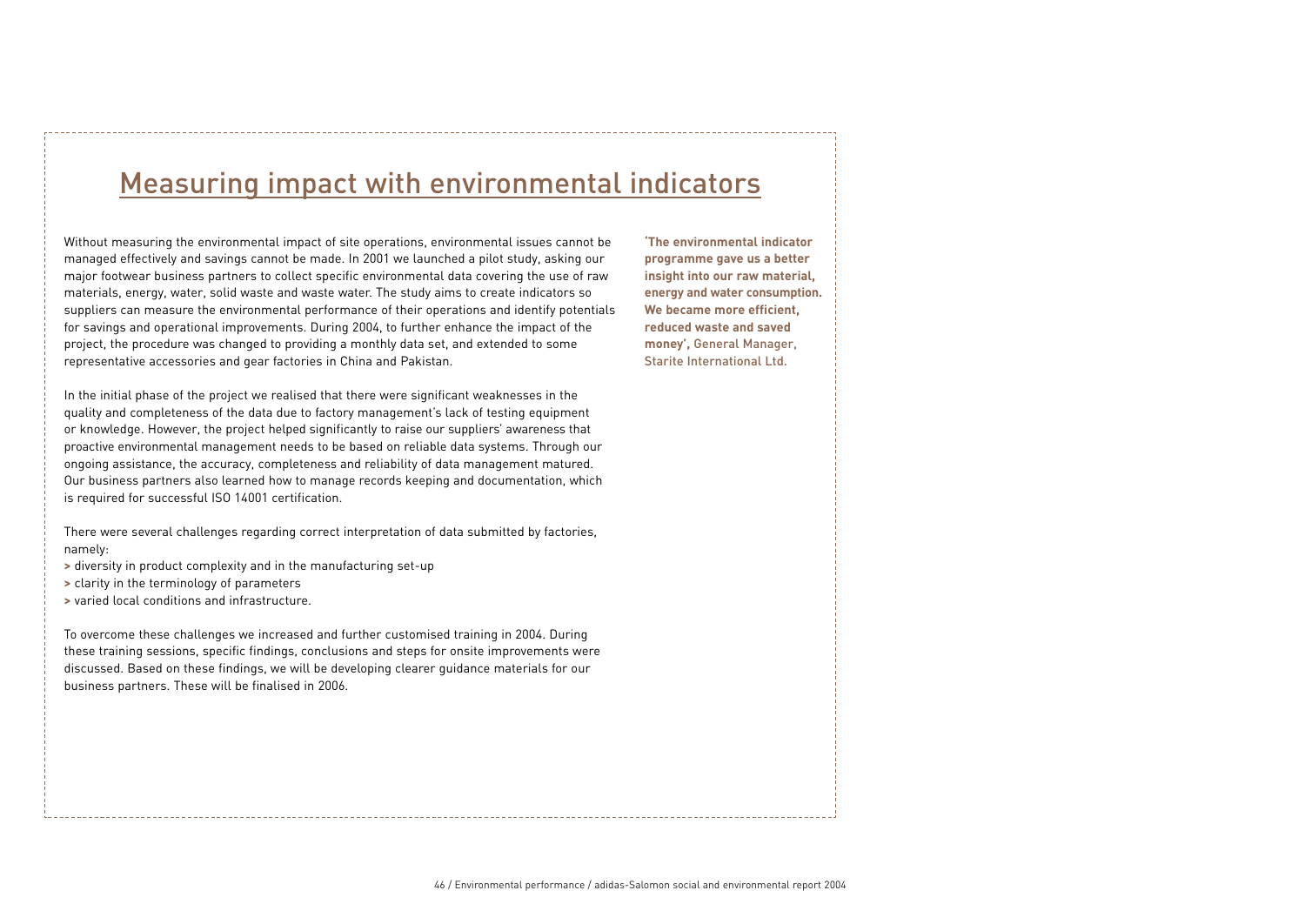**ENVIRONMENTAL MANAGEMENT AT OUR OWN SITES** Most of our sourcing offices, sales subsidiaries and warehouses have little environmental impact compared to the environmental effects of manufacturing facilities. adidas-Salomon operates eight production sites around the world. These factories comply with the respective local laws and regulations, and have established HSE programmes and management systems. Corporate Guidelines for Health, Safety and Environment have been developed and published to help facility managers implement good HSE practices in our own facilities and sites.

In 2004, there were no legal prosecutions reported for environmental liabilities at the Group's own sites.

**Scheinfeld, Germany** This footwear factory/training and testing centre was certified in accordance with the official EC Environmental Management and Audit Scheme (EMAS) in 1998. Revalidation in accordance with EMAS II was obtained in 2001 and 2004. For more information about our Environmental Statement 2004, see our website www.adidas-salomon.com

**Suzhou, China** This factory employs 180 workers and produces garments in China. It was certified in accordance with ISO 14001 for the first time in 2002, and was successfully re-audited in October 2004.

The Production Manager, Plant Manager, Office Manager and Administration Supervisor are not only responsible and trained in Standards of Engagement, but are also qualified as internal ISO 14001 auditors. This site serves as a best-practice example for all our business partners in China and we actively encourage them to learn from the Suzhou factory.

**Rumilly, France** Air quality has been further improved at this site through the modification of the air ventilation system and the replacement of three chemical treatment agents with more environmentally sound alternatives.

**Portland Village, USA** To further reduce energy consumption at our US headquarters, this year we increased the capacity of the heat exchanger, which has resulted in improved energy efficiency. We are participating in an engineering study with the state of Oregon to determine the energy savings of changing the current boiler system. The study will continue into 2005.

### Certifications obtained by footwear supplier sites in Asia

| Country   | Number of suppliers | ISO 9000/1/2 | ISO 14001 | <b>OHSAS 18001</b> |
|-----------|---------------------|--------------|-----------|--------------------|
| Vietnam   |                     |              |           |                    |
| China     |                     |              |           |                    |
| Korea     |                     |              |           |                    |
| Indonesia |                     |              |           |                    |

**SUPPLIER ENVIRONMENTAL PERFORMANCE** Our business partners must progressively improve their environmental performance. To achieve this, we actively encourage our suppliers to manage their operations with HSE systems. Many of our footwear suppliers have led the way in implementing quality and HSE management systems as illustrated in the table above.

In Asia, 23 apparel and nine accessories and gear factories are certified according to the ISO 9000/1/2, the ISO 14001 and/or the OHSAS scheme. In Europe 19 supplier factories obtained certification to ISO 9000/1/2, three factories to ISO 14001 and one factory to OHSAS 18001.

Through our Guidelines on Best Environmental Practice we have supported our business partners by encouraging them to find sustainable solutions for resources management, energy consumption, pollution and waste management. These guidelines have been promoted through training workshops. In 2004, training on the Guide to Best Environmental Practice was conducted for suppliers in China, Philippines, Malaysia and Korea. The training highlighted the practical steps suppliers can take, such as reducing energy use and waste. A total of 44 suppliers attended this training workshop. More will be carried out in early 2005 for countries that were not covered this year.

**Pilot project – rubber shoe sole recycling, Vietnam** During the year we initiated a pilot project that aims to recycle waste thermoplastic rubber sole material and to re-use it to create new shoes and soles. The biggest challenge was meeting specific quality standards regarding visual and colour specifications for new products. We tested different mixes of new and recycled material and we have now shipped a limited order for final acceptance by the customer. If these products do not show any quality problems, we will implement this for all our suppliers.

**Waste management strategy for footwear factories** In 2004 we completed an in-depth study that looked at possible waste prevention and recycling strategies. The study was conducted by an external consultant, and covered our footwear factory partners in China, Indonesia and Vietnam. Based on a detailed evaluation of the different waste amounts and sources, the study showed that it was necessary to:

- **>** establish a more accurate system for measuring the waste volumes
- **>** develop more in-house recycling systems
- **>** consider local conditions and barriers when developing new waste-management approaches.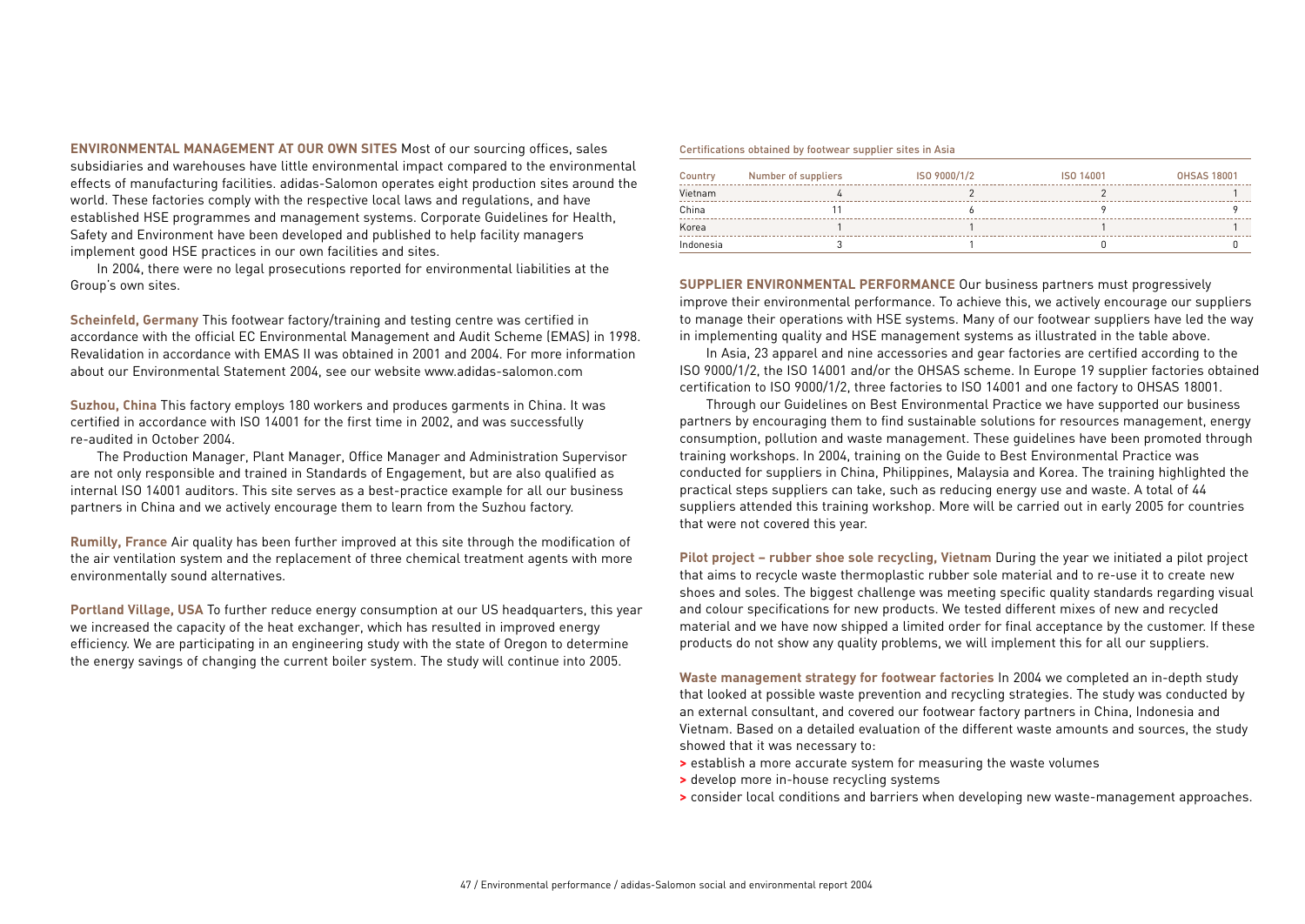The study also recommended pooling waste materials from various factories to create greater volumes and the development of organisations that could provide vertically integrated services from collection and sorting to recycling.

**Best environmental practice – updates from footwear suppliers** In 2003 we detailed our programme of best environmental practice at our Chinese footwear supplier site Evervan. The factory reported the following data for 2004:

- **>** water usage was reduced by 36%
- **>** overall energy consumption was reduced again by 2.52%
- **>** the ratio of re-used waste material was 62.8%.

Although electricity use was reduced by 7%, the amount of diesel fuel used by on-site power generators, which are operated during energy cuts, increased by 8.4%. This is because the municipal power supply could not provide all the energy needed in the area.

**Best environmental practice – new Apache II footwear factory** The results and findings of the energy-saving project conducted by our footwear supplier Evervan in 2003 were shared with other footwear suppliers, who used the information to make similar improvements at their sites.

For example, the newly opened Chinese footwear factory (Apache II) integrated the findings of the projects into their factory set-up, and compared the results with the operational data of their old factory facility. Several hundred litres of diesel and 30 tons of fresh water per day were saved by establishing a steam recycling facility and a thermal recycling unit that uses the warm air produced by the diesel generators.

**Reduction of VOCs in footwear factories in Asia** VOCs are found in solvents used to dissolve layering products in the manufacturing process such as paints, cements, cleaner and inks. VOCs cause breathing difficulties and other health complaints. Therefore our policy is to reduce the amount of solvents used in our production lines, while improving productivity and quality.

Since 2000, our international footwear suppliers in Asia have reduced the amount of VOCs from an annual average of 140 grams/pair to 22 grams/pair in 2004. This measurement is based on the consumption rate for the solvent used in the production process. The average VOC consumption ranges from 12 grams/pair to 48 grams/pair. The reduction was achieved by greater use of water-based primers and adhesives and extended usage of hot-melt systems. We aim to further reduce VOC content in 2005 to an average of 20 grams/pair.

Salomon products show a VOC emission level of 98 grams/pair, up from 80 grams/pair last year. This increase was mainly due to greater production of styles for which water-based cements cannot be used. As a minimum we want to bring Salomon footwear VOC emissions back to 2003 levels in 2005 by applying better water-based or other less harmful bonding systems.

We measured actual VOC emissions in the workplace by asking workers in one of our supplier factories to carry monitoring sets on their clothing during their workday. The values

#### **Reducing VOCs in footwear supplier factories**

The graph below shows the monthly average obtained from our factories in China, Indonesia and Vietnam over five years.



### **Percentage of total number of adidas products transported by air**

The graph below shows our global use of air freight for all products over five years.

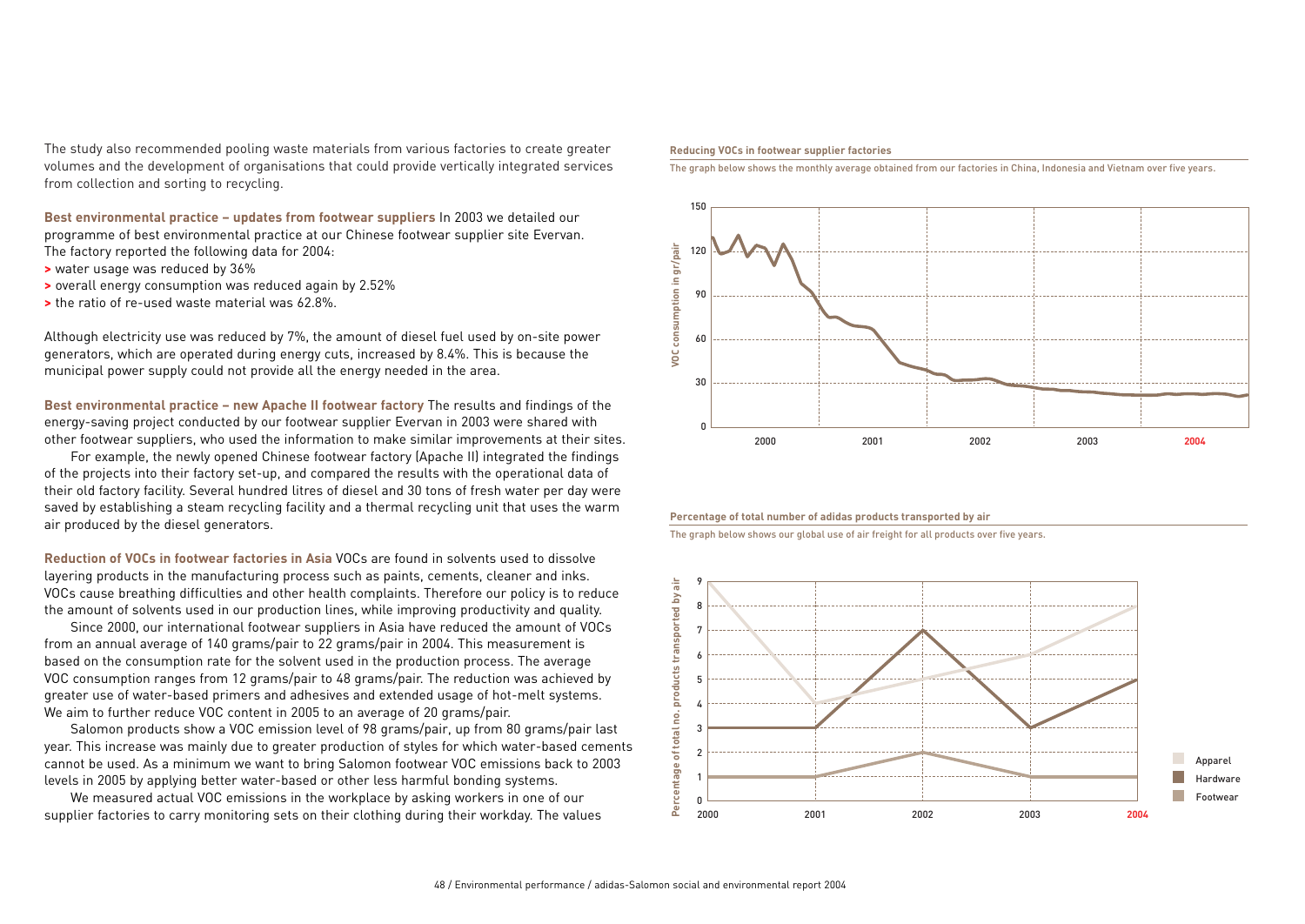#### Freight types used to ship adidas products<sup>1</sup>

| % of products shipped | 2004 | 2003 | 2002 |
|-----------------------|------|------|------|
| APPAREL               |      |      |      |
| Truck                 | 22   | 27   | 32   |
| Sea freight           | 69   | 66   | 62   |
| Air freight           | 8    | 6    |      |
| Sea and air freight   |      |      |      |

#### HARDWARE2

| Truck               |  |  |
|---------------------|--|--|
| Sea freight         |  |  |
| Air freight         |  |  |
| Sea and air freight |  |  |

### FOOTWEAR

| Truck               |    |    |    |
|---------------------|----|----|----|
| Sea freight         | 94 | 95 | 94 |
| Air freight         |    |    |    |
| Sea and air freight |    |    |    |

<sup>1</sup> freight types used to ship expressed adidas products as a percentage of the total number of products transported

<sup>2</sup> accessories and gear

of VOC emissions measured were far below the threshold limit values (TLVs) set in our Guidelines on Health and Safety. Peak values reached 30% of the TLVs, and occasionally 60%. Although these results suggest there is no health risk to workers at current levels, we remain committed to further limiting VOC exposure.

### **ENVIRONMENTAL IMPACT OF**

**TRANSPORTATION** The fuel used to transport goods from countries of origin to selling markets creates carbon dioxide emissions, which are a major contributor to global warming. Our policy is to minimise the environmental impact in transporting our goods. As air freight results in the greatest emissions of carbon dioxide, the focus of our ongoing efforts is to avoid air freight shipments or at least to reduce them to a minimum, which needs to reflect the fact that air freight may be necessary to accommodate serious production delays and time-sensitive product launches.

As the table on the left shows, most of our

products are transported by sea. However, in 2004 air freight shipments increased for apparel and hardware (accessories and gear items). This was driven mainly by the need to provide products in time for the major sports events that took place during the year, such as the Euro 2004 Football Championships and the Olympics.

**>** sea freight contributes 17.5 grams carbon dioxide CO<sub>2</sub>/km t

**>** road freight contributes 147 grams CO<sub>2</sub>/km t

**>** air freight contributes 903 grams  $CO<sub>2</sub>/km$  t.

As a global business, with over 100 offices worldwide, air travel is widely used by adidas-Salomon employees. To quantify the carbon dioxide emissions caused by air travel, the SEA team will record the data of all their specific travel in 2005. This data will be used to calculate the total SEA carbon dioxide emissions. To compensate for these impacts we will identify and fund a certified carbonoffsetting project that meets the quality standards developed by the World Wildlife Fund for Nature (WWF).

# Chapter summary

### **>** We seek to design out environmental problems but we have to balance environmental issues with market demands.

**>** The majority of our own sites have HSE management systems.

Ξ.

**>** We encourage our suppliers to install environmental management systems as the best way to take ownership of tackling environmental issues in their factories.

**>** By providing specific training, for example, on establishing indicators, we support our suppliers' efforts to manage their environmental performance.

**>** There are a number of small and medium-sized suppliers in the apparel business that still have to adopt effective management systems.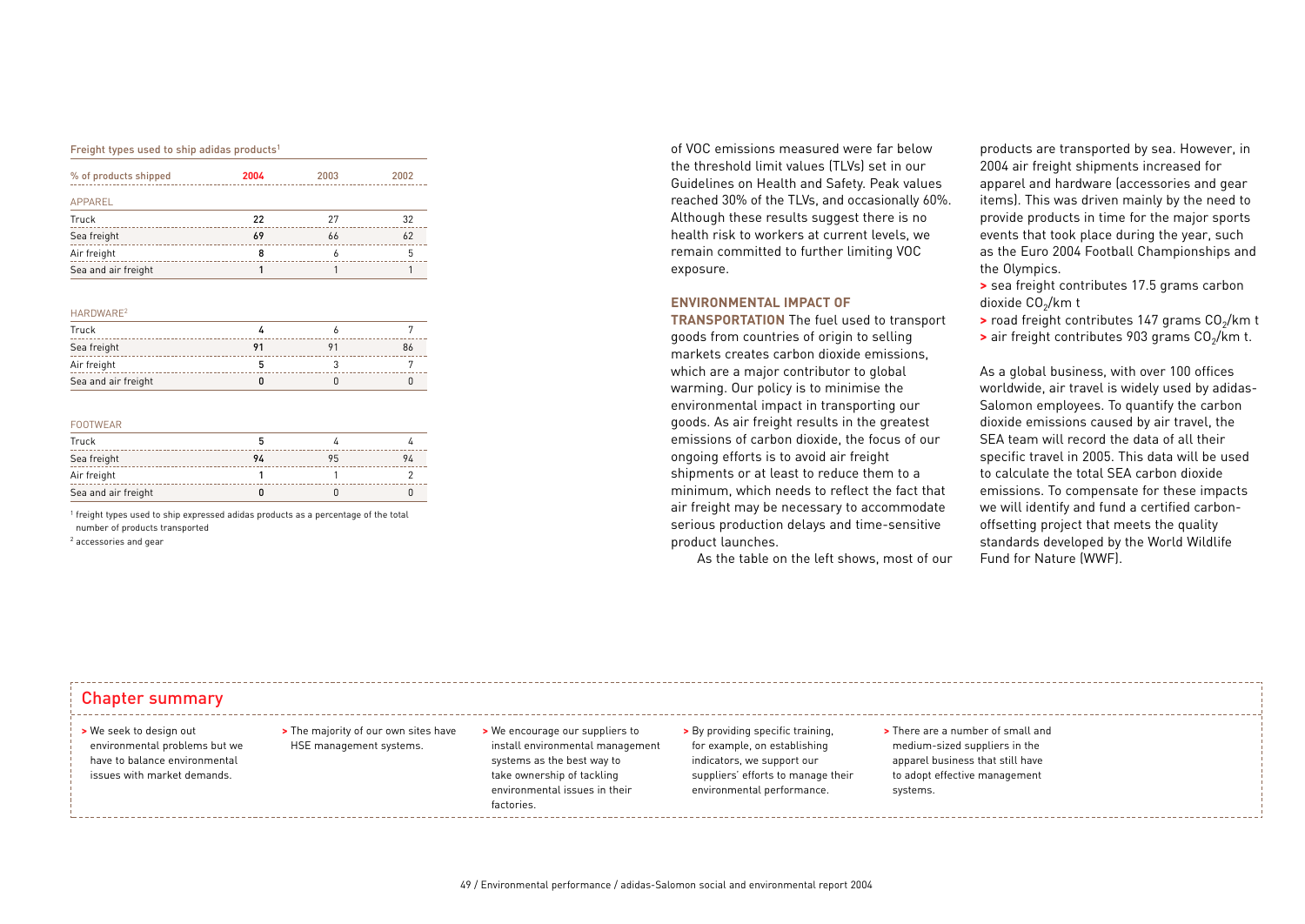

# **Community involvement**

**adidas-Salomon Group's engagement in the places where we operate is characterised by a high diversity of activities, many of which are aimed at supporting youth, education and health.**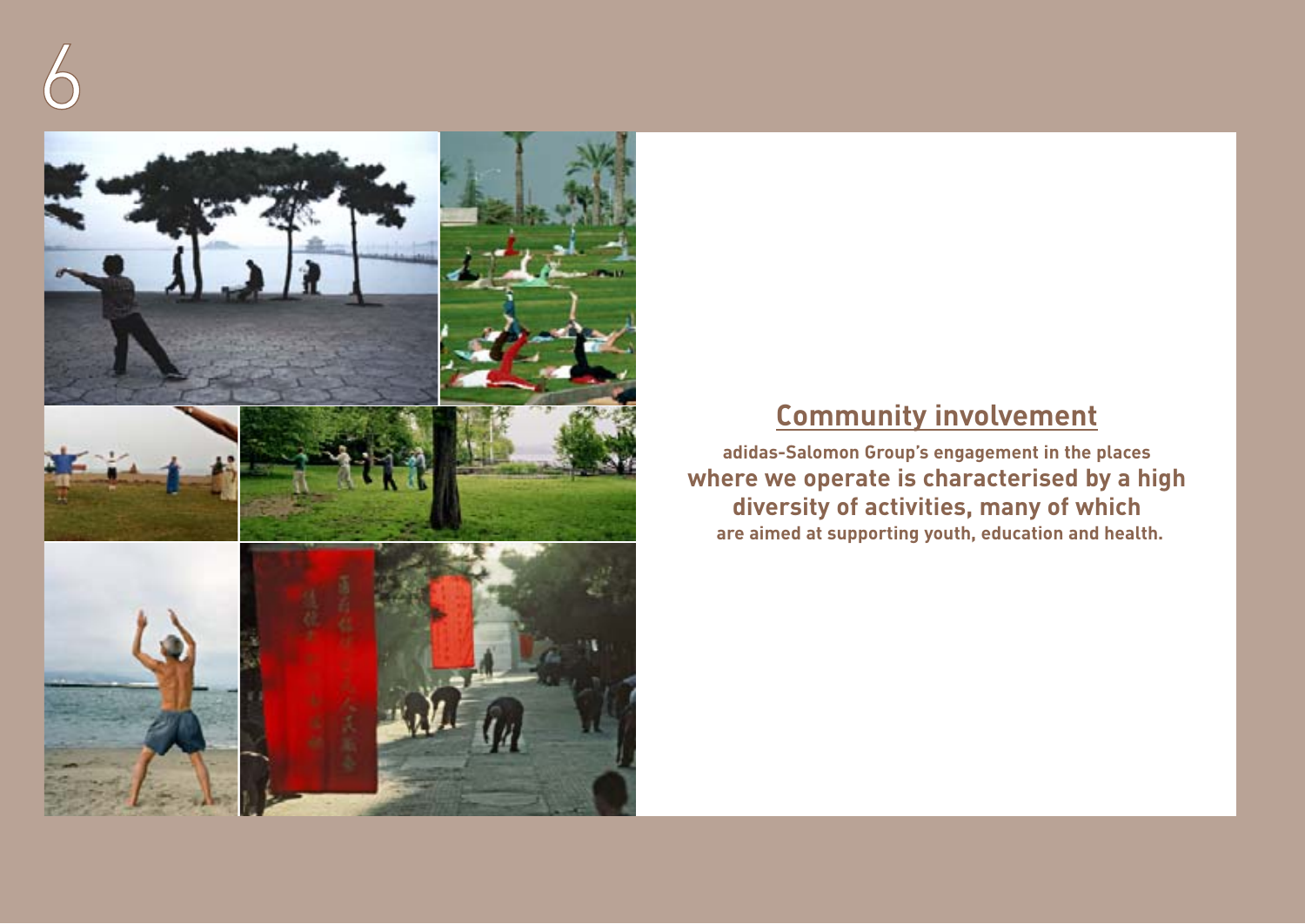# Towards a corporate strategy

In previous reports we have stated our goal to develop a strategy for corporate giving and community involvement in our supply chain. We have not made the progress we hoped for in 2004 but it was agreed to build on the existing strengths of the social and environmental affairs programme in establishing a clear direction for the way forward. We want our community involvement work to be as innovative as our efforts to improve workplace conditions in our supply chain. To achieve that ambition, we first had to determine internal ownership, since many corporate functions have a stake in this area. A network of employees drawn from around the business will oversee our internal Group activities and the Social and Environmental Affairs team will manage the external supply chain activities.

Reflecting on our work to date, we see our role as facilitating social programmes to meet clearly identified needs. This understanding will inform our strategy, which we are committed to developing and aim to complete in 2005.

**GROUP ACTIVITIES** adidas-Salomon Group's engagement in the places where we operate is characterised by a high diversity of activities, many of which are aimed at supporting youth, education and health. Our subsidiaries and Group entities manage community and volunteering programmes, as well as charitable donations, at a country level – as they are best placed to judge the different needs and aspects of their own communities and local cultures. Our corporate giving strategy needs to recognise this diversity and respect this local management of community initiatives. It must

# Community involvement initiatives

**Engagement adidas Colombia** In 2004, adidas in Colombia donated to various social service organisations, including a handicapped basketball team, a single mother's organisation, and an organisation for needy children. It also donated funds to construct a football field and sponsored a product exchange programme that benefits needy communities in Cali.

### **adidas-Salomon and the Franconian International School,**

**Germany** The Franconian International School has approximately 150 students from more than 20 different ethnic backgrounds. Since it opened in 1998, many adidas-Salomon employees from our headquarters have enrolled their children here and the company has been involved in all aspects of school life and management.

**Charity Programme of TaylorMade-adidas Golf** Since 2001, TaylorMade-adidas Golf has been running a programme in the US which contributes products and equipment to a wide range of charities and non-profit organisations.

**adidas France and Diambars, West Africa** The Diambars initiative has been developed by a group of professional football players in France and establishes sports schools for children from the African continent. The Diambars adidas-Salomon project supports the training of sportspeople in the region, to contribute to the development of sport in Senegal and to promote the value of learning and education. To learn more see www.diambars.com.

**Supporting Leukaemia treatment** In cooperation with the local Rotary Club in Herzogenaurach and *The Deutsche Knochenmarksspender Datei* (DKMS – German bone marrow donor database) adidas-Salomon organised a charity event to collect donations of blood-forming stem cells for leukaemia sufferers. These are stem cells that mature into blood cells, not embryonic stem cells that can become any cell in the body. As a result of the event, more than 35,000 euros were raised, and 675 people donated blood and committed to join the database.

**Donation by adidas-Salomon Group to help tsunami victims** The scale and tragedy of the earthquake and tsunami that devastated coastal communities in South East Asia has demanded a global humanitarian response. adidas-Salomon and our employees have joined this international effort by donating food, clothing and money to local charities and disaster relief agencies in Thailand, Indonesia, Sri Lanka, Malaysia and India. At a Group level the company donated 250,000 US\$ to Terre des Hommes, an aid organisation helping children recover from the trauma of the event and rebuilding schools and health centres. We will pledge a further 100,000 US\$ to this charity to match donations made by our employees.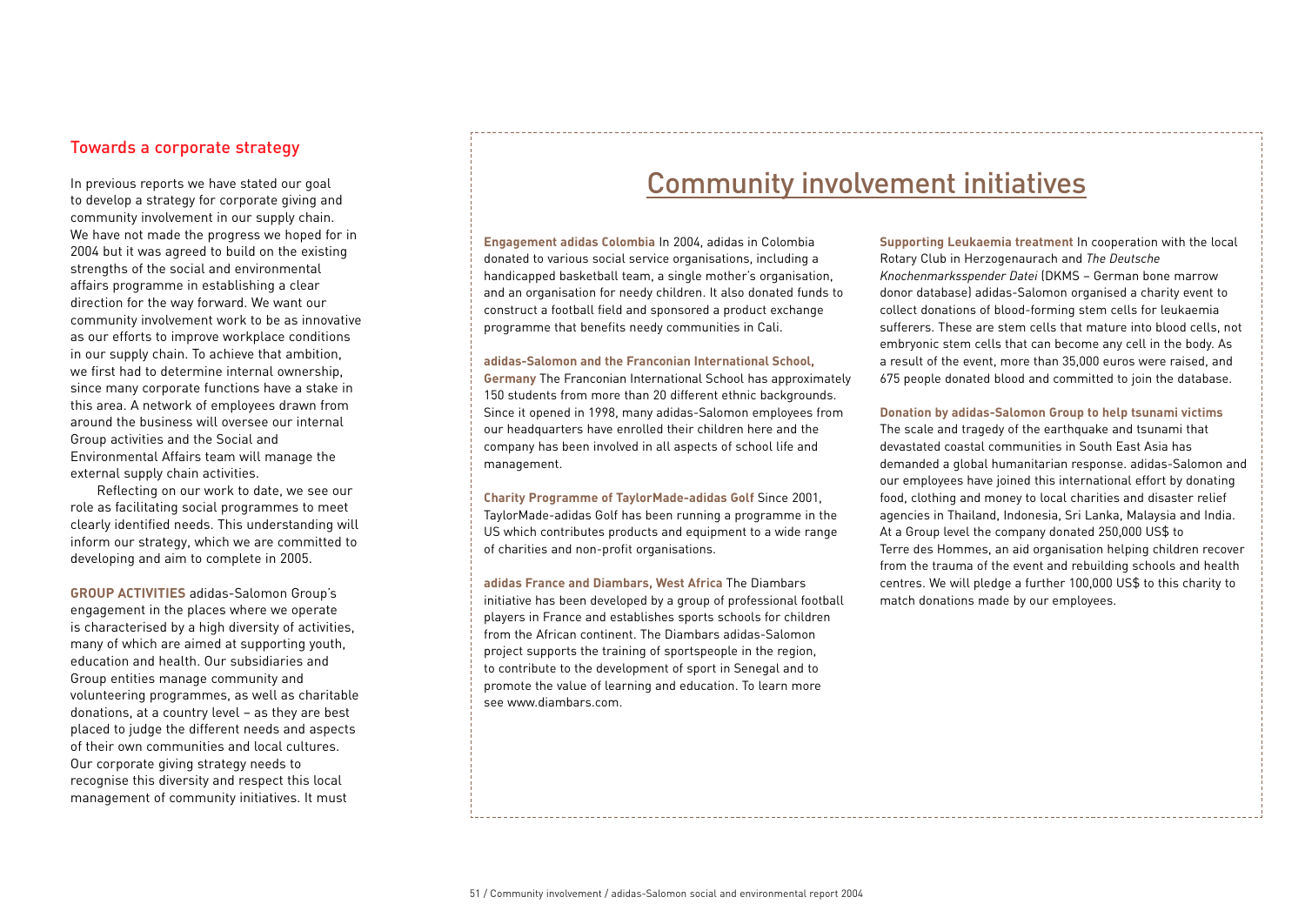provide an overall direction for our community work. Accordingly, the network we have formed among Group entities is exchanging ideas, experiences, and approaches to corporate giving and is developing guidelines on best practices.

In 2004 we surveyed selected Group entities to better understand the nature and type of community involvement and charitable activities, identify best practices, define the criteria for selecting recipients, and devise better reporting mechanisms. The results showed that more than 50% of our global entities and subsidiaries are actively involved in a form of community involvement. The main emphasis is on corporate donations – with numerous partners from various backgrounds – and the active management of volunteering programmes.

Examples include the financial support for a school for blind people in Greece, contributions to an organisation that benefits children in Australia, spontaneous aid for victims of thunderstorms in Argentina and the sponsoring of a charity tennis tournament in Thailand. Other examples are on the previous page.

## **Managing requests** At our global

headquarters in Herzogenaurach we receive numerous enquiries every year from individuals, schools, teams and various organisations. In 2004 we received 4,200 requests and enquiries regarding corporate giving and donations. These are currently dealt with on an ad hoc basis. To more efficiently and transparently manage grant applications, we have drafted a policy which will be published on our website in 2005. The policy will give external applicants guidance regarding the Group's criteria for the selection of beneficiaries and how to apply. In the medium term we aim to create an accurate annual record of our Group-wide community involvement and other charitable activities. This will be established by 2006.

## **SUPPLY CHAIN ACTIVITIES** In 2003 we

reported that we would continue to research ways to support our suppliers' community involvement efforts. The survey results provided us again with an overview of the broad spectrum of community involvement in our supply chain. Most suppliers, including their workforce, are engaged in various ways

in their communities. The factories' engagement is very important to their communities. However, the survey results and engagements with third parties have shown that our approach to social programmes should be broader. We learnt that adidas-Salomon can act as a catalyst for change that otherwise would not occur by partnering with a capable third party and our suppliers on a specific community and worker-oriented social programme.

The collaboration with Marie Stopes International Australia (MSIA) is an example of this. Given the majority of workers in our supply chain are women – many of whom are migrants with relatively low educational levels – women's sexual and reproductive health is a critical issue. Building on early work with the NGO CARE in Cambodia, adidas-Salomon has chosen to partner with MSIA to address women health issues in our supplier factories. Marie Stopes International is an NGO and a leader in reproductive health education and the treatment of HIV-AIDS and other sexually transmitted diseases. In 2004, MSIA conducted research and surveys to assess the reproductive health knowledge

and needs of workers in our supplier factories near Ho Chi Min City in Vietnam as well as in Dongguan in southern China. For further information about our work with MSIA see the case study on page 40.

It is envisaged that the partnership with MSI will grow and that we will work together in other countries where adidas-Salomon operates. For example, we are in discussions with MSI about a reproductive health project in Honduras in 2005.

**NEXT STEPS** We are committed to showing leadership through collaborative projects and during 2005 we will explore how we can develop our work on social programmes. We will evaluate how to transfer the experiences from existing social programmes to other countries, establish criteria for selecting social issues and define the role of NGO partners. We will also create guidelines that highlight ways to develop partnerships and follow best practices on community involvement for our suppliers.

# Chapter summary

- **>** Our community involvement approach is decentralised and includes the different aspects of local cultures and practices.
- **>** There is a huge diversity in community involvement activities in our Group entities and in our supply chain.

**>** We are in the process of developing guidelines to help our Group entities manage their community involvement programmes.

### **>** We are partnering with Marie Stopes International in developing reproductive health programmes in China and Vietnam, and intend to work together in other countries.

**>** We are exploring how to formalise our approach to social programmes and provide guidance to our suppliers.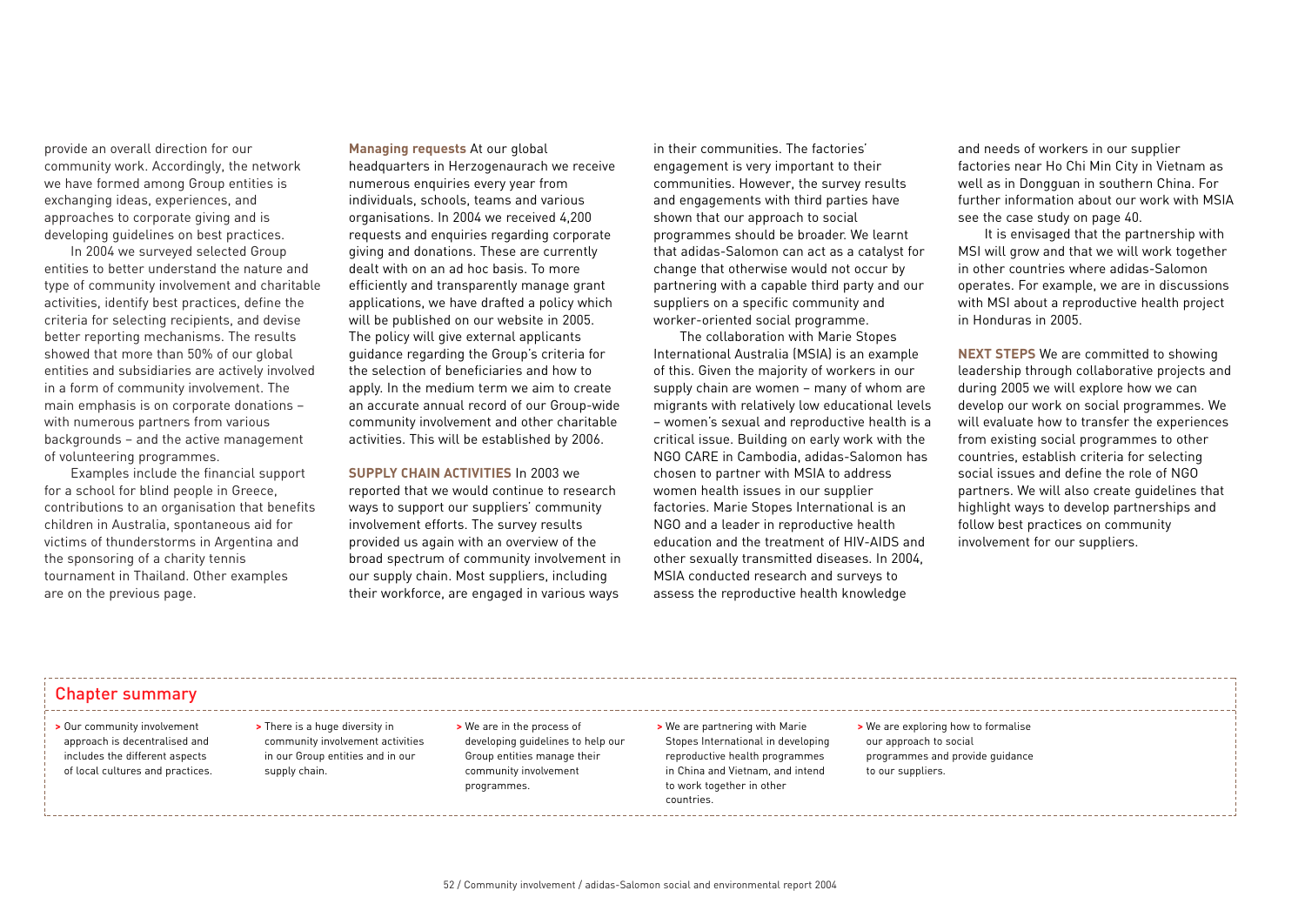

# **Progress and next steps**

7

**In this chapter we summarise our progress in 2004 against our targets and state our targets for 2005. You can also review the document against the Global Reporting Initiative guidelines for social and environmental reports.**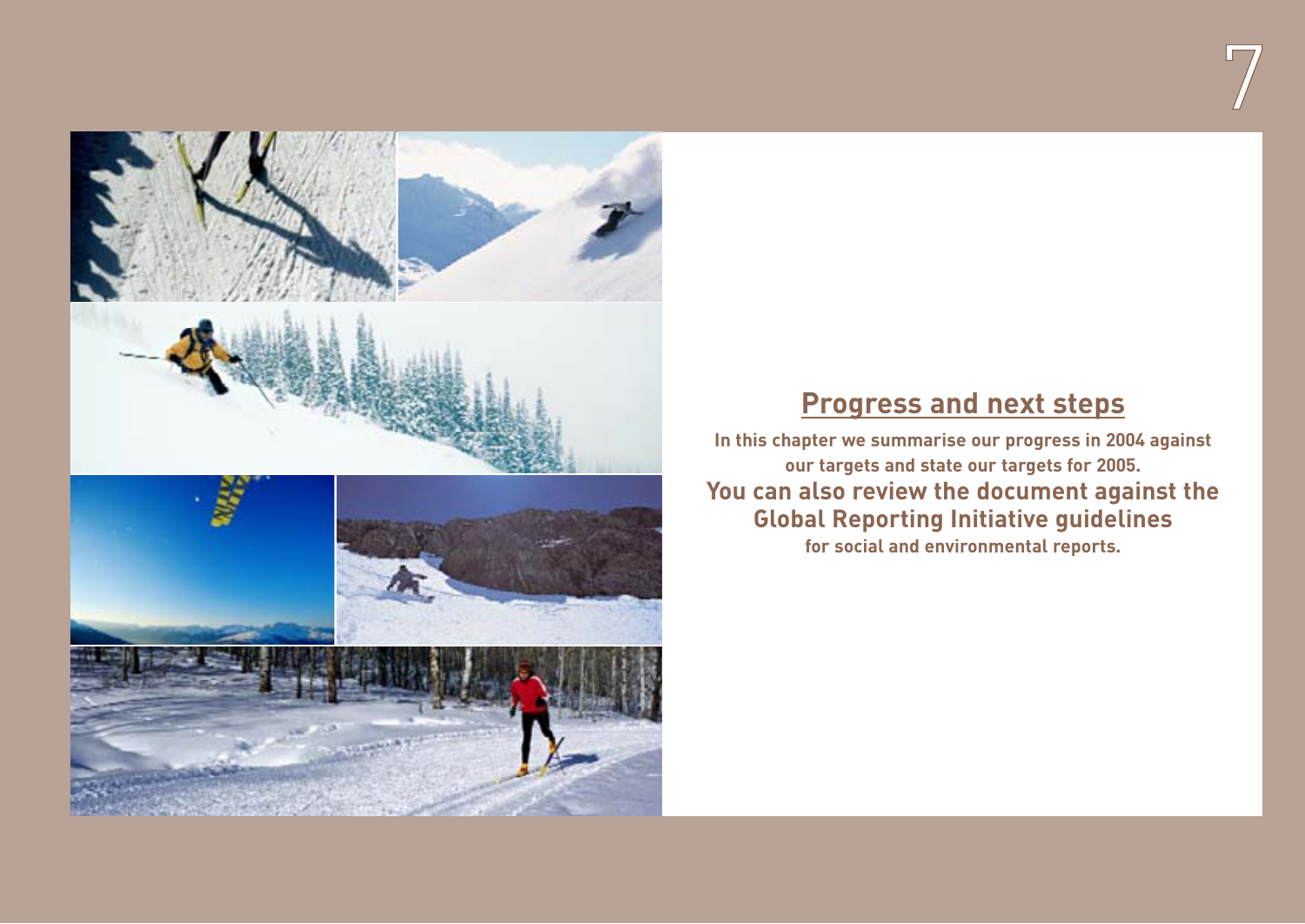# Progress against targets

The summary of our progress against targets in 2004 now includes the signposts on each road to sustainability and self-governance. Stakeholders can therefore see how this year's achievements relate to our overall goals.

| Targets 2004                                                                                                                                                                                                                   | Actual performance                                                                                                                                                                                                                                                                                        |  |  |  |  |  |  |
|--------------------------------------------------------------------------------------------------------------------------------------------------------------------------------------------------------------------------------|-----------------------------------------------------------------------------------------------------------------------------------------------------------------------------------------------------------------------------------------------------------------------------------------------------------|--|--|--|--|--|--|
| <b>ENVIRONMENT</b><br>> Negative screening of environmentally unfriendly materials and processes<br>> Positive selection of environmentally friendly options<br>> Lifecycle assessment of product materials and processes      |                                                                                                                                                                                                                                                                                                           |  |  |  |  |  |  |
| To reduce VOC levels to near 20 grams/pair of shoes;<br>to include Salomon products in the VOC reporting framework                                                                                                             | Overall solvent consumption reduced to an average of 22 grams/pair for adidas footwear. Measurement of VOC levels at<br>selected workplaces well below threshold limit values. Solvent consumption of Salomon footwear increased compared to 2003.                                                        |  |  |  |  |  |  |
| To work with material suppliers to replace PVC plastisole prints<br>and to use technically feasible material options for upcoming<br>product styles                                                                            | Interdisciplinary working group established to research technical solutions. Comprehensive print trials with innovative ink<br>suppliers were conducted to test quality and functional performance of PVC-free inks.                                                                                      |  |  |  |  |  |  |
| To renew EMAS certification for the adidas-Salomon production<br>site in Scheinfeld, Germany                                                                                                                                   | Scheinfeld passed an EMAS II revalidation audit in September 2004 and our Environmental Statement 2004 was published.                                                                                                                                                                                     |  |  |  |  |  |  |
| To report on findings, progress and results of the Integrated<br><b>Product Policy Study</b>                                                                                                                                   | Calculation of the overall environmental impact of the sample product lifecycle was finalised. The calculation method is now<br>being used in the development of new products to field test in-line application. The prototype development is in progress.<br>The final report will be published in 2005. |  |  |  |  |  |  |
| To establish a monthly reporting system to measure the<br>environmental impact of footwear suppliers' factories; to report<br>on results; to extend the systems to main accessories and<br>gear factories                      | Footwear factories are regularly reporting environmental data and have implemented steps to improve the evaluation of data.<br>There is still potential to improve data collection and the setting of quantitative environmental targets.                                                                 |  |  |  |  |  |  |
| To report on a waste management study conducted with<br>selected business partners                                                                                                                                             | Report completed. Results contribute to the development of specific targets and programmes that help footwear factories<br>improve their waste management practices.                                                                                                                                      |  |  |  |  |  |  |
| To provide a progress report about the Group's efforts regarding<br>the use of sustainable product materials                                                                                                                   | Marketability and economical obstacles restrict the use of organic materials and products. Innovative material solutions are<br>under development.                                                                                                                                                        |  |  |  |  |  |  |
| <b>MANAGEMENT</b><br>> Define standards, quidelines, programmes<br>> Establish review systems<br>Increase transparency through reporting, interaction and verification<br>Integrate social, environmental and economic aspects |                                                                                                                                                                                                                                                                                                           |  |  |  |  |  |  |
| To rework and launch the corporate code of ethics for<br>adidas-Salomon employees globally                                                                                                                                     | The corporate code of conduct for adidas-Salomon employees developed in 2002 was revised and extended. The actual draft<br>code as well as an effective Group-wide compliance programme for employees is under review by several Group entities and<br>the legal department.                              |  |  |  |  |  |  |
| To conduct formal stakeholder dialogues with selected target<br>groups in Europe, the Americas and Asia                                                                                                                        | Six formal stakeholder dialogues were undertaken. Two worker dialogues were planned for Asia, but only one took place. This was<br>offset by a multi-stakeholder dialogue held in Hong Kong. Worker dialogues also took place in El Salvador, Honduras and Turkey.                                        |  |  |  |  |  |  |
| To participate in an EC-funded multi-stakeholder initiative to<br>build capacity in the Bulgarian apparel industry                                                                                                             | Ten local factories attended intensive training sessions from March to November 2004. The final evaluation workshop took place<br>in November in Sofia, Bulgaria.                                                                                                                                         |  |  |  |  |  |  |
| To communicate the SOE policy for Tier 2 suppliers                                                                                                                                                                             | The SOE policy has been communicated to Tier 2 suppliers through awareness-raising programmes, training, formal reporting<br>requirements and monitoring work conducted by SEA or third-parties.                                                                                                          |  |  |  |  |  |  |
|                                                                                                                                                                                                                                |                                                                                                                                                                                                                                                                                                           |  |  |  |  |  |  |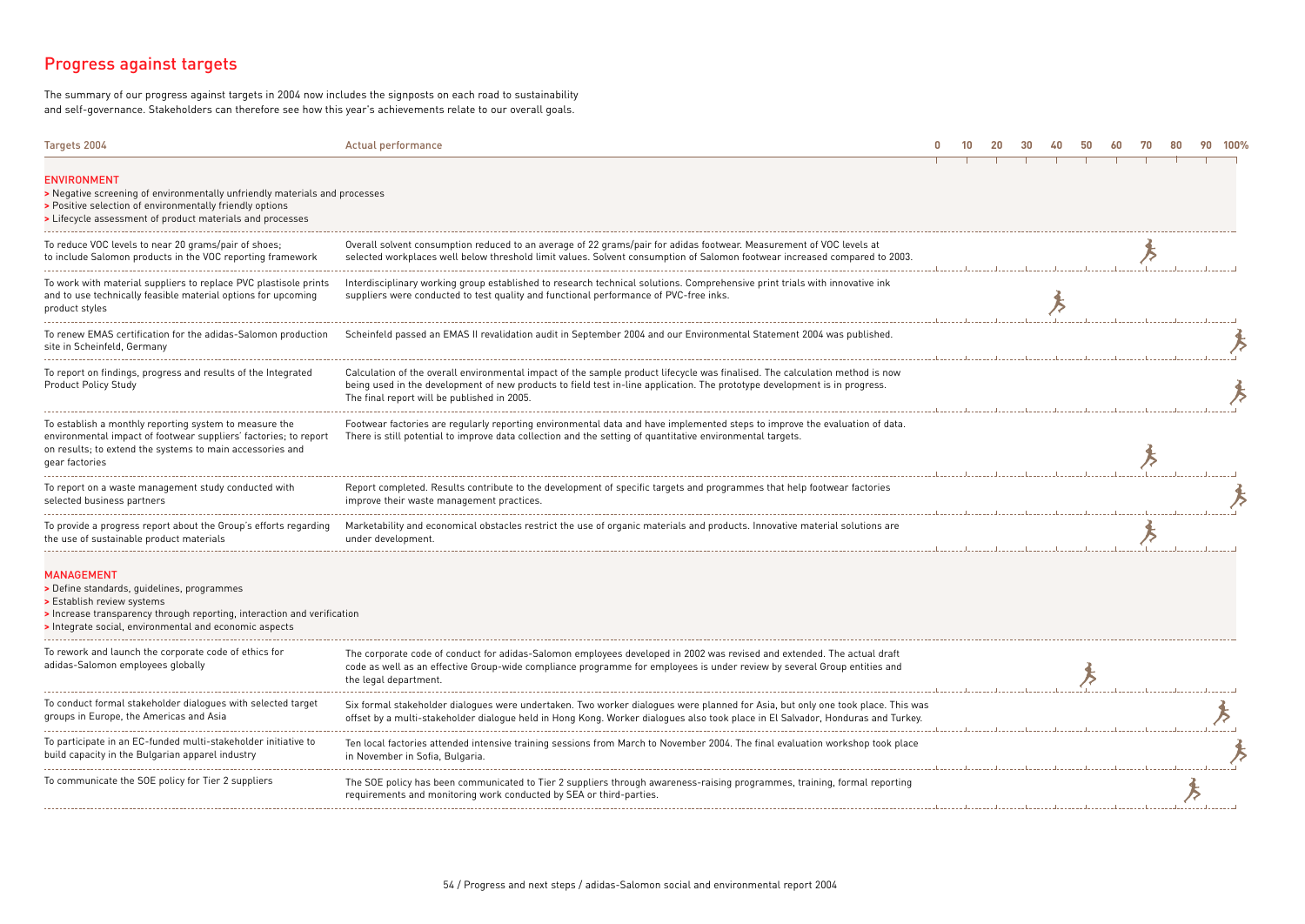| Targets 2004                                                                                                                                                                                                                                                                                                      | Actual performance                                                                                                                                                                                                                                                                                                                                                                                                                                                                       | $\mathbf{0}$ |  | 40 |  | 90. | 100% |
|-------------------------------------------------------------------------------------------------------------------------------------------------------------------------------------------------------------------------------------------------------------------------------------------------------------------|------------------------------------------------------------------------------------------------------------------------------------------------------------------------------------------------------------------------------------------------------------------------------------------------------------------------------------------------------------------------------------------------------------------------------------------------------------------------------------------|--------------|--|----|--|-----|------|
| <b>MANAGEMENT</b> continued<br>To re-survey selected group entities and suppliers to better<br>understand the diversity of community involvement and<br>report on progress in next year's report                                                                                                                  | A global survey was conducted of Group entities, and details obtained on their specific activities and current management<br>practices. Some selected suppliers have been re-surveyed.                                                                                                                                                                                                                                                                                                   |              |  |    |  |     |      |
| To outline a corporate policy on HIV/AIDS prevention and<br>treatment of affected employees                                                                                                                                                                                                                       | Our draft policy is being reviewed by Global HR. Field testing of policy, procedures and awareness training is ongoing in Thailand.<br>Results will be summarised in a case study.                                                                                                                                                                                                                                                                                                       |              |  |    |  |     |      |
| To launch programmes in selected factories that support<br>activities by integrated SEA and Lean factory teams that<br>improve workplace conditions and efficiencies, and worker<br>participation                                                                                                                 | The following programmes were launched:<br>> Ten joint SEA/Lean audits in China, El Salvador, Mexico, Turkey and the Philippines<br>> Nine exercises to cross-train factory Lean/SEA teams in Honduras, El Salvador, Mexico, Turkey and China<br>> One third-party project to analyse the impact of Lean on working conditions in El Salvador.                                                                                                                                           |              |  |    |  |     |      |
| <b>SUPPLIERS</b><br>> Raise SOE-awareness<br>> Develop monitoring strategies<br>> Supplier self-assessment<br>> Self-governance                                                                                                                                                                                   |                                                                                                                                                                                                                                                                                                                                                                                                                                                                                          |              |  |    |  |     |      |
| To rollout the revised strategy of sustainable compliance:<br>suppliers to establish effective HR and HSE management<br>systems; OHSAS 18001 and ISO 14001 mandatory for strategic<br>business partners by end of 2005                                                                                            | Draft quidance was prepared, circulated for internal comment and consensus and is close to being finalised. Because of a<br>convergence of end-of-year commitments, the guidelines will now be formally issued in March 2005.                                                                                                                                                                                                                                                            |              |  |    |  |     |      |
| To support suppliers in achieving sustainable compliance<br>by conducting 100 specific training sessions on HR management,<br>OHSAS 18001 and environmental best practice                                                                                                                                         | Out of 160 training sessions, 57 specific training sessions were held for suppliers, of which 20 were training sessions on<br>employment standards and HR systems, 32 were sessions on HSE and five on environmental best practice. Of these 57 specific<br>training workshops, 40 were attended by more than one supplier so that a high coverage of supplier factories was reached.                                                                                                    |              |  |    |  |     |      |
| Field testing of revised audit technique and development of<br>meaningful key performance indicators as basis for sourcing<br>decisions                                                                                                                                                                           | > Ten strategic monitoring exercises and field tests of new tools in El Salvador, Honduras, Turkey, China and Thailand<br>> One training session on revised technique and strategic monitoring tools given to the global SEA team<br>> New KPIs and units of measure were developed and are being field-tested.                                                                                                                                                                          |              |  |    |  |     |      |
| To roll out projects related to workers' health, in particular<br>HIV/AIDS education and prevention                                                                                                                                                                                                               | Launch of Marie Stopes reproductive health programme with Vietnam suppliers delayed until 2005. Needs assessment for<br>Marie Stopes programme in China completed for selected suppliers.                                                                                                                                                                                                                                                                                                |              |  |    |  |     |      |
| Targets consistent with our obligations as a participating<br>company in the FLA: to complete the required Independent<br>Monitoring activity for year three; participate in the launch of<br>FLA value-added exercises; and finalise all other activities<br>in anticipation of the 2005 programme certification | > Nine required Independent External Monitoring (IEM) audits completed, plus three verification audits<br>> All required FLA reporting was completed including reqular updates. All IEM tracking worksheets were published on the<br>FLA's website, and in the 2003 FLA annual public report<br>> Participation in various FLA projects including Sustainable Monitoring, China Working Hours, Central America Project on<br>Employment Practices, and the Multi-Stakeholder Initiative. |              |  |    |  |     |      |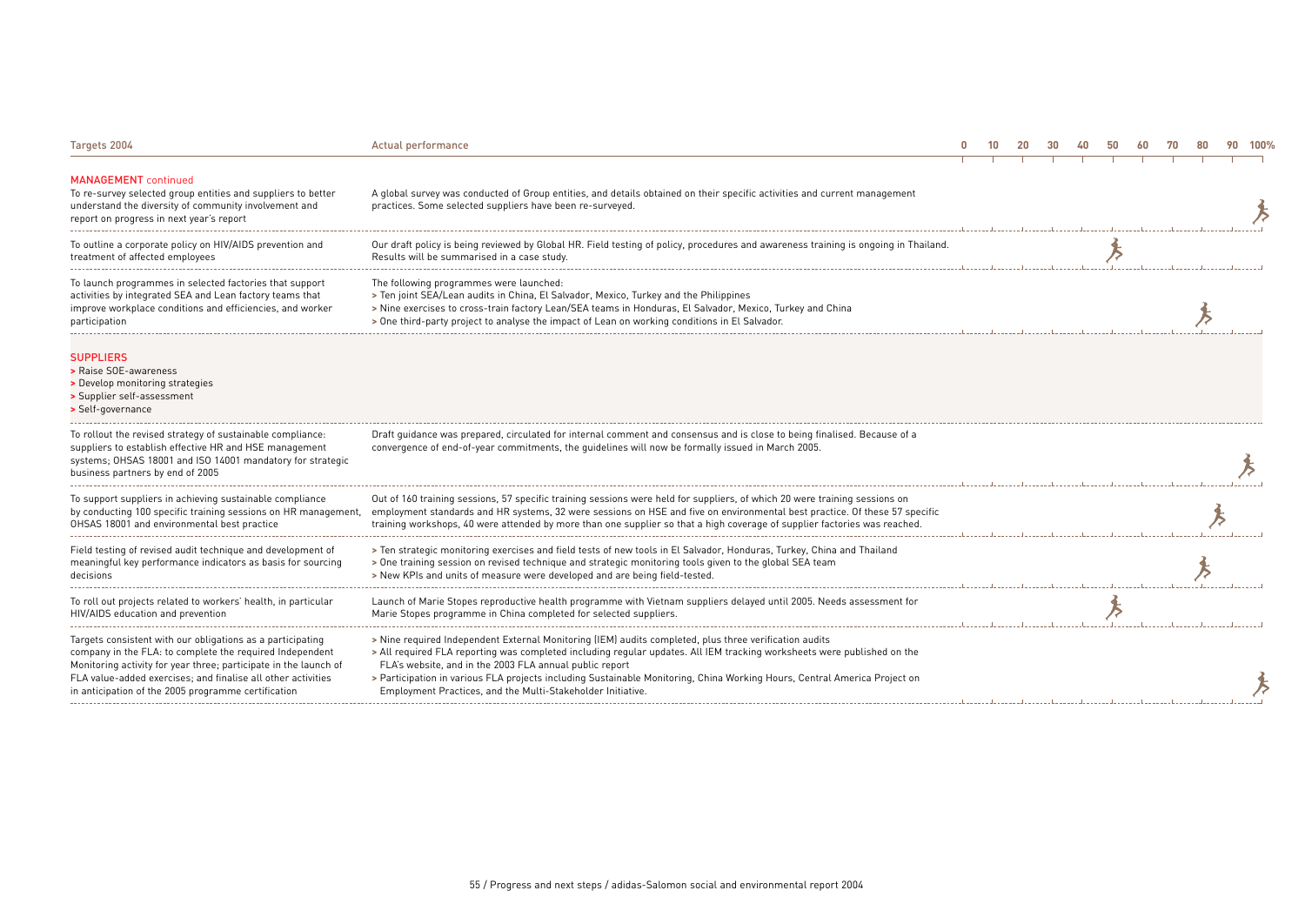| Targets 2004                                                                                                | Actual performance                                                                                                                      |  |  |  |  |  | 100% |
|-------------------------------------------------------------------------------------------------------------|-----------------------------------------------------------------------------------------------------------------------------------------|--|--|--|--|--|------|
| <b>FINANCE</b><br>> Reacting to business risks<br>> Positively managing business risks<br>> Increased value |                                                                                                                                         |  |  |  |  |  |      |
| Drive currency-neutral sales growth of 3-5%                                                                 | Currency-neutral sales grew by 7%.                                                                                                      |  |  |  |  |  |      |
| Deliver currency-neutral top-line growth at all brands                                                      | Currency-neutral revenues increased at all brands and in all regions.                                                                   |  |  |  |  |  |      |
| Expand gross margin for the fifth consecutive year                                                          | Group gross margin reached record level of 47.2%.                                                                                       |  |  |  |  |  |      |
| Visibly increase operating margin                                                                           | Operating margin grew 1.1 percentage points to 9.0%.                                                                                    |  |  |  |  |  |      |
| Drive earnings growth of at least 10%                                                                       | Group earnings grew 21%. The earnings growth is more than twice as high as the initial guidance at the beginning<br>of the fiscal year. |  |  |  |  |  |      |
| Further increase shareholder value                                                                          | The adidas-Salomon share price grew 32%. The Executive Board has announced it will propose an increased dividend<br>to the AGM 2005.    |  |  |  |  |  |      |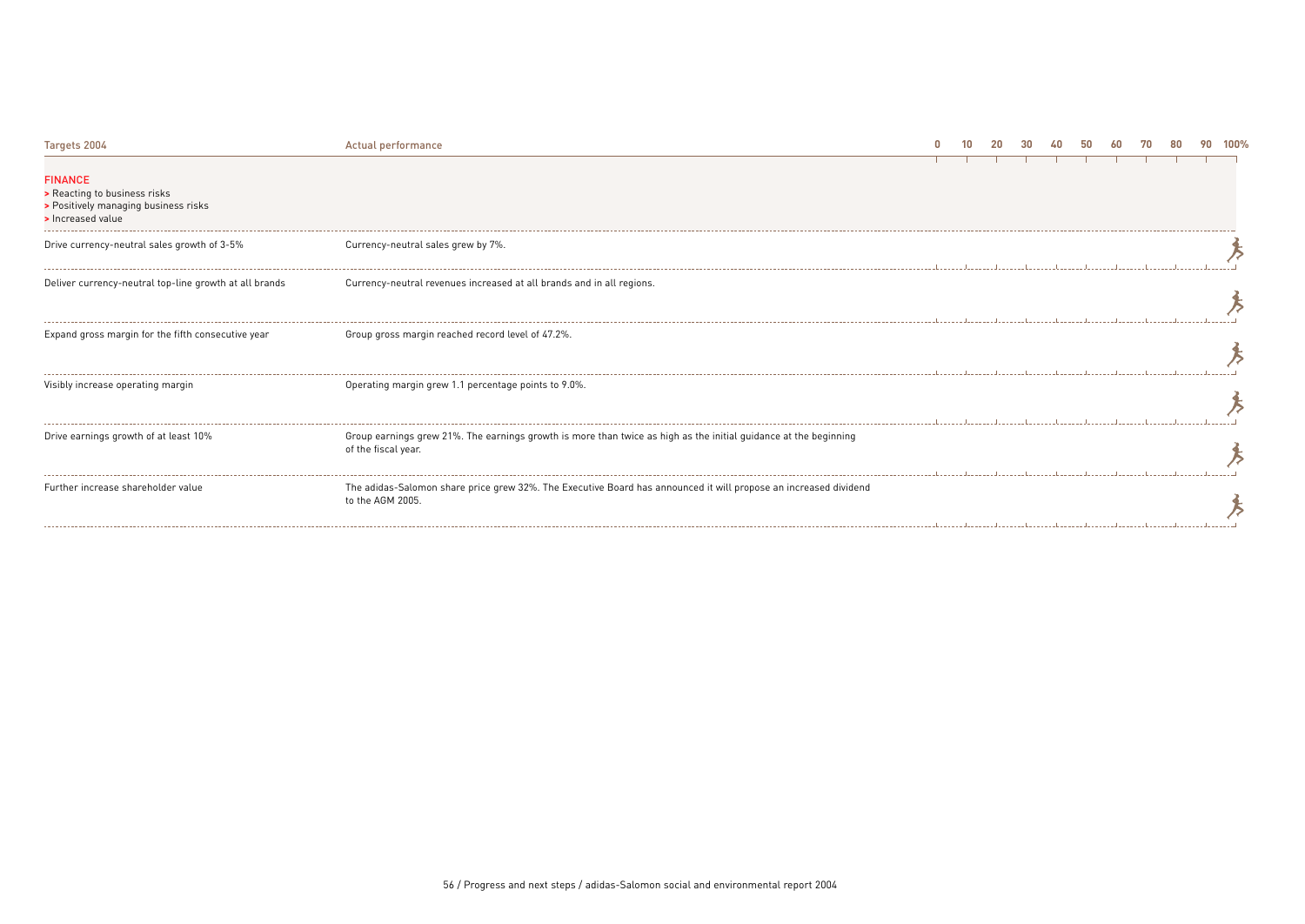| <b>ENVIRONMENT</b>                                                                                                                                                                                                                                                                                                                                                                                                                                                                                                                                                                                                                                                                                                                                                                                                                                                                                                                      |  |  |  |  |  |  |
|-----------------------------------------------------------------------------------------------------------------------------------------------------------------------------------------------------------------------------------------------------------------------------------------------------------------------------------------------------------------------------------------------------------------------------------------------------------------------------------------------------------------------------------------------------------------------------------------------------------------------------------------------------------------------------------------------------------------------------------------------------------------------------------------------------------------------------------------------------------------------------------------------------------------------------------------|--|--|--|--|--|--|
| > To report on progress of applying the IPP system and tools for selected football shoe developments (page 45).<br>> To implement the use of recycled rubber as policy for all our suppliers if test products using recycled waste of rubber do not show any quality problems (page 47).<br>> To provide training sessions to 15 footwear suppliers on the Guide to Best Environmental Practice with focus on energy saving and waste management (page 47).<br>> To report back about our involvement in the Better Cotton Practices initiative (pages 43-44).<br>> To reduce the reported VOC levels of Salomon shoes by 20% per pair of shoes (page 48).                                                                                                                                                                                                                                                                              |  |  |  |  |  |  |
| <b>MANAGEMENT</b>                                                                                                                                                                                                                                                                                                                                                                                                                                                                                                                                                                                                                                                                                                                                                                                                                                                                                                                       |  |  |  |  |  |  |
| > To conduct a global staff survey, identifying the internal perceptions of the SOE programme and performance (page 19).<br>> To use the results of the HIV/AIDS pilot project (adidas Thailand) in the development of a globally applicable policy (page 35).<br>> To incorporate the new five-star factory rating into the adidas-Salomon factory performance reporting system (page 28).<br>> To achieve a consistent role out of key programmes (Fit for Gold, Global Salary Management System) globally for the adidas-Salomon Group (pages 34-35).<br>> To involve at least four out of our seven key HQ locations worldwide in our work-life balance initiatives and further promote active diversity management (page 35).<br>> To increase the percentage of the global workforce covered by our HR Information System and add intelligent functionality.<br>> To implement a corporate protocol for company giving (page 51). |  |  |  |  |  |  |
| <b>SUPPLIERS</b>                                                                                                                                                                                                                                                                                                                                                                                                                                                                                                                                                                                                                                                                                                                                                                                                                                                                                                                        |  |  |  |  |  |  |
| > To distribute and communicate sustainable compliance quidelines to suppliers (page 23).                                                                                                                                                                                                                                                                                                                                                                                                                                                                                                                                                                                                                                                                                                                                                                                                                                               |  |  |  |  |  |  |
| > To participate in the development and execution of at least four pilot projects to improve worker-management communication and conflict resolution (page 37).                                                                                                                                                                                                                                                                                                                                                                                                                                                                                                                                                                                                                                                                                                                                                                         |  |  |  |  |  |  |
| > To distribute worker-management communication quidelines and associated training to suppliers (page 37).                                                                                                                                                                                                                                                                                                                                                                                                                                                                                                                                                                                                                                                                                                                                                                                                                              |  |  |  |  |  |  |
| > To continue the SEA-Lean Project by identifying Lean benchmarks that can measure working conditions and to increase SOE transparency through joint SEA-Lean<br>monitoring (page 31).                                                                                                                                                                                                                                                                                                                                                                                                                                                                                                                                                                                                                                                                                                                                                  |  |  |  |  |  |  |
| > To meet the targets set out in our obligations as a participating company in the FLA and to participate in the FLA strategic monitoring project in China (page 19).                                                                                                                                                                                                                                                                                                                                                                                                                                                                                                                                                                                                                                                                                                                                                                   |  |  |  |  |  |  |
| > To develop HSE management system quidelines for small and medium-sized suppliers and to finalise and introduce to strategic business partners                                                                                                                                                                                                                                                                                                                                                                                                                                                                                                                                                                                                                                                                                                                                                                                         |  |  |  |  |  |  |
| HR management systems and training modules (page 39).                                                                                                                                                                                                                                                                                                                                                                                                                                                                                                                                                                                                                                                                                                                                                                                                                                                                                   |  |  |  |  |  |  |
| > To provide training based on the work ergonomics quide developed in 2004.                                                                                                                                                                                                                                                                                                                                                                                                                                                                                                                                                                                                                                                                                                                                                                                                                                                             |  |  |  |  |  |  |
| > To report on the progress of occupational health doctors' training (page 41).                                                                                                                                                                                                                                                                                                                                                                                                                                                                                                                                                                                                                                                                                                                                                                                                                                                         |  |  |  |  |  |  |
| > To conduct at least six worker dialogues, and other engagements for social programmes (page 52).                                                                                                                                                                                                                                                                                                                                                                                                                                                                                                                                                                                                                                                                                                                                                                                                                                      |  |  |  |  |  |  |
| > To transfer the experiences from the MSIA project in Vietnam to other regions (page 40).                                                                                                                                                                                                                                                                                                                                                                                                                                                                                                                                                                                                                                                                                                                                                                                                                                              |  |  |  |  |  |  |
| <b>FINANCE</b>                                                                                                                                                                                                                                                                                                                                                                                                                                                                                                                                                                                                                                                                                                                                                                                                                                                                                                                          |  |  |  |  |  |  |
| > To deliver mid- to high-single digit currency-neutral sales growth.                                                                                                                                                                                                                                                                                                                                                                                                                                                                                                                                                                                                                                                                                                                                                                                                                                                                   |  |  |  |  |  |  |
| > To grow currency-neutral revenues at all brands and in all regions.                                                                                                                                                                                                                                                                                                                                                                                                                                                                                                                                                                                                                                                                                                                                                                                                                                                                   |  |  |  |  |  |  |
| > To exceed medium-term gross margin range of 45-46%.                                                                                                                                                                                                                                                                                                                                                                                                                                                                                                                                                                                                                                                                                                                                                                                                                                                                                   |  |  |  |  |  |  |
| > To achieve our highest operating margin ever.                                                                                                                                                                                                                                                                                                                                                                                                                                                                                                                                                                                                                                                                                                                                                                                                                                                                                         |  |  |  |  |  |  |
| > To drive earnings growth of 10-15%.                                                                                                                                                                                                                                                                                                                                                                                                                                                                                                                                                                                                                                                                                                                                                                                                                                                                                                   |  |  |  |  |  |  |
| > To further increase shareholder value.                                                                                                                                                                                                                                                                                                                                                                                                                                                                                                                                                                                                                                                                                                                                                                                                                                                                                                |  |  |  |  |  |  |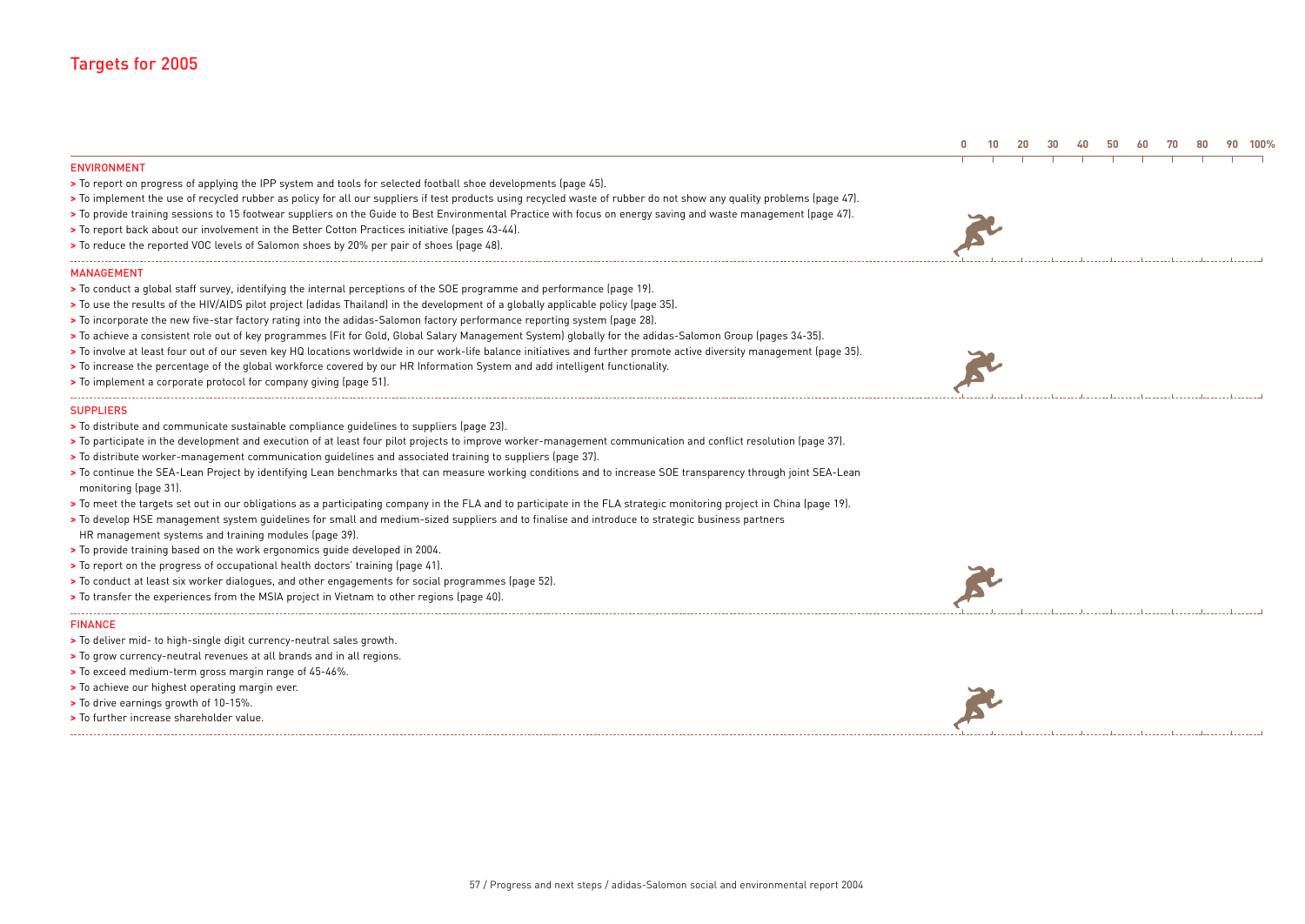## About this report and the GRI

The guidelines of the Global Reporting Initiative (GRI) provide an internationally consistent format for social and environmental reports. While the GRI guidelines are a useful benchmark for report readers, they do not fully take into account the nature of the sporting goods industry, where the impacts of supply chain management outweigh the direct social and environmental impacts of the companies themselves.

For this reason, while we have followed the GRI format as much as is practical and helpful, this report goes outside the requirements of the guidelines in order to provide the range of information that is relevant to our business.

We acknowledge that there are still gaps in our reporting, and the GRI guidelines have proved helpful in identifying these. To make the gaps clear to readers, we have highlighted them in the index opposite. Some of this information is covered in our annual report, or on our website at www.adidas-Salomon.com.

For more about the GRI and its reporting guidelines, visit www.globalreporting.org

### GRI element **Page 1986**

| <b>VISION &amp; STRATEGY</b>                                                   |                   |
|--------------------------------------------------------------------------------|-------------------|
| 1.1 Sustainable development vision and strategy                                | $4, 8-9$          |
| 1.2 CEO statement                                                              | 4                 |
|                                                                                |                   |
| <b>PROFILE</b>                                                                 |                   |
| 2.1 Name of reporting organisation                                             | 6                 |
|                                                                                | 6                 |
| 2.3 Operational structure                                                      | $10 - 12$         |
| 2.4 Description of customer groups                                             | 6                 |
| 2.5 Location of adidas-Salomon operations<br>--------------------------------- | 6                 |
| 2.6 Nature of ownership                                                        | Annual report     |
| 2.7 Nature of markets served                                                   | 6                 |
| 2.8 Scale of reporting organisation                                            | 6                 |
| 2.9 List of adidas-Salomon stakeholders                                        | 16                |
| 2.10 Contact person(s) for the report                                          | 60                |
| 2.11 Reporting period                                                          | 2                 |
| 2.12 Date of previous report                                                   | 3                 |
| 2.13 Boundaries of the report                                                  | 3,58              |
| 2.14 Significant changes in size, structure,                                   | Nothing to report |
| ownership or products<br>--------------------------                            |                   |
| 2.15 Basis for reporting on joint ventures                                     | Not reported      |
| 2.16 Explanation of any restatements                                           | Nothing to report |
| of information in previous reports                                             |                   |
| ----------<br>2.17 Decisions not to apply GRI principles                       | 3.58              |
| 2.18 Criteria/definitions used                                                 | Not reported      |
| 2.19 Significant changes in methods                                            | $23 - 32$         |
| 2.20 Policies and practices on accuracy,                                       | $23 - 32$         |
| completeness and reliability                                                   |                   |
| 2.21 Policy for independent assurance                                          | 3                 |
| 2.22 Obtaining additional information                                          | 58,60             |

| <b>GRI</b> elem |  |
|-----------------|--|
|                 |  |

GRI element Page

| GOVERNANCE STRUCTURE AND MANAGEMENT SYSTEMS                       |                     |
|-------------------------------------------------------------------|---------------------|
| 3.1 Governance structure of adidas-Salomon                        | $10 - 12$           |
| 3.2 Independent, non-executive Directors<br>--------------------- | Not reported        |
| 3.3 Process for determining the expertise                         | Not reported        |
| of Board members                                                  |                     |
| 3.4 Process for identification and management of risks            | 10                  |
| 3.5 Executive compensation and                                    | Not reported        |
| achievement of company goals                                      |                     |
| 3.6 Organisational structure and key                              | 10-12, 23-32        |
| individuals for implementation and audit                          |                     |
| 3.7 Mission and values statements,                                | 8-9, 13, 23-32      |
| internally developed codes                                        |                     |
| 3.8 Mechanisms for shareholders to provide recommendations        | $10 - 12$           |
| 3.9 Identification and selection of major stakeholders            | $15 - 21$           |
| 3.10 Stakeholder consultation                                     | $2, 15 - 21$        |
| 3.11 & 3.12 Information from stakeholder consultation and its use | 2, 15-21            |
| 3.13 The precautionary principle                                  | 10, 14              |
| 3.14 Voluntary charters or other initiatives<br>.                 | $15 - 21$           |
| 3.15 Industry and business associations memberships               | $15 - 21$           |
| 3.16 & 3.17 Policies and systems for managing                     | 10-12, 23-52        |
| upstream and downstream impacts and                               |                     |
| approach to managing indirect impacts                             |                     |
| 3.18 Major decisions on operational changes<br>.                  | $23 - 32$           |
| 3.19 Programmes and procedures                                    | 10-14, 23-32, 54-57 |
| 3.20 Certification pertaining to management systems               | 39-41, 47           |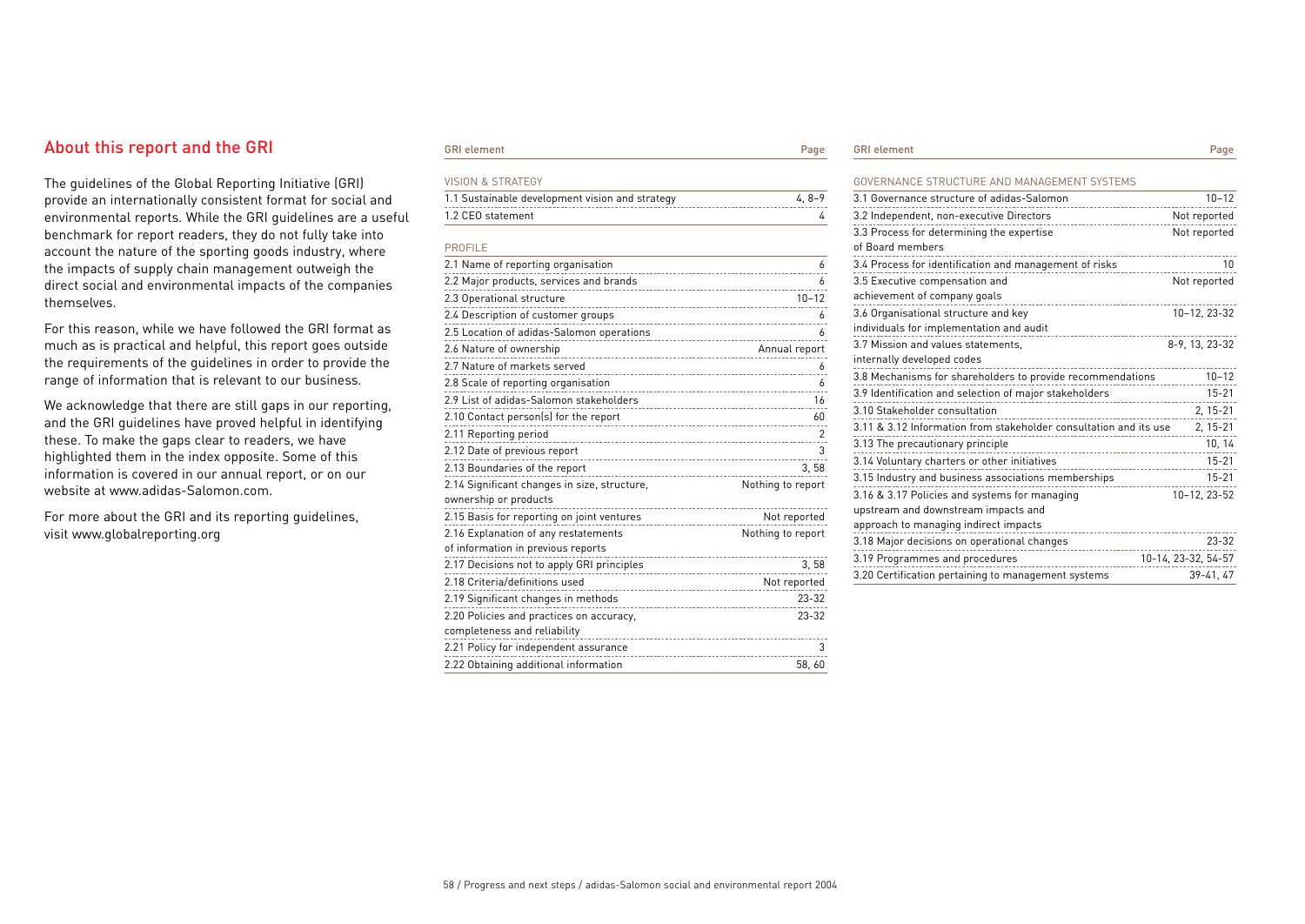ECONOMIC PERFORMANCE INDICATORS

| EC1 Net sales                                    | 7             |
|--------------------------------------------------|---------------|
| EC2 Geographic breakdown of markets              | 7             |
| EC3 Costs of all materials purchased             | Not reported  |
| EC4 Percentage of contracts paid by agreed terms | Not reported  |
| EC5 Total payroll and benefits                   | Not reported  |
| EC6 Distributions to providers of capital        | Not reported  |
| EC7 Change in retained earnings                  | Not reported  |
| EC8 Total sum of taxes                           | Annual report |
| EC9 Subsidies received                           | Not reported  |
| <b>EC10 Community donations</b>                  | $50 - 52$     |

### ENVIRONMENTAL PERFORMANCE INDICATORS

| EN1 Total materials use (excluding water)                               | $42 - 49*$             |
|-------------------------------------------------------------------------|------------------------|
| EN2 Percentage of waste materials used                                  | Not reported           |
| EN3 & EN4 Direct and indirect energy use<br>___________________________ | $42 - 49$ <sup>*</sup> |
| EN5 Total water use                                                     | $42 - 49$ <sup>*</sup> |
| <b>EN6 Biodiversity</b>                                                 | 44                     |
| EN7 Impacts on biodiversity                                             | 44                     |
| EN8 Greenhouse gas emissions                                            | Not reported           |
| EN9 Ozone-depleting substances                                          | 44                     |
| EN10 NO <sub>v</sub> , SO <sub>v</sub> and other air emissions          | Not reported           |
| EN11 Total amount of waste<br>--------------------------------          | $42 - 49*$             |
| EN12 Significant discharges to water                                    | $42 - 49*$             |
| <b>EN13 Significant spills</b>                                          | Nothing to report      |
| EN14 Environmental impacts of products and services                     | 13, 42-49              |
| EN15 Reclaimable product after useful life                              | $42 - 49*$             |
| EN16 Incidents and fines                                                | 47                     |
| <b>EN31 Hazardous waste</b>                                             | $42 - 49*$             |
| EN33 Environmental performance of suppliers                             | $42 - 49$              |
| EN34 Environmental impacts of transportation                            | 48-49                  |

\* We have referred to programmes in place to address these issues with our supply chain in the pages indicated. Information on our own performance has not been reported or has been reported partially.

### GRI element **Page**

| SOCIAL PERFORMANCE INDICATORS - LABOUR PRACTICES AND DECENT WORK |               |
|------------------------------------------------------------------|---------------|
| LA1 Workforce breakdown                                          | 6, 34         |
| LA2 Net employment creation                                      | 6             |
| LA3 Employees represented by trade union organisations           | Not reported  |
| LA4 Policy and procedure relating                                | 10, 15-21, 35 |
| to consultation with employees                                   |               |
| LA5 Notification of occupational accidents and diseases          | $37 - 39$     |
| LA6 Joint health and safety committees                           | $33 - 41$     |
| LA7 Injury, lost day and absentee rates                          | $37 - 39$     |
| LA8 Policies and programmes on HIV/AIDS                          | 35,40         |
| LA9 Average hours of training per year                           | $22 - 41$     |
| LA10 Equal opportunity policies and programmes                   | $33 - 41$     |
| LA11 Composition of senior management                            | 6.12.34       |

GRI element **Page** 

### SOCIAL PERFORMANCE INDICATORS – HUMAN RIGHTS

| HR1 Policies and quidelines dealing with human rights  | 13. 23-32. 34-41 |
|--------------------------------------------------------|------------------|
| HR2 Consideration of human rights impacts              | 13, 23-32, 34-41 |
| as part of investment decisions                        |                  |
| HR3 Policies and procedures to evaluate human rights   | 13.34-41         |
| HR4 Global policy preventing discrimination            | 10, 13, 34-41    |
| HR5 Freedom of association policies                    | 13. 30. 35-37    |
| HR6 Policy excluding child labour (ILO Convention 138) | 13.34-41         |
| HR7 Policy to prevent forced and compulsory labour     | 13, 34-41        |
| HR8 Training on policies and practices human rights    | $34 - 41$        |
|                                                        |                  |

### SOCIAL PERFORMANCE INDICATORS – SOCIETY

| SO1 Policies to manage impacts on communities  | 13.51-52     |
|------------------------------------------------|--------------|
| SO2 Policies to address bribery and corruption | 10           |
| SO3 Policies to address political lobbying     | Not reported |
| and contributions                              |              |

### SOCIAL PERFORMANCE INDICATORS – PRODUCT RESPONSIBILITY

| PR1 Policy for preserving customer health and safety     | $43 - 44$    |
|----------------------------------------------------------|--------------|
| PR2 Policy relating to product information and labelling | Not reported |
| PR3 Policy relating to consumer privacy                  | Not reported |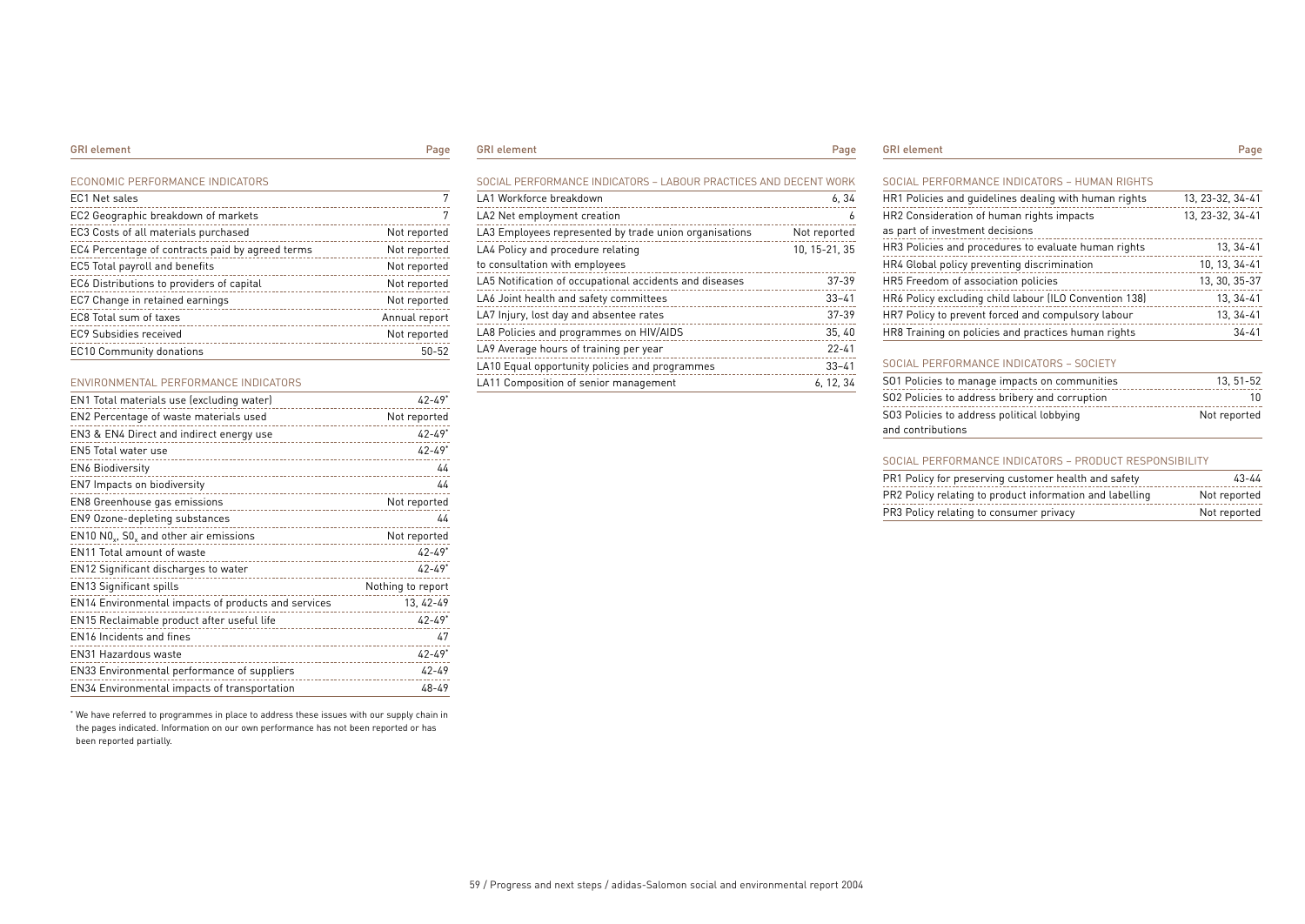## Glossary

Capacity building Helping our business partners and others understand how to manage and improve workplace conditions, for example, through training, producing guidance manuals, and sharing best practice.

## Corporate social responsibility (CSR)

Managing a company's business processes in a way that creates economic value while also respecting people and communities and minimising environmental impact.

Eco-Management and Audit Scheme (EMAS) System designed to improve a company's environmental performance by ensuring that all environmental effects and impacts of a facility are recorded and documented.

Fair Labor Association (FLA) Non-profit organisation working cooperatively with companies, NGOs and universities to promote a workplace code of conduct based on International Labour Organisation standards.

Global Operations Board function responsible for the global development and sourcing of adidas-Salomon products such as footwear, apparel, accessories and gear.

Global Reporting Initiative (GRI) Independent global institution developing a generally accepted framework for sustainability reporting.

Hot melt Environmentally safe bonding technology using heat-activated adhesives.

ISO 14000/1 Environmental management standard.

Lean Manufacturing efficiency programme promoted by adidas-Salomon to improve overall factory performance in terms of delivery, quality and cost.

Lean/6 Sigma A more sophisticated methodology aimed at eliminating defects.

Multi-Fibre Arrangement (MFA) Introduced in 1974, establishing the rules for international trade in textiles and garments. Through the MFA, quotas were set limiting the amount of imports of textiles and clothing to the developed world. The MFA expired at the end of 2004.

Non-governmental organisations (NGOs)

Special interest groups, often not-for-profit, raising awareness of sustainable development issues in business.

Occupational Health and Safety Assessment Series 18001 (OHSAS) Occupational health and safety standard.

Polyvinyl chloride (PVC) Synthetic material used in the manufacture of sports apparel and hardware that we are striving to phase out because of its adverse health and environmental impacts.

## Social and Environmental Affairs (SEA)

adidas-Salomon department responsible for producing and developing sustainability policies and initiatives, and promoting social and environmental awareness throughout the company and its supply chain.

Socially Responsible Investment (SRI)

Investment that is made on the basis of both the financial and social performance of a company.

Stakeholder Person, community or organisation that affects, or is affected by, the operations of a company.

Standards of Engagement (SOE) The Group's code of conduct – a set of labour, health and safety, and environmental principles designed as tools to help adidas-Salomon choose supply chain partners, monitor their performance and identify problems.

Sustainability The ability to create economic, social and environmental value in the long term.

Volatile Organic Compounds (VOCs) Solvents that can cause breathing and health problems. VOCs are by-products of the shoe manufacturing process.

# Feedback

Please let us know what you think of this report using the contact details below. You can tell us whatever you like but you may like to consider the following in your feedback:

- **>** Is the information in the report useful?
- **>** How did each chapter rate in terms of clarity and quality of information? Good/fair/poor?
- **>** How would you rate the report overall? Good/fair/poor?
- **>** What did you miss in the report?

To give us feedback, or for further information, please contact: adidas-Salomon AG Social and Environmental Affairs World of Sports Adi-Dassler-Str. 1-2 91074 Herzogenaurach Germany Telephone: +49 9132 84 0 Facsimile: + 49 9132 84 3242 Website: www.adidas-Salomon.com E-mail: sustainability@adidas.de